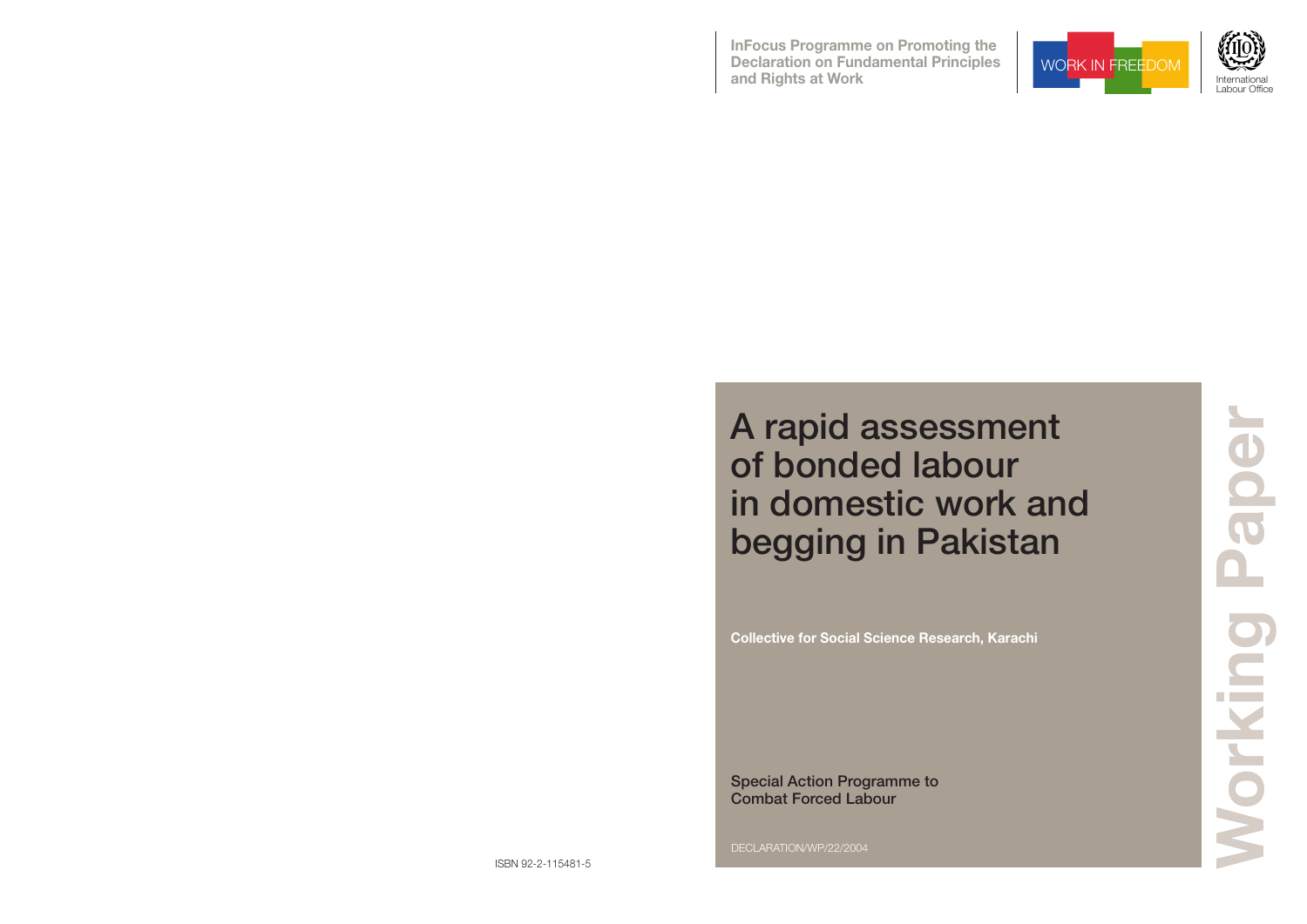**Working Paper** 

# **A rapid assessment of bonded labour in domestic work and begging in Pakistan**

**Collective for Social Science Research, Karachi** 

**International Labour Office Geneva** 

March 2004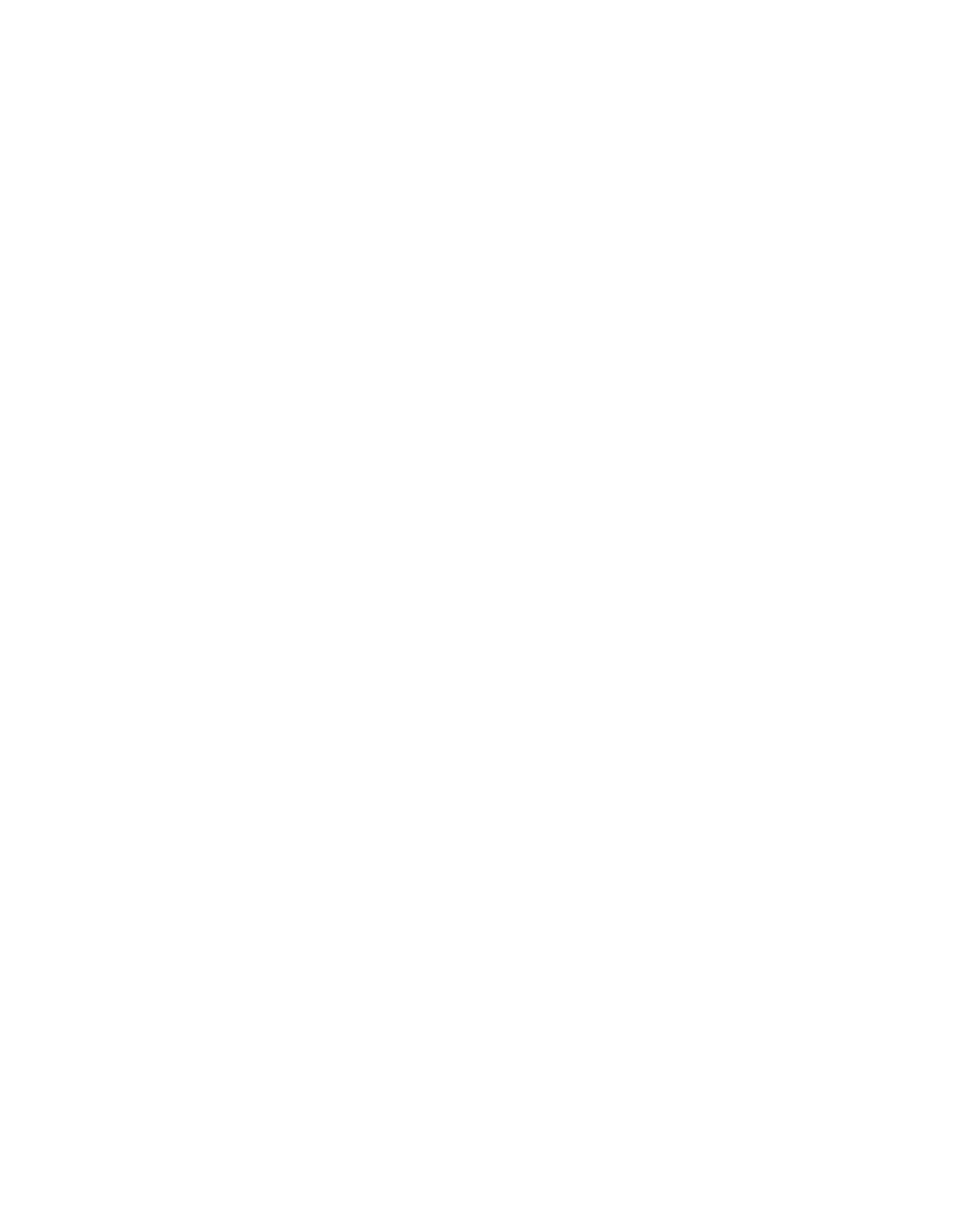# **Foreword**

In June 1998 the International Labour Conference adopted a Declaration on Fundamental Principles and Rights at Work and its Follow-up that obligates member States to respect, promote and realize freedom of association and the right to collective bargaining, the elimination of all forms of forced or compulsory labour, the effective abolition of child labour, and the elimination of discrimination in respect of employment and occupation.<sup>1</sup> The *InFocus Programme on Promoting the Declaration* is responsible for the reporting processes and technical cooperation activities associated with the Declaration; and it carries out awareness raising, advocacy and knowledge functions – of which this Working Paper is an example. Working Papers are meant to stimulate discussion of the questions covered by the Declaration. They express the views of the author, which are not necessarily those of the ILO.

This Working Paper is one of a series of Rapid Assessments of bonded labour in Pakistan, each of which examines a different economic sector. The aim of these studies is to inform the implementation of the Government of Pakistan's National Policy and Plan of Action for the Abolition of Bonded Labour, adopted in 2001. The research was conducted under the guidance of the Bonded Labour Research Forum (BLRF), a distinguished group of Pakistani research and development specialists, convened by the Ministry of Labour, Manpower and Overseas Pakistanis with the support of the ILO. The Rapid Assessments were undertaken by independent Pakistani researchers, who were selected by the BLRF for their competence and experience in the different sectors. This paper examines labour arrangements and bonded labour in domestic work and begging. The research and analysis was undertaken by a team of researchers from the Collective for Social Science Research in Karachi<sup>2</sup>. The same team also investigated three hazardous industrial sectors in Pakistan: construction, glass bangle-making and tanneries, the results of which are reported in another Working Paper.<sup>3</sup>

The research programme was overseen by Caroline O'Reilly of the *Special Action Programme to combat Forced Labour (SAP-FL)* of the Declaration Programme in Geneva. Ali Khan worked as Research Coordinator for the duration of the research process, based at the ILO in Islamabad.

SAP-FL is providing on-going technical assistance to support the Ministry of Labour and its partners to implement the National Policy and Plan of Action, so as to bring about the effective eradication of bonded labour in Pakistan.

March 2004

 $\overline{a}$ 

Roger Plant Head, Special Action Programme to combat Forced Labour<sup>4</sup>

<sup>&</sup>lt;sup>1</sup>The text of the Declaration is available on the following web site:  $\frac{http://www.ilo.org/declaration}{2}$ <br><sup>2</sup>The outhers can be contacted by email to: kalaktiv@yaboo.com

<sup>&</sup>lt;sup>2</sup> The authors can be contacted by email to: <u>kalektiv@yahoo.com</u>

<sup>&</sup>lt;sup>3</sup> See Declaration Working Paper No. 21: A rapid assessment of bonded labour in hazardous industries in Pakistan: glass bangles, tanneries and construction.<br> $^{4}$  S A D EL can be contacted become<br>at to: formal particular to: formal particular to: formal particular<br> $^{4}$  S A D EL can be contacted become<br> $^{4}$  S A D EL can be contacted

SAP-FL can be contacted be email to:  $\frac{1}{\text{1}}$  forcedlabour $\frac{1}{\text{1}}$  o.org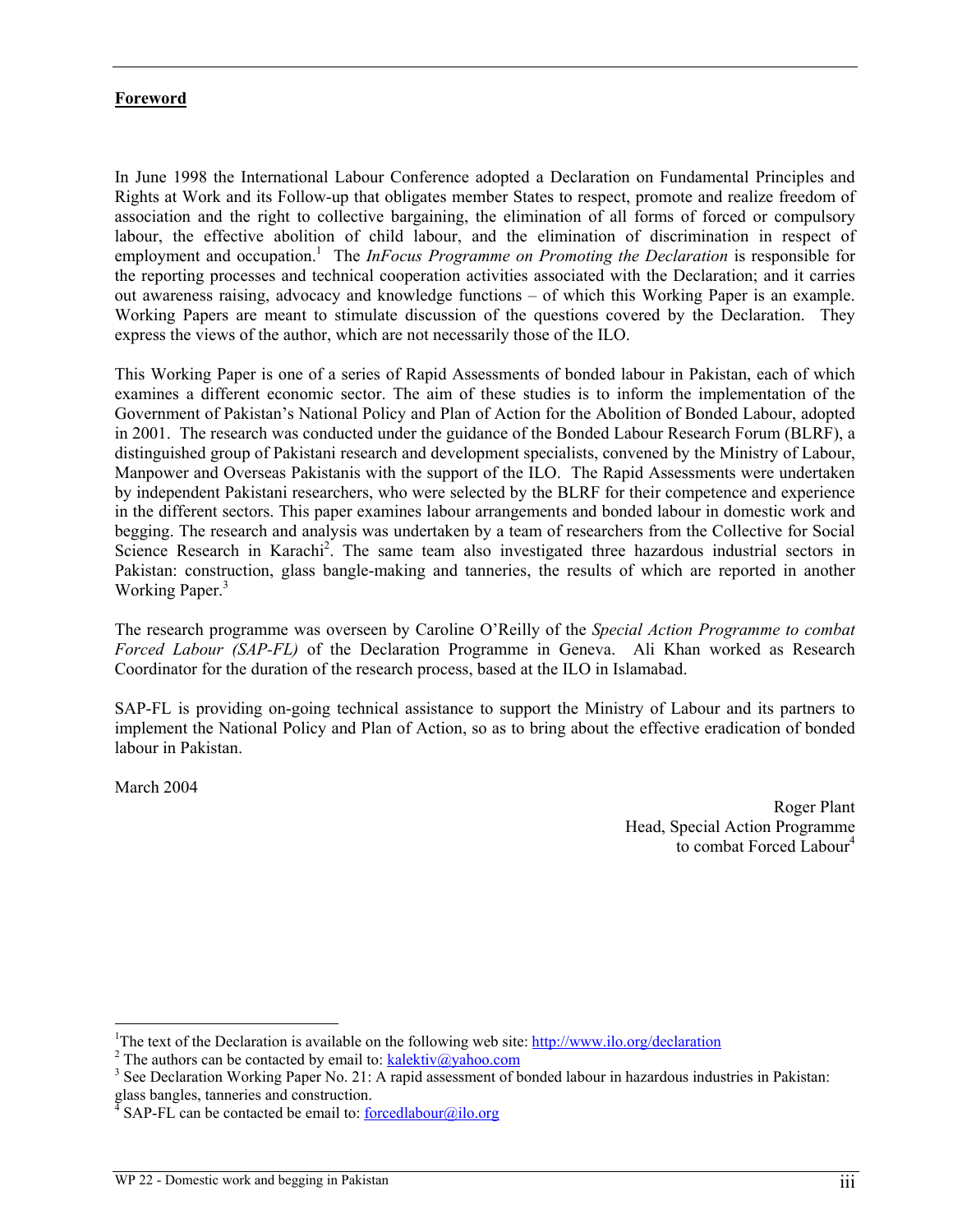#### **Acknowledgements**

This report has been prepared by a team of researchers based at the Collective for Social Science Research in Karachi, for the Bonded Labour Research Forum, Pakistan, and the International Labour Organization, Geneva. The team was led by Haris Gazdar and Ayesha Khan, who were assisted in the drafting of the report by Shahbaz Bokhari, Azmat Ali Budhani and Hussain Bux Mallah. Irfan Ahmed Khan compiled a literature review of annotated bibliography. The fieldwork for the project was coordinated by Shahbaz Bokhari alongwith Azmat Ali Budhani and Hussain Bux Mallah. Other members of the fieldwork teams included Farah Naz Ali, Qamar Baroocha Bana and Rafia Gulani in Sindh, and Eersa Ahuja, Mohammad Arshad, Farrukh Awan, Humera Iqbal, Khalid Pervez, Qurat-ul-ain and Hafsa Taqdees in Punjab. Semeen Wajahat provided support in data processing and translation, and Prachi Desai provided help with proofreading.

Numerous individuals and organizations were generous with their time and support in the course of the project. We are specially grateful to Hassam Qadir Shah for providing valuable contacts as well as logistical support in Lahore and Sargodha, and to Raheela Narejo and Shahid Husain for helping set up sensitive interviews in Karachi. We would like to thank the coordinator of the Bonded Labour Rapid Assessments, Ali Khan, for his active help throughout the project and for his valuable comments on an earlier draft of this report. We also acknowledge with thanks the comments we received on the earlier draft at the meeting of the Bonded Labour Research Forum in Islamabad on 6 February 2003. We are responsible, of course, for all errors.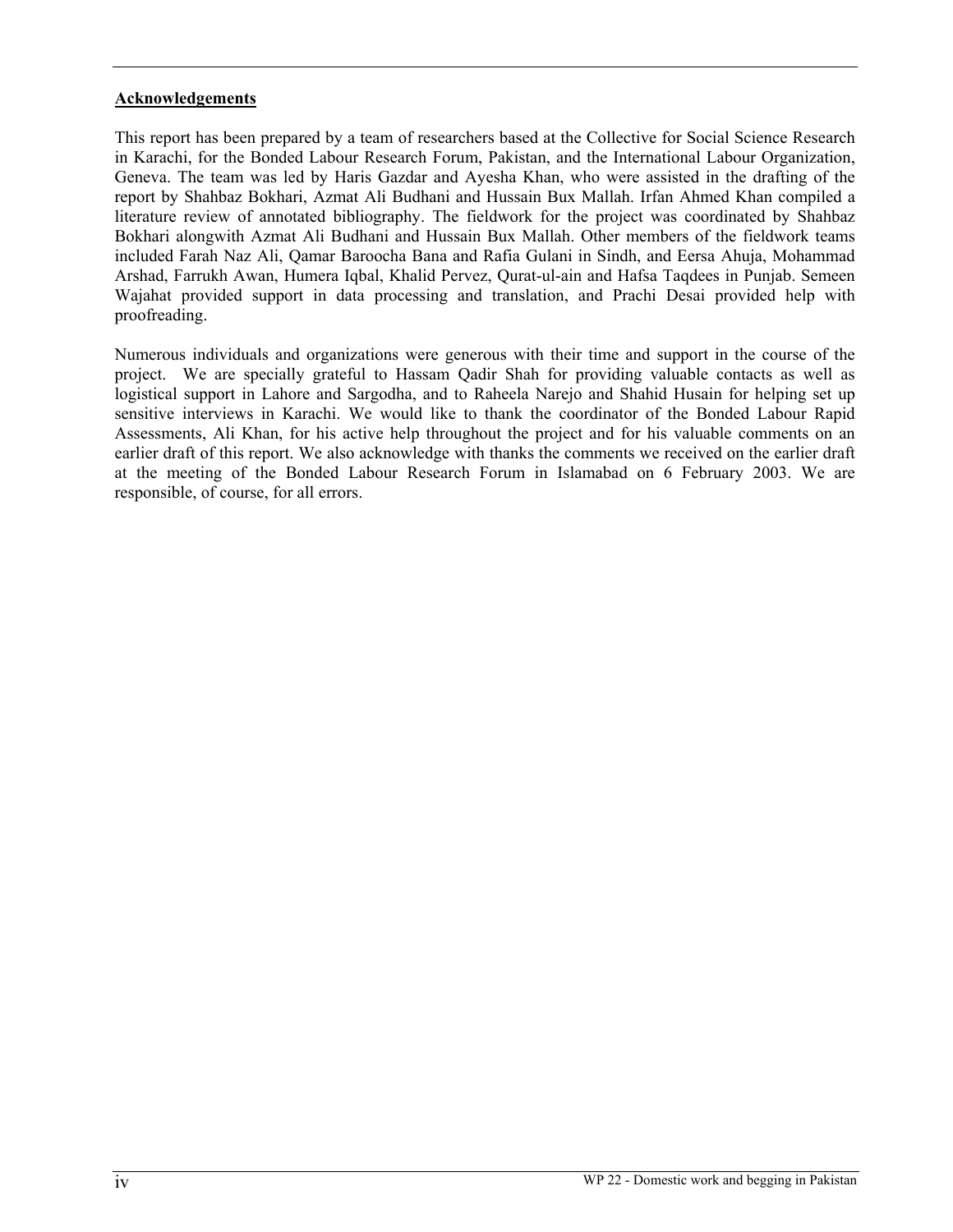#### **Glossary**

| <b>Domestic Work</b> |                                                                                                                                               |
|----------------------|-----------------------------------------------------------------------------------------------------------------------------------------------|
| Agarbati             | Incense sticks used for fragrance at holy places                                                                                              |
| Ayah                 | Female childminder                                                                                                                            |
| Baji                 | Older sister, term used by employees to refer to female employers                                                                             |
| Bania                | Moneylender, usually with reference to Hindu trader caste (Sindh)                                                                             |
| <b>Bhattas</b>       | Brick kiln                                                                                                                                    |
| <b>Biradri</b>       | Kinship                                                                                                                                       |
| Dera                 | Male siting place                                                                                                                             |
| Haris                | Agricultural tenant (Sindh)                                                                                                                   |
| Haveli               | Large house                                                                                                                                   |
| Jhonpra              | Hut made of wooden sticks and thatch                                                                                                          |
| Kacha                | Non-durable construction, usually of mud or thatch                                                                                            |
| Masihi               | "Low" caste Christians in Punjab, also known as Isai                                                                                          |
| Munshi               | Contractor or landlord's manager                                                                                                              |
| Muzara               | Agricultural tenant (Punjab)                                                                                                                  |
| Parchi Charhana      | Charge on workers for any loss to employers                                                                                                   |
| Paro/para            | Locality within village or town (Sindh)                                                                                                       |
| Peshgi               | Advance payment                                                                                                                               |
| Pukka                | Durable construction, usually of concrete or bricks                                                                                           |
| Sobedar              | Non-commissioned officer (in Army or Police)                                                                                                  |
| Tal                  | Fire wood shop                                                                                                                                |
| Watta Satta          | Exchanging of girls for marriage                                                                                                              |
| <b>Begging</b>       |                                                                                                                                               |
| Bagri                | Non-Muslim group (mainly lower Sindh) associated with marginal<br>agricultural activities, now involved in begging and sex work in<br>Karachi |
| <b>Basti</b>         | Slum settlement                                                                                                                               |
| <b>Bhattoo</b>       | Traditional nomadic caste associated with begging                                                                                             |
| <b>Burga</b>         | Full body veil                                                                                                                                |
| Charpai              | Cot                                                                                                                                           |
| Daig wala            | Shopkeeper who sells cooked rice                                                                                                              |
| Dhol                 | Large drum used on festive occasions                                                                                                          |
| Garvi                | Brass goblet/urn                                                                                                                              |
| Ghagra/Kurta         | Traditional skirt and shirt                                                                                                                   |
| Gurgula              | Traditional caste of clay and wooden toy makers, also associated with<br>begging, mostly non-Muslim (Sindh)                                   |
| Guru                 | Chief of a group of hijras who owe him allegiance                                                                                             |
| Hamam                | Public bath                                                                                                                                   |
| Hijra                | General term for group that includes eunuchs, transsexuals,<br>transvestites and hermaphrodites                                               |
| <b>Jhonpris</b>      | Huts                                                                                                                                          |
| <b>Jhuggis</b>       | Huts made of cloth and wood sticks                                                                                                            |
| Kunda system         | Illegal electricity connection                                                                                                                |
| Log/Bhidai           | Money given to Hijra on festive occasion such as birth of a child or<br>wedding, to earn blessing                                             |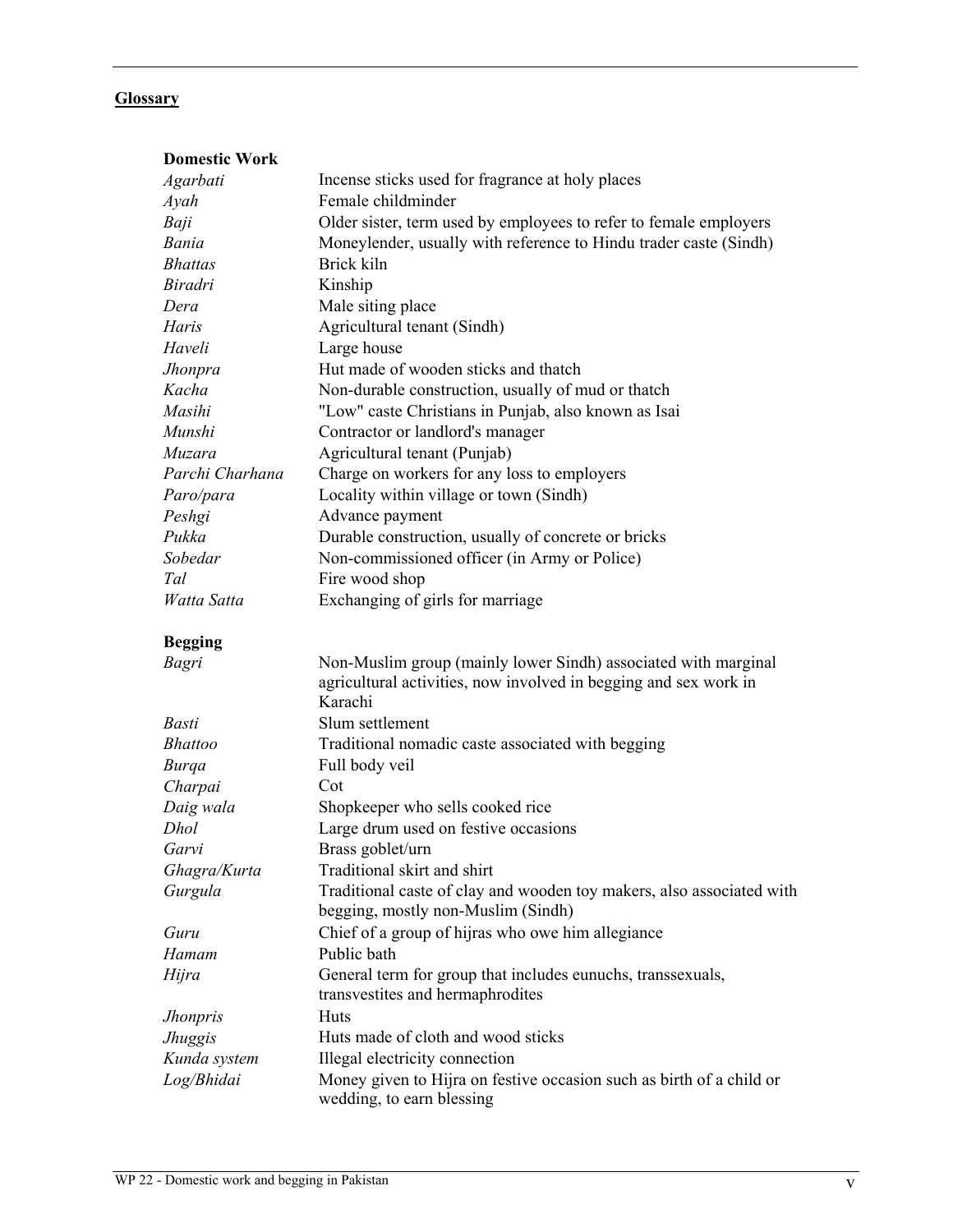| Madrassa       | Religious school                                                                                                          |
|----------------|---------------------------------------------------------------------------------------------------------------------------|
| Malang         | Disciple of a holy man                                                                                                    |
| <b>Marsias</b> | Elegy                                                                                                                     |
| Mazar          | Shrine                                                                                                                    |
| Mehndi         | Henna                                                                                                                     |
|                | Caste of musicians traditionally responsible for recording lineages                                                       |
| Mirasi         | (Punjab)                                                                                                                  |
| Moulvi         | Muslim priest                                                                                                             |
|                | Historically oppressed caste in Punjab villages, also known as Muslim                                                     |
| Musali         | <b>Shaikh</b>                                                                                                             |
| Muslim Shaikh  | Historically oppressed caste in Punjab villages, also known as Musali                                                     |
| Nirban         | Eunuch                                                                                                                    |
| Paan           | <b>Betel</b>                                                                                                              |
| Patharidar     | Term used (in Sindh) for person who provides legal cover for illegal<br>activities, or controls illegal economic activity |
| Qawali         | Religious song                                                                                                            |
| Rilli          | Traditional patchwork quilt                                                                                               |
| Riyasati       | Term used for migrants into Karachi from southern Punjab                                                                  |
| Sadqa          | Alms or other charitable offering                                                                                         |
| Sehri          | Time before dawn                                                                                                          |
| Shikari        | Traditional hunter-scavengers now associated with begging, mostly                                                         |
|                | non-Muslim (Sindh)                                                                                                        |
| <i>Thelas</i>  | A hand driven cart                                                                                                        |
| Wangar         | Trade in unpaid labour between employers                                                                                  |
| Zakat          | Alms                                                                                                                      |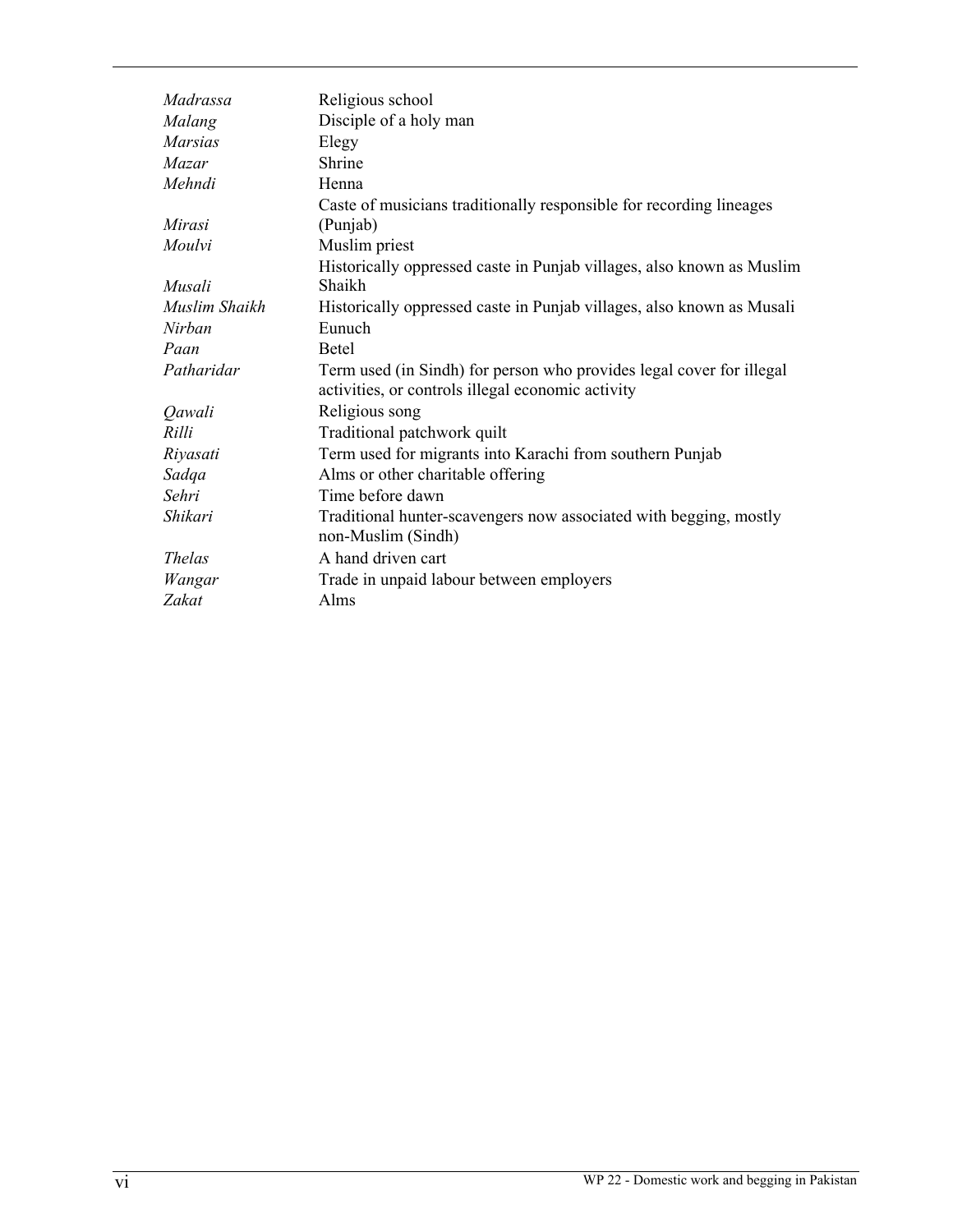# **Table of Contents**

| Foreword                                                                                                                                                                     | iii                             |
|------------------------------------------------------------------------------------------------------------------------------------------------------------------------------|---------------------------------|
| <b>Acknowledgements</b>                                                                                                                                                      | iv                              |
| Glossary                                                                                                                                                                     | V                               |
| <b>Chapter One: INTRODUCTION</b>                                                                                                                                             | 1                               |
| a) Issues in bonded labour research<br>Physical restriction, coercion, violence against the person<br>Debt bondage<br>How social hierarchy affects access to law and markets | 1<br>1<br>1<br>$\boldsymbol{2}$ |
| b) Analytical approach                                                                                                                                                       | $\overline{c}$                  |
| c) Methodology                                                                                                                                                               | $\overline{c}$                  |
| d) An overview of sectors<br>Domestic work<br>Begging                                                                                                                        | 3<br>3<br>4                     |
| e) Structure of report                                                                                                                                                       | 4                               |
| <b>Chapter Two: DOMESTIC WORK</b>                                                                                                                                            | 5                               |
| a) Introduction<br>Rural<br>Urban                                                                                                                                            | 5<br>5<br>5                     |
| b) Description of sector<br>What is domestic service?<br>Who are the workers?<br>Who are the employers?                                                                      | 6<br>6<br>6<br>9                |
| c) Labour arrangements<br>Rural<br>Urban                                                                                                                                     | 11<br>11<br>14                  |
| d) Forms of coercion, harassment, and violence<br>Sexual harassment and exploitation<br>Violence<br>Vulnerability                                                            | 17<br>17<br>18<br>19            |
| e) Conclusion                                                                                                                                                                | $20\,$                          |
| <b>Chapter Three: BEGGING</b>                                                                                                                                                | 20                              |
| a) Research approach and summary of fieldwork                                                                                                                                | 20                              |
| b) Description of sector                                                                                                                                                     | 22                              |
| c) Community profiles of large urban sites<br>Karachi (urban)<br>Lahore (urban)<br>Urban observation sites                                                                   | 22<br>22<br>24<br>26            |
| d) Community profile of small urban centres<br>Shahdadpur<br>Sargodha                                                                                                        | 28<br>28<br>28                  |
| e) Community profile of rural sites                                                                                                                                          | 29                              |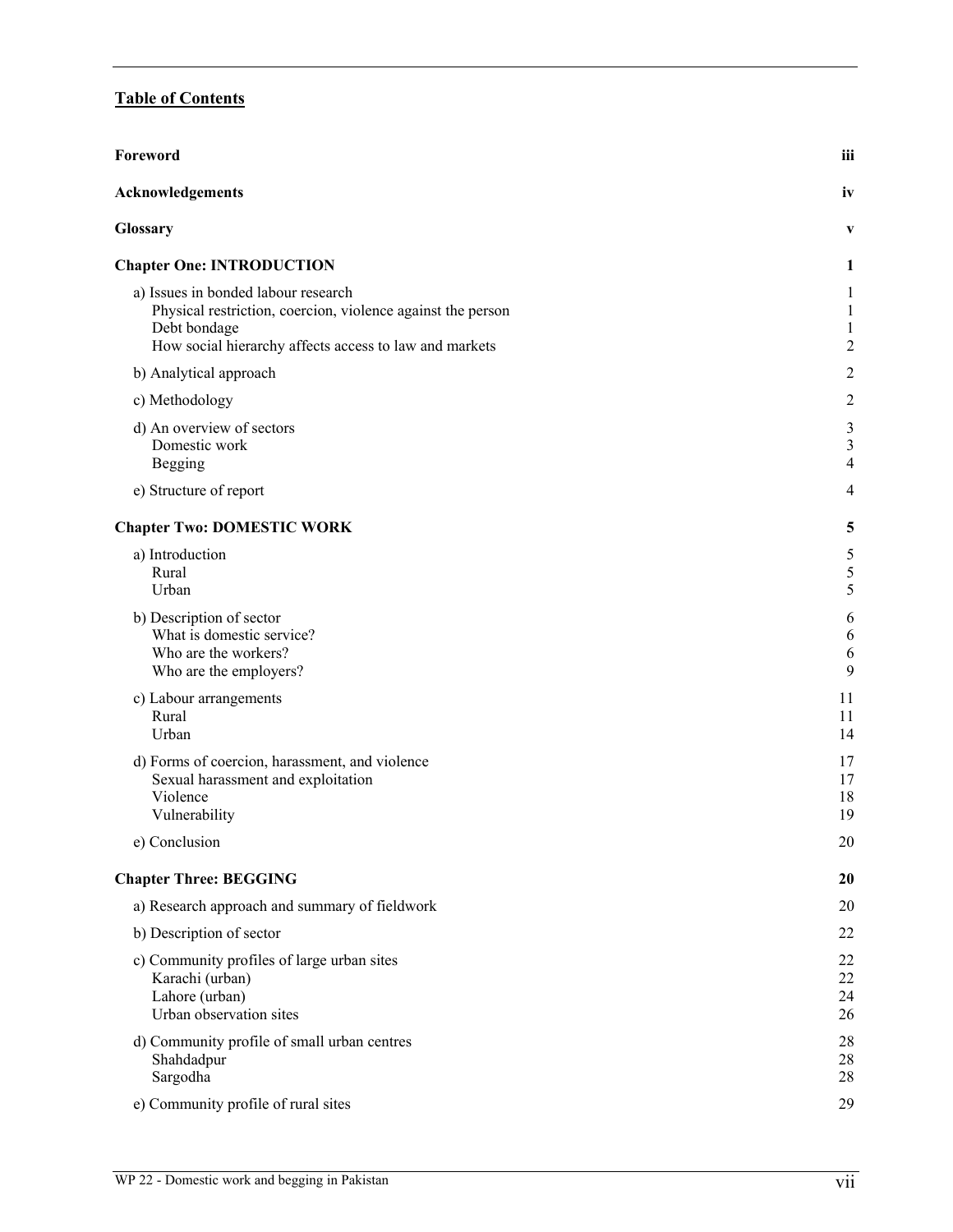| Village C, district Sanghar, Sindh<br>Village A, district Sargodha, Punjab                                                                                                                                                                                                  | 29<br>29                                           |
|-----------------------------------------------------------------------------------------------------------------------------------------------------------------------------------------------------------------------------------------------------------------------------|----------------------------------------------------|
| f) Labour arrangements<br>Police and law enforcement views: informal discussion<br>Caste-based begging:<br>Urban-based begging techniques<br>Combination begging<br>Bus stops and bus-based begging<br>Drugs and begging<br>Begging and sex work<br>Hijra community begging | 29<br>29<br>30<br>32<br>32<br>34<br>35<br>35<br>36 |
| g) Forms of coercion, bondedness and harassment<br>Caste-based begging<br>Hijra community<br>Fears and threats of kidnapping<br>Vulnerability of children and youth<br>Harassment from the authorities                                                                      | 37<br>37<br>37<br>38<br>38<br>39                   |
| h) Conclusion                                                                                                                                                                                                                                                               | 39                                                 |
| <b>Chapter Four: CONCLUSION</b>                                                                                                                                                                                                                                             | 40                                                 |
| The peshgi system                                                                                                                                                                                                                                                           | 40                                                 |
| Social hierarchy and social networks                                                                                                                                                                                                                                        | 41                                                 |
| Vulnerability to violence and abuse                                                                                                                                                                                                                                         | 42                                                 |
| Implications for future research and policy                                                                                                                                                                                                                                 | 43                                                 |
| Sector-wise picture                                                                                                                                                                                                                                                         | 43                                                 |
| Cross-sectoral issues                                                                                                                                                                                                                                                       | 43                                                 |
| <b>Annex 1 - LITERATURE REVIEW</b>                                                                                                                                                                                                                                          | 45                                                 |
| 1. Domestic Work                                                                                                                                                                                                                                                            | 45                                                 |
| 2. Begging                                                                                                                                                                                                                                                                  | 46                                                 |
| List of Working Papers of the InFocus Programme on Promoting the Declaration                                                                                                                                                                                                | 47                                                 |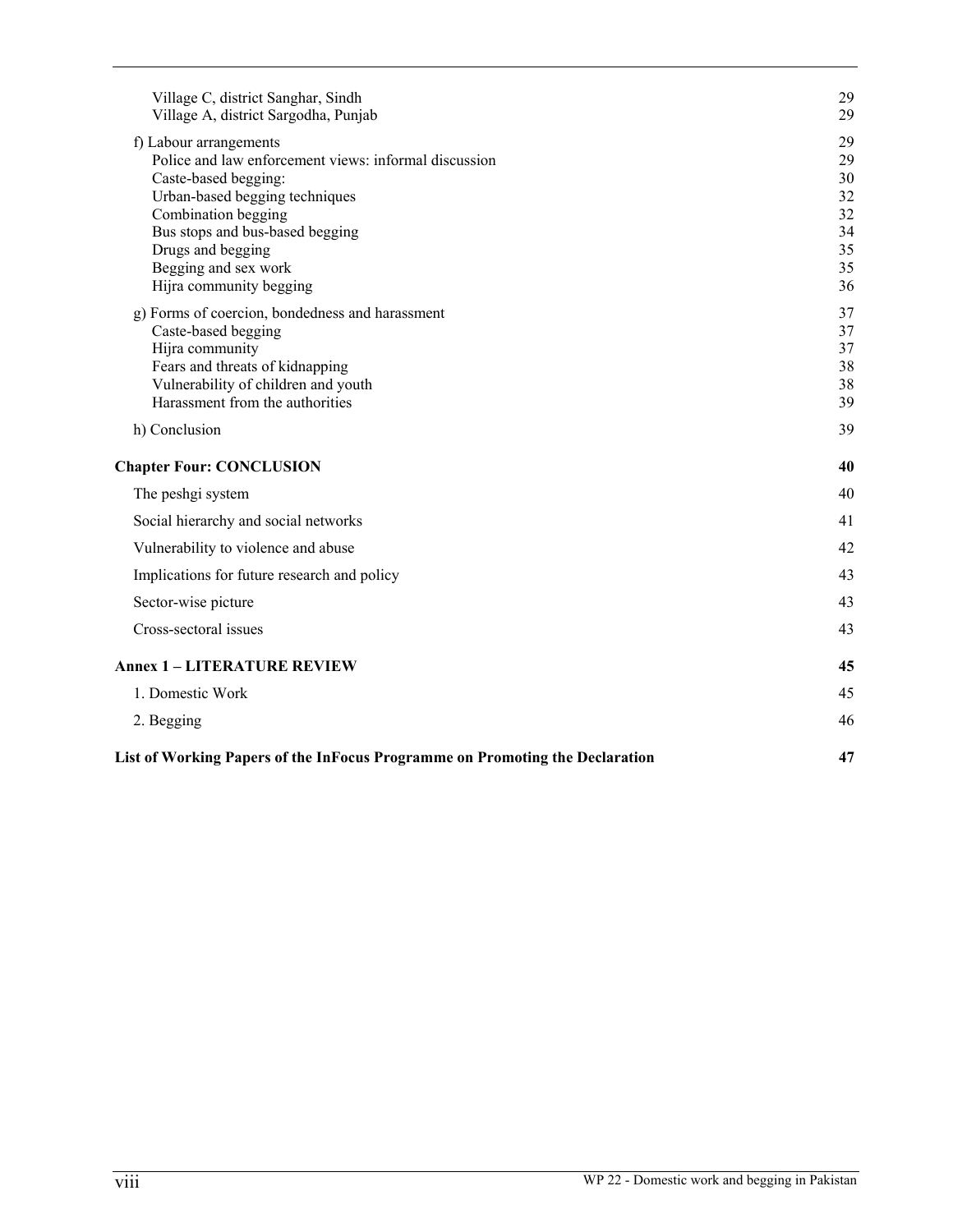# **Chapter One: INTRODUCTION**

This report presents the results of a "rapid assessment" (RA) research project on bonded labour in two sectors in Pakistan: domestic work and begging. These rapid assessment studies are part of a larger group of studies commissioned by the Bonded Labour Research Forum in Pakistan, and sponsored by the International Labour Organization. Each assessment is based mainly on sector-specific fieldwork.

#### **a) Issues in bonded labour research**

Bonded labour constitutes one of the gravest violations of individual human rights. Its presence in any society poses a serious challenge not only to the people who are bonded, but also to all individuals and institutions. Bonded labour is a coercive and oppressive labour arrangement disguised by seemingly legitimate and "voluntary" transactions between individuals. This "transactional cover" is, indeed, the main difference between "bonded labour" and outright slavery and, not surprisingly, issues concerning the definition of terms absorb much of the attention devoted to the policy debate on bonded labour.

Internationally recognized and nationally endorsed legal definitions of bonded labour can be powerful instruments in the fight against bonded labour. At the same time, however, statutory definitions do not remove the problem of consensus-building; they merely displace this problem to the interpretive level. In other words, the question changes from "What is bonded labour?" to "To what extent does a particular labour arrangement come within the purview of bonded labour statutes?"

Empirical research allows us to address this question in a meaningful manner. It is possible to highlight three themes relevant in empirical research on bonded labour in Pakistan. These are, respectively, violations of the person, debt bondage, and social hierarchy.

#### **Physical restriction, coercion, violence against the person**

Bonded labour is generally perceived – both at the popular level, as well as in the minds of legislators and the judiciary – as akin to slavery. Any labour arrangement involving the loss of an individual's liberty and where physical restriction and violence against the person are accepted norms is abhorrent. Some types of personal abuse – such as child labour, sexual exploitation and rape –must be explicitly included in the category of violence against the person. These and other forms of abuse exist in Pakistan in a range of social and economic relationships. They are not limited to instances where people are held in chains, but also exist in less conspicuous settings where the chains are the invisible ones of social control.

#### **Debt bondage**

Debt bondage is now widely recognized as a common "legitimization" of bonded labour. Legislative definitions are built around the issue of debt bondage and the *peshgi* (i.e., advance payment for workers) system. Debt bondage also poses some of the most serious legal and policy obstacles to the eradication of bonded labour as the credit-labour linkage exists across a range of economic relationships, many of which do not appear to be particularly oppressive. The extent to which a labour arrangement involves debt bondage depends on a range of other factors: Is there something structural in the initial advance that makes the debt non-serviceable? Do the terms of the contract create monopolistic relations between the creditor and debtor? Is the use of physical violence an accepted form of sanction within any given credit contract? Different forms of credit-labour linkage are known to exist in the various sectors of the Pakistani economy. Their documentation would clarify the range of activities where coercive practices exist, with or without the presence of debt bondage as a legitimizing mechanism.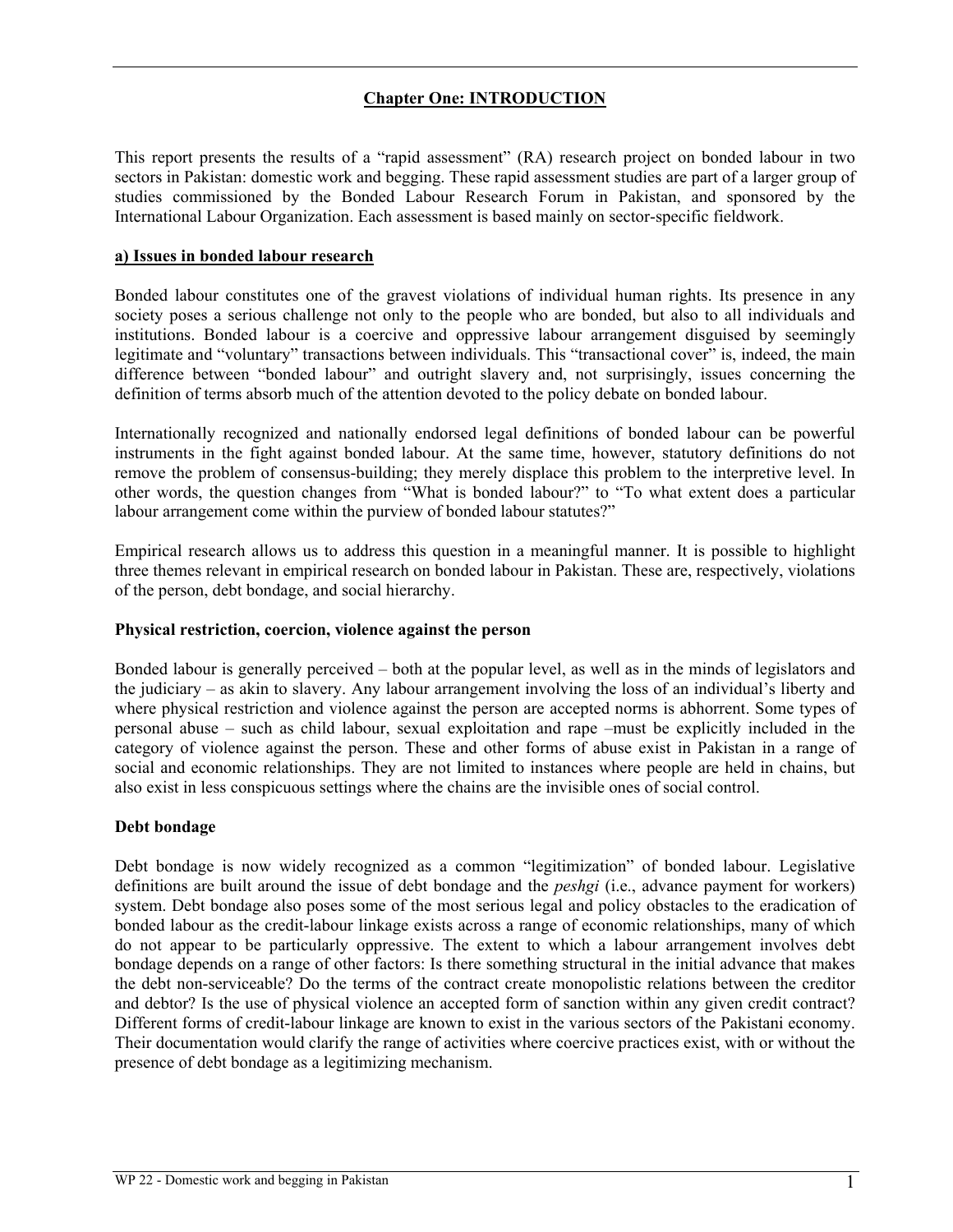#### **How social hierarchy affects access to law and markets**

Existing empirical work in Pakistan (as well as in other parts of South Asia) has shown the importance of ethnic and/or caste hierarchies in the persistence of bonded labour. Certain groups, due to their ethnic and/or caste identity, are perpetually disadvantaged in access to the rule of law and markets. Ethnic and/or caste hierarchy, therefore, needs special attention in empirical research on bonded labour.

### **b) Analytical approach**

The present study is premised on the understanding that bonded labour is usually disguised behind seemingly legitimate and "voluntary" economic transactions. From an analytical point of view, it is useful to consider the range of activities where some level of coercion might exist. Some of these activities will come under the purview of legalistic definitions of bonded labour; others may fall outside it; and still other activities, though they fulfil the legal definition of bonded labour, may not be particularly oppressive or coercive. The violation of the person is only the most conspicuous and extreme form that "bondedness" might take.

The main objective of the proposed research, therefore, is to use qualitative research tools to document the range of labour, credit and labour-credit arrangements that exist in particular sectors of the economy. In examining the economics of these relationships, we can make a more comprehensive, multi-disciplinary analysis that provides insights into the social and political dimensions of any particular labour, credit, or labour-credit arrangement. Case studies are developed to document the dynamics of these different forms of arrangements and, in particular, to further understanding of the vulnerability to bonded labour.

#### **c) Methodology**

The aim of the present study and complementary studies undertaken in the first phase of the programme of research on bonded labour is to develop some empirical insights into the nature and scope of bonded labour in Pakistan, using "rapid assessment" (RA) tools.

The rapid assessment is a useful starting point for a long-term research programme on bonded labour in Pakistan. The RA report gives programme and policy-makers a useful overview of the issues at the higher level, and indicates needed areas of research. In other words, the RA is most valuable as a preliminary framework, but insufficient unless its insights are further explored.

This RA used qualitative methodology, with some modifications, in all five sectors covered by this report. Since the purpose of the RA was to gain a preliminary insight into the nature of the problem, and offer insights, questions and issues for further research, the tools of qualitative research were the most appropriate for gaining a significant level of insight in a relatively short period of time. Further, since it closely examined many sectors – even at this preliminary level –for what appears to be the first time, qualitative tools were also deemed useful for helping to frame what could be a quantitative exploration at some future point.

The field tools used by the RA research team were as follows:

**Community profiling:** Based on observation, informal interviews, and available research, the field researchers provided a brief social, economic, and development profile of each research site. A site was a place, either work or residential, where people engaged in the labour sector in question were assembled. The profiling information, although gleaned from a simple exercise, provided valuable detail on caste and other social issues influencing bondedness.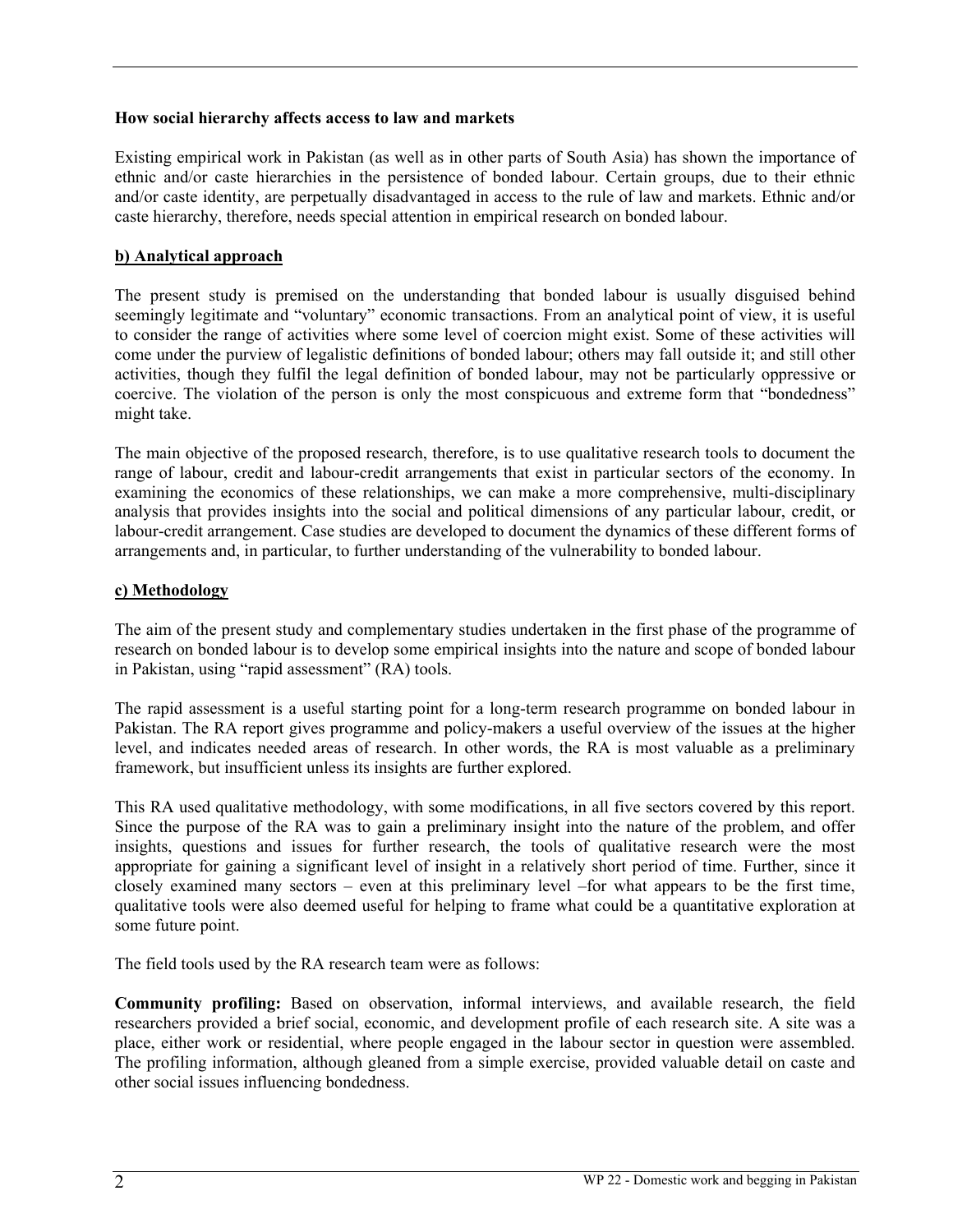**Key informant interviews:** Field researchers identified knowledgeable individuals, employers or employees, in each community who could provide an overview of the kind of people engaged in the labour sector being explored, the employers, the labour arrangements, and issues of coercion/harassment or bondedness. Key informants also helped to identify other individuals for formal interviews.

**Informal interviews:** These discussions with individuals or small groups proved the most valuable source of information. As time was short, restrictions on the employees inevitably tight, and some sectors dangerous to explore, informally structured interviews were the bedrock of our RA methodology. The themes of labour arrangement, migration, coercion/harassment, bondedness, vulnerability, etc., were explored with numerous individuals and their employers during this RA.

**Formal interviews:** This category includes in-depth interviews with individuals (employers, contractors, or employees) in the research sectors, as well as structured focus groups. The interviews were recorded and documented for analysis. A greater reliance on focus group discussions was not possible in the RA due to the sensitive nature of our inquiry in some areas.

**Observations:** Field researchers spent significant time quietly observing sidewalk congregations of beggars. Their observations form a significant part of our research data, functioning as a cross-check to interview material and providing new opportunities for understanding the complexity of a given labour sector. Some localities were observed in significant detail and findings were enhanced with select interviews. This technique, allowing for a more rapid coverage of a workplace in a given sector than a fullblown community profile and numerous informal/formal interviews, has resulted in the inclusion of numerous observation sites in the RA report.

The RA focused on two provinces for each labour sector explored: Sindh and Punjab. Within these provinces, urban as well as rural settings were covered to allow for maximum opportunity for comparison. In Punjab, the city of Lahore and the district of Sargodha (including nearby villages and the town of Sargodha) were the RA research sites. In Sindh, urban Karachi, and district Sanghar (including Shahdadpur town and nearby villages) were covered.

Fieldwork took place from December 2002 to January 2003. It took approximately two weeks of fieldwork to cover each sector (both Punjab and Sindh). Field researchers prepared individual site reports upon completing coverage of a particular location, compiling their interview notes/transcriptions, observations, and community-profiling information before proceeding to a new site. Site selection was done after initial scoping to identify localities where communities of workers could be found.

The emphasis varies slightly among the qualitative research tools used for the different sectors due to the nature of the sectors themselves. For example, in the begging sector, focus group discussions and workplace observations were impossible, due to the sensitivity of the sector and the beggars' suspicion.

This report should be read together with a companion report by the Collective, addressing bonded labour in three "hazardous" industries in Pakistan (construction, tanneries and glass bangle–making)<sup>5</sup>.

#### **d) An overview of sectors**

#### **Domestic work**

 $\overline{a}$ 

Domestic work is often regarded as a sector in which workers are highly vulnerable to coercion and abuse. The international debate on forced labour, for example, pays a great deal of attention to the possible association of domestic work with trafficking, child labour and physical and sexual abuse. In many countries young women migrants, the vast majority of domestic workers, are particularly vulnerable to

<sup>&</sup>lt;sup>5</sup> See Working Paper n° 21: "A rapid assessment of bonded labour in hazardous industries in Pakistan: glass-banglemaking, tanneries and construction".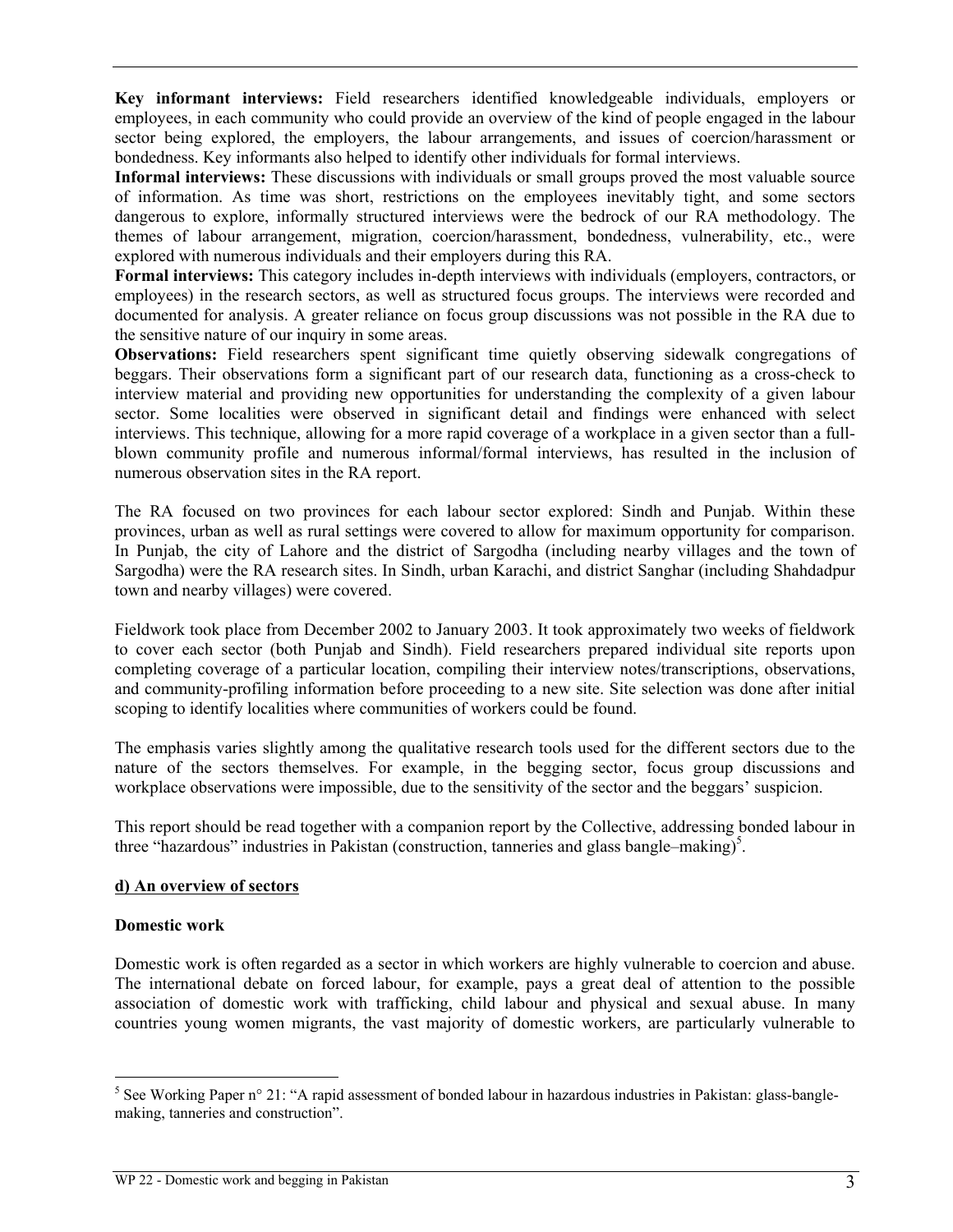abuse by employers and/or by the authorities if they are illegal or semi-legal migrants. They may also be cut off from their own families and social networks.

Domestic work has the added complexity in that the workplace is someone's home. Unlike work that takes place in a recognized "workplace" environment, domestic service occurs in an environment that is likely to be marked by highly personalized relations (and extraordinary dependence) between employer and employee. Formal laws, as well as informal social norms governing employer-employee relations, may have less significance than traditional and familial norms of behaviour within the private domain.

For these reasons, it was reasonable to expect that there might be bonded labour or other coercive labour arrangements in this sector. Although the sector was presumed, *a priori*, to be important in terms of both employment and the share of national income, little statistical or secondary data existed to verify this presumption. The rapid assessment on bonded labour in this sector, therefore, can be considered a first "sketch" of the sector in general and coercive labour arrangements, in particular.

# **Begging**

Begging is the most unconventional of sectors studied in this series of studies. In fact, it is not clear if begging even qualifies as an integrated economic sector. The nature of activities and the range of people involved are extremely heterogeneous and pose profoundly complicated questions of definition: To what extent is begging an economic activity? What constitutes a "labour" arrangement? How might different forms of begging be related to other seemingly associated "economic" activities, such as scavenging, sex work, entertainment and other services? What is the interaction between begging and illegal activities such as petty crime and selling narcotics?

In addition to these definitional problems, the study of begging is complicated by the sector's social domain. In most societies – or at least in the "mainstream" cultures of most societies, begging involves the loss of status. Many of the forms of begging are also proscribed by local and national laws and regulations. Begging, almost by definition, encompasses a range of activities at the social, economic, political and legal margin.

It is hardly surprising, therefore, that relatively little systematic information about begging in Pakistan exists. We may begin with some prior hypotheses based partly on anecdotal evidence and partly on received wisdom that begging is associated with coercive and abusive labour relations. Newspapers periodically run stories about "beggar mafias" that operate in a highly organized manner, and exploit the "labour" of street beggars. Some versions of the "beggar mafia" story have police officials running the organization. There are also anecdotal accounts of kidnapped children being maimed and used as beggars.

# **e) Structure of report**

Chapters Two and Three provide sector-wise reports on domestic work and begging, respectively. These individual chapters are self-contained to a great extent and may be read as stand-alone sector studies. Each chapter begins with a brief statement of the research team's assumptions concerning the sector, and an overview of its research strategy, methodology and fieldwork. This information is followed by a description of the sector, including details of the nature of work, working conditions, technology (where appropriate), and profiles of individuals and communities associated with the sector. Finally, each chapter provides details of labour arrangements and identifies and analyzes conditions of coercion and bondedness.

Although each chapter provides sector-specific conclusions, some cross-sector themes are addressed in Chapter Three (Conclusion) drawing on findings on all the sectors covered by the Collective for Social Science Research. The comparison of labour arrangements and other findings within and across sectors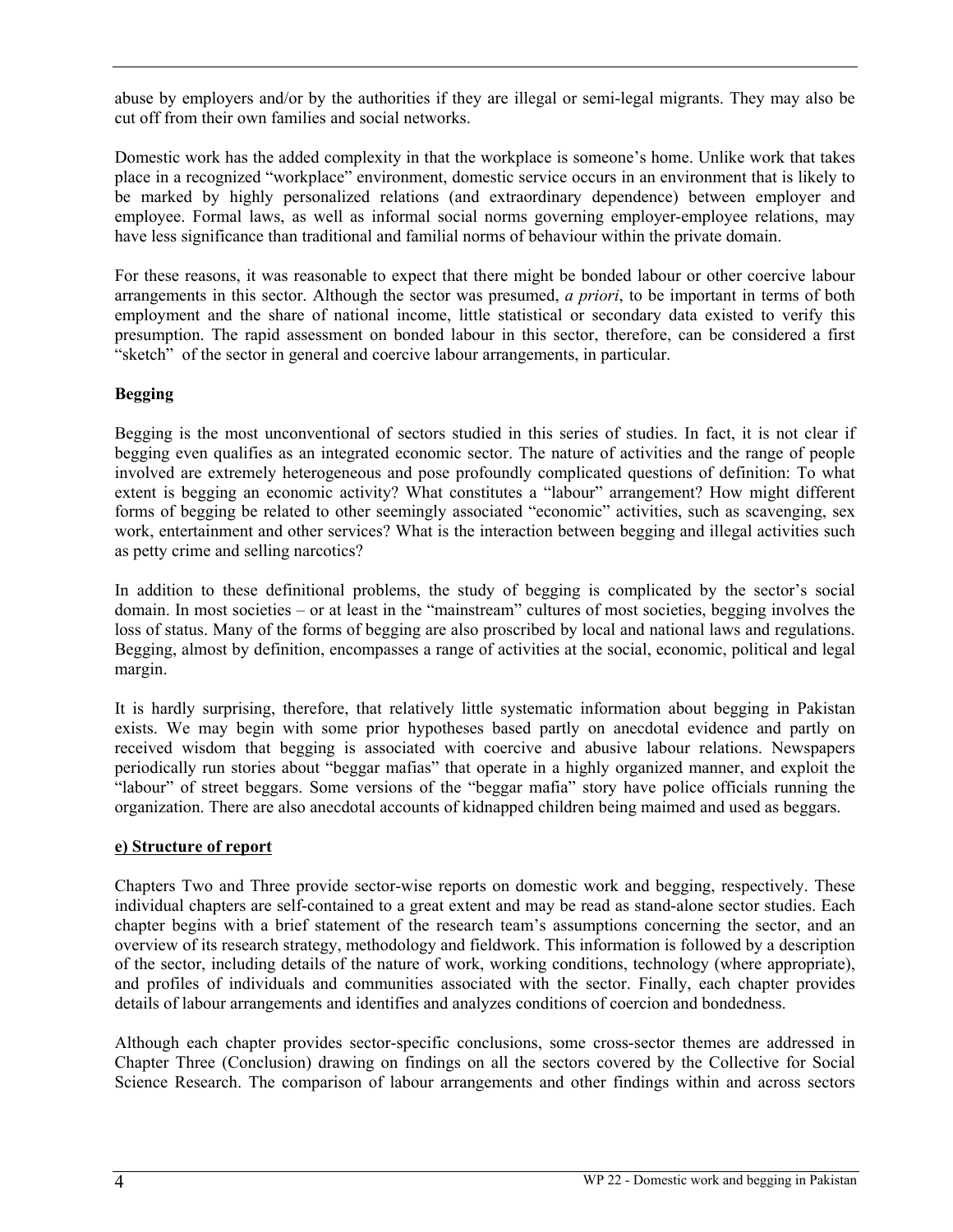provides some useful insights into the nature of labour arrangements, in general, and bonded labour, in particular. This chapter ends with recommendations regarding future policy and research work.

Annex One is a sector-wise literature review based on a search of recent published and unpublished sources. An attempt was made to make this review as comprehensive as possible. Each sector review begins with a short summary of the existing material.

# **Chapter Two: DOMESTIC WORK**

# **a) Introduction**

The domestic service sector is another largely undocumented informal sector of the labour force, due to two factors. First, the state is already unable to implement existing labour legislation in the formal sectors and lacks the will and ability to monitor conditions in the informal sectors that are well beyond its current reach. Second, the private home is believed to be a predominantly female sphere, true to the structure of a deeply patriarchal state and society. The public sphere is male-dominated and the private sphere the realm of the hidden female so it is inappropriate and undesirable for the former to investigate the latter's functioning too closely.

While it was not possible to document working conditions through close observation of the workplace, fieldwork did yield findings that confirm the complexity and variety of labour arrangements in this sector. Research techniques were similar to those used to investigate the begging sector. In both rural and urban settings in Sindh and Punjab, male and female field researchers worked in teams to hold formal and informal discussions and even focus groups. The research sites and interviews held are documented as follows:

# **Rural**

- Village A, Village B (villages outside Sargodha): with 16 and seven interactions, respectively, including key informant interviews, individual interviews, household profiles and the remainder documented as informal interviews.
- Village C (village outside Shahdadpur) Four informal interactions with workers took place in this site.)

# **Urban**

Punjab:

- Lahore: Yasmin Colony, Meo Colony In Lahore, 38 documented interactions took place, including focus group discussions, case studies, household profiles, key informant interviews and individual formal as well as informal interviews.
- Sargodha: Gill Walla Chowk In Sargodha, a total of eight documented interactions took place, including informal interviews, case studies and key informant interviews.

Sindh:

- Karachi: Three localities of Orangi (Zia-ul-Haq Colony in Sector 12, Sector 14, and Ittefaq Colony in Thurani Goth), Neelam Colony/Shah Rasul Colony, Rehmanabad (Bangali Para), and Salehabad in Gulshan - 42 formal and informal interactions, including three informal group discussions and five key informant interviews.
- Shahdadpur: Tanki Para (locality near Railway Station) 17 formal and informal interactions with domestic servants and their employers.

In addition to fieldwork conducted at these sites, other localities in the cities, towns and villages were the sites of interviews with employers and profiles of their households. In Lahore, this research took place in Model Town and Askari Housing Society, while in Sargodha it took place in Satellite Town and College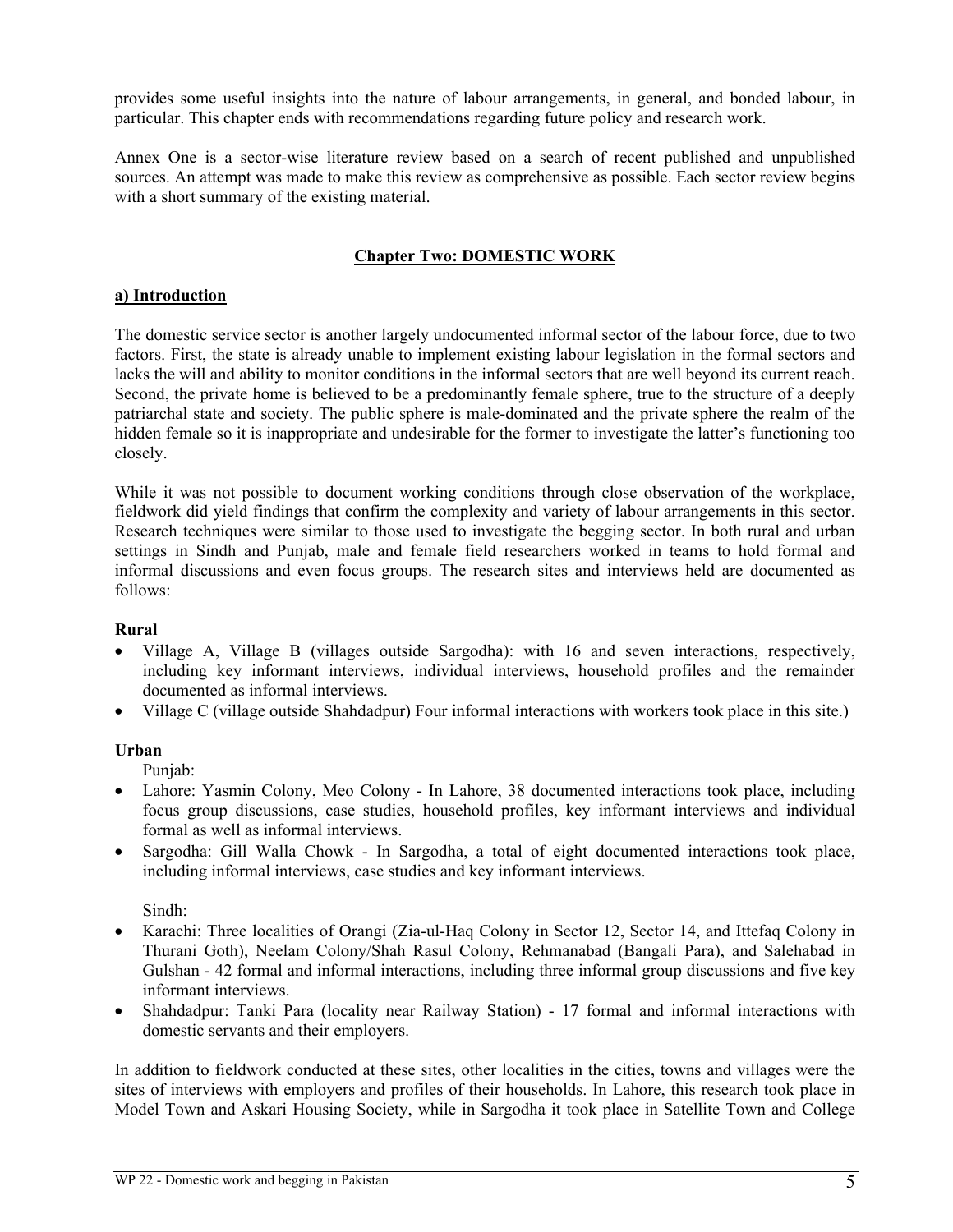Road. In Karachi employers in Defence Housing Society and Clifton, including Neelam Colony, were interviewed, and in Shahdadpur this research took place in Tanki Para with employers interviewed in Janipura.

### **b) Description of sector**

#### **What is domestic service?**

Domestic service is a labour arrangement within a private home in which the employers are the owners or rent-paying residents of that home and the employees provide work in return for wages, in kind payment, or debt relief. The work is performed by men, women or children and includes many tasks: gardening, guard duty, driving, cooking, serving of meals, cleaning, dish-washing, clothes-washing, sweeping, dusting, ironing, child-care, massaging. The labour is undocumented and untaxed; it is outside the purview of the state. The contractual agreement, almost always between the employer and the employee or employee's family, is unwritten, non-binding, and heavily biased in favor of the employer. Domestic service is only available to the elite of a given community, be it a village, town, or urban neighborhood, and the serviceproviders are among the poorest and most vulnerable in rural and urban society. Domestic workers need have no education and make no investment to enter this line of work, and the skills required to perform it effectively require no formal training.

#### **Who are the workers?**

We will introduce the communities covered by the RA and identify them in terms of patterns and key features that distinguish them. Those mentioned hardly exhaust the range of domestic workers, but they do highlight the socioeconomic conditions of those who do this work.

#### Rural-based workers

**Village C** outside of Shahdadpur town in Sindh has about 150 households. This village is several decades old and the Balochi caste dominates. The head of this community is MD Baloch who owns 300 acres of agricultural land. Houses are a combination of mud and cement with the outer walls made of mud plaster. Facilities include electricity, a boys' primary school and a religious school for girls. There is no running water; villagers drink from ground water wells. Although this is primarily an agricultural community, people are turning to other forms of work because of the lack of sufficient irrigation water. Almost all women lack a basic education, while some have limited religious education. Women are not allowed much mobility, not even to work their lands. Most women do domestic work in their own homes, but there are some houses where domestic servants are engaged to care for animals, milk and graze cattle, clean garbage and manure, and tend to male guests. In villages such as these, only the landlords can employ domestic servants.

**Village A** is 20-25km from the river Jhelum, a place where sugarcane and citrus fruits are cultivated, with most of the land owned by Z. The population is largely Shia, with the inhabitants belonging to the Arain, Syed, Jat and Malik Awan castes. The labourers are Musalli, Mirasi and Tarkan. The community is divided between the richer members who are in the livestock business and live outside the village in nearby cities, and the others who are permanent residents and do agricultural and domestic work. Their families have served the landlords of the village for many generations, and their women have kept their houses in return for leftover food.

**Village B** is located in southeast of Lahore-Sargodha road. The village is divided into two parts known as old village and new *basti*. More than 60 percent of the "low castes" live in new *basti* that is not electrified. Approximately 95 percent of the landlord households live in the old part of the village. The Makhdoom families, with 50 households, dominate local politics and the economy. Mussali make up one-third of the total population with 100 households and are considered the main source of labour, especially domestic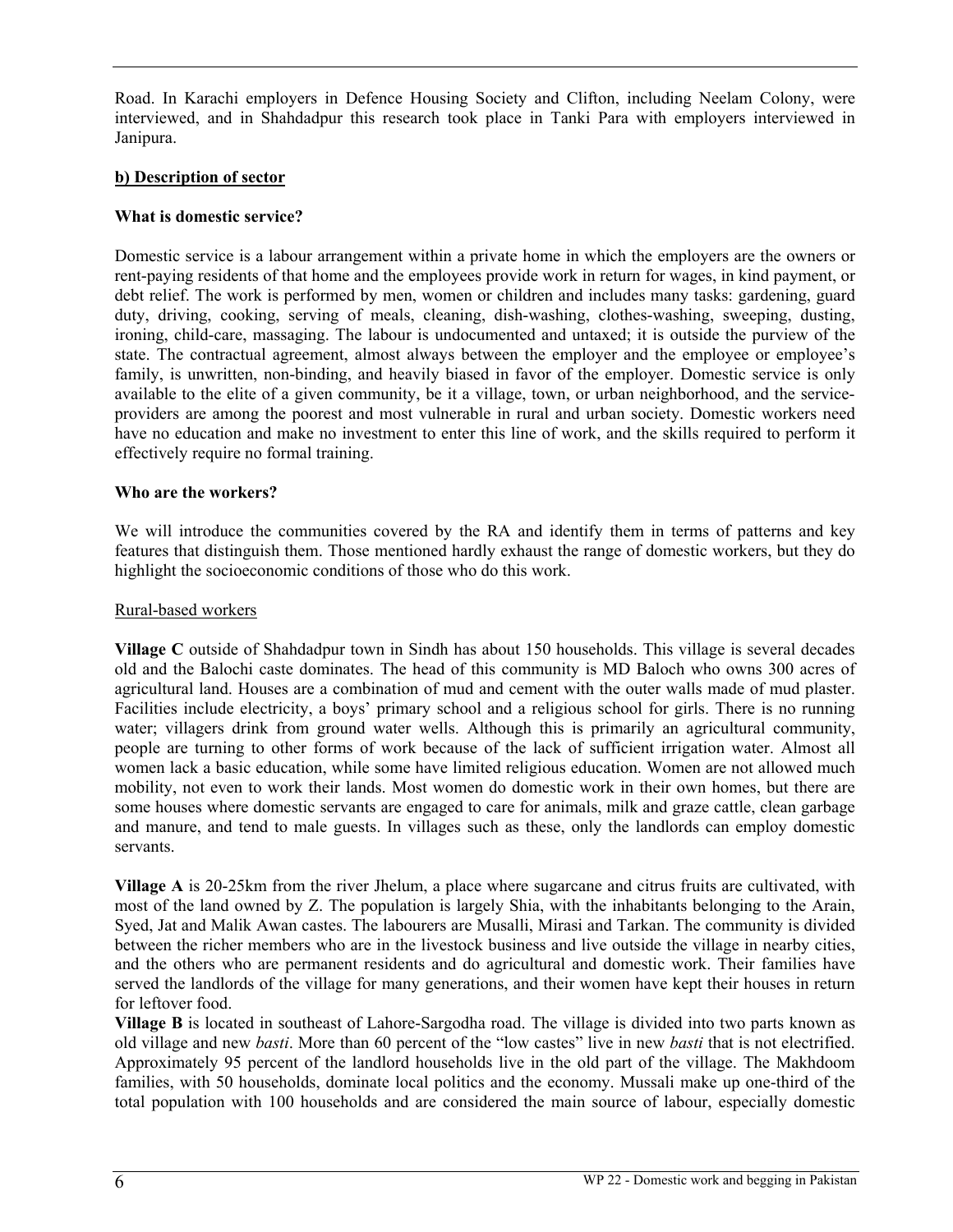work, for Makhdoom families. Twelve households of Makhdoom *biraderi* have shifted to Sargodha in search of better educational opportunities for their children. The migrant families usually take two domestic servants – one male and one female -- with them to Sargodha. These workers are always from the Mussali families, though not always from the same family.

There is one Government Middle School for girls and one Boys' Government Primary School in the village. The nearest boys' and girls' high schools are at the distance of five and 14km respectively. There is no health facility in the village and people have to go five km away for minor treatment. A government doctor is available at a distance of about seven km from the village, but people prefer to consult private doctors in Sargodha (which is around 17 km away) for major ailments.

Agriculture is the major source of income. Sugar cane and wheat are the major crops. Orange groves are a big source of income in the area. Total land of the village is 270 *murabas* or 6750 acres. The majority of the youngsters from low castes families have moved to major cities (Lahore and Sargodha). Only one village female, from a "low caste" family, was reported as being a salaried employee (teacher).

#### Urban-based workers

Domestic service in urban centres does not seem to be as distinctly based on caste hierarchies as it is in rural settings, but there are nonetheless some identifiable caste/community features to the sector. These do not cover all urban-based domestic servants, however.

**Meo Colony** is a residential community about three decades old, located at Pull Bandia Wala Choungi in the south of Lahore. The land is the property of the central government, leased to between 150-200 households. The original residents were Meo by caste; now they include Masihs, Mirasis, Kumhars, Pathans and Niazis, Kumars and others. There are two private schools, a church and no government school, drinking water is irregular and the colony has electricity. The streets of this locality are narrow and the sewerage system is poor; people fill tanks with dirty water and dump it out of range of their houses. Most residents are uneducated and do daily labour or run small shops, depending on their caste affiliation. Almost all women, except Niazis, work as domestic servants. Household earnings total Rs. 3,000-4,000 per month.

The **Kumars** are among the lowest in the caste hierarchy in the Punjab. Its members, who are Christian, traditionally lived in interior Punjab around the town of Kasur and were involved in brick-kiln work. Over the last two decades, these families have migrated to Lahore. They live in *kacha* houses, without basic amenities other than electricity.

The women and girls work in houses doing cleaning and washing only. The men do odd jobs or are unemployed. They are uneducated and the children unschooled. One girl in a focus group discussion said, "I feel that our parents do not want us to study because they fear we will become clever and liberated and will find boys of our choice [to marry] or else befriend boys."

Interestingly, one woman mentioned that, although her husband is unemployed, they still borrow money from his former brick kiln, suggesting that the link with traditional work remains strong and that relationships with their new domestic service employers have not replaced the old relationships. Women said they rarely borrow from their domestic employers because trust is not established if they have not been working there long enough. But domestic service is an improvement for some respondents, who say that the work is easier than working at the *bhattas,* brick kilns and provides a fixed monthly salary.

Additional financial support is forthcoming from the Kashf Foundation, a micro-finance non-government organization that provides small loans to low-income women. A number of women interviewed in Meo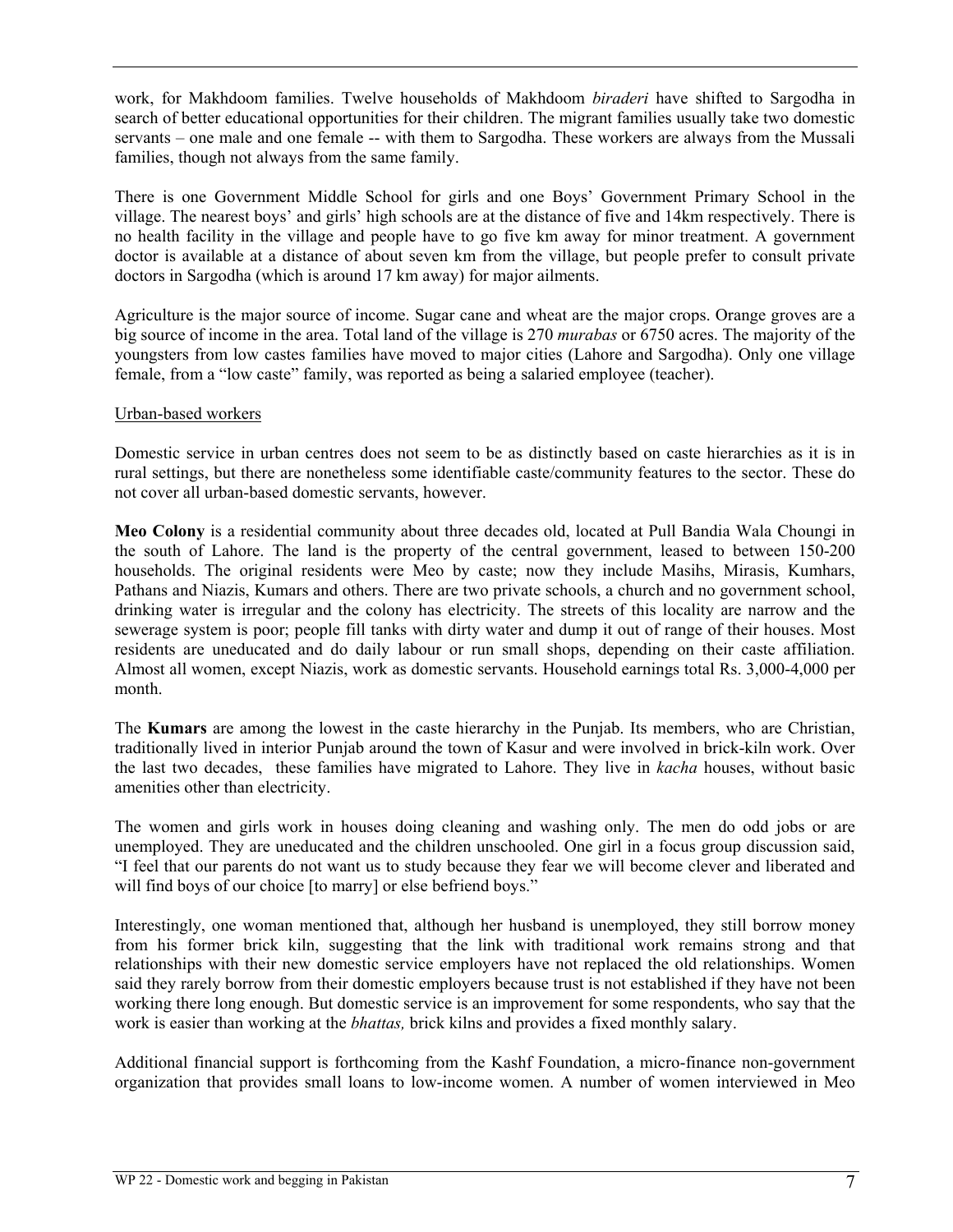Colony said they preferred to take loans from Kashf and pay back in monhly installments rather than borrow from their employers.

#### **Case study of a rural migrant**

For S, a migrant to Sargodha from another town in the Punjab, domestic service has been something of a success story. S is 46 years-old, married, has her own house in Khushab, and has six children (one daughter lives with her, another in Khushab, one son works for daily wages, another studies in  $8<sup>th</sup>$  grade, another daughter is in  $3<sup>rd</sup>$  grade). She and her husband are not literate. Their caste is Mussali; they came here five years ago to educate their children. They also have their own house here.

In the house where S works, two other girls also work in the kitchen, one Mussali the other Christian. S cleans and washes. She and her daughter get Rs. 1,000/month and a sack of wheat, and clothes for summer, winter and Eid. Initially, she earned Rs.500, but within a month it was raised to Rs.1,000. She has taken advances against her salary twice before and her employers did not ask for the money back. S has no problem and goes to see her children every eight to ten days. She works from 7am to midnight. She says the employers are kind; she is allowed to watch television. Her employers are landlords.

Low-caste Christians (known as Masihs) also form communities of domestic workers in small towns in the Punjab, such as Sargodha. In a Protestant Christian community of 500 homes, households of 8-10 members live on Rs. 2,500-3,000 per month, and are functionally illiterate. Men and women work as sweepers with the city corporation, but most of them earn a living primarily through the women's and children's domestic service. They clean, wash clothes and do dishes for a fixed monthly salary. When interviewed, a woman domestic servant from this community said that, because her people are Christian they are stuck doing house-cleaning work, and, without education, cannot do anything else.

**Yasmin Colony** in Salamatpura, south Lahore, is a small, mainly Muslim community of 50 homes belonging to families of different castes. It has one mosque, a private middle school for boys, a school for girls, a small hospital and a market. Its residents have the reputation for drinking and sexual promiscuity. Poor water and sanitation facilities are a primary cause of infectious diseases among the residents. Each family has 12-15 members, and their total monthly incomes per household are about Rs. 4,000-5,000. Men and women are almost entirely uneducated, and 80 percent of their children do not go to school. The main income sources for the residents are domestic work (for both men and women) and daily wage labour (by men).

In Karachi, **Neelam Colony** and **Shah Rasool Colony** are two adjacent settlements opposite the Abdullah Shah Ghazi Mazar and in the heart of south Karachi's wealthy residential area of Clifton. Shah Rasool Colony is the poorer of the two; its inhabitants are rural-urban migrants from a wide mix of communities. The dwellings are divided into *paras,* small neighborhoods, divided according to ethnicity and caste with little apparent interaction. Each household has about 8-12 members; sometimes, to save rent (Rs.2,220- 2,500/month), more than one family shares the space. There are two government schools in the area. Sindhi sources say that 95 percent of the Musalli community does domestic work, while their men gamble, bet and smoke. Meanwhile, the women make extra money from sex work. Some Sindhi drivers have married these women. The Pathan residents are mostly landlords of the local dwellings, and their women do not leave home or mix with outsiders.

The adjacent Neelam Colony is more affluent, with *pukka* plastered homes, multiple shops and cleaner streets. This community does not produce domestic servants; its residents appear to be small businessowners, as well as migrants from around the country. Some women from Shah Rasool Colony work for employers in Neelam Colony. The salary scale here, although it is lower middle-income, is not so different from that quoted by women who work in more affluent parts of the city.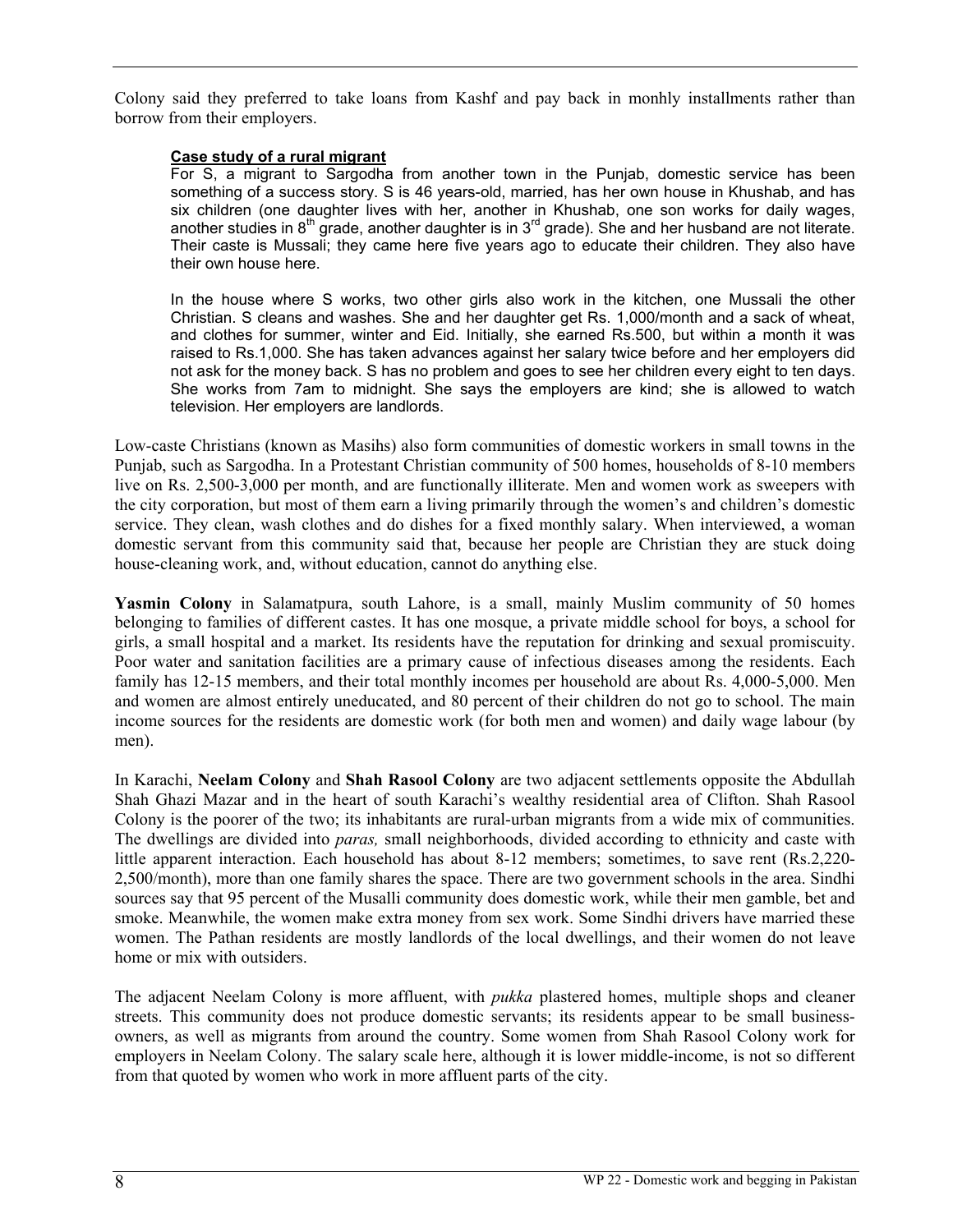Another low-income community in Karachi where many domestic servants reside is **Salehabad Colony** in Gulshan-e-Iqbal, located closer to the center of this vast metropolis. It is an illegal settlement occupied for the last 30 years, with about 1500 *pukka* homes and *jhonpris.* The residents are predominantly Sindhis (Magsis), Punjabis and Riasatis (southern Punjabis). The Karachi city government plans to rehabilitate the residents near the New Sabzi Mandi outside of the city due to plans to construct a road on this land. This, of course, would deprive those who work as domestic servants of easy access to their places of work, such as the residential areas of Gulshan-I-Iqbal. The men in this area work in steel, scrap paper, tailoring as well as in domestic work (e.g., as drivers and watchmen) while the women work inside the houses of their employers. They would like to educate their children, but say they cannot afford to.

There is a vast migrant Bengali population in Karachi. Its communities can be found in Rehmanabad (near Aisha Manzil), Machhar Colony, Landhi area, Korangi area, Orangi Town and Moosa Colony. While men work in the garment and textile factories, hold jobs in construction and fishing, do daily-wage labour, some also work in domestic service. In particular, Bengali men who are in Pakistan with no families, often with wives and children at home in Bangladesh, find work as cooks. Women also work in the garment factories and as domestic servants. Orangi Town is a vast slum settlement housing migrants from throughout the country and the region, who came to Karachi in search of a better life. Two sectors of Orangi were investigated in this RA. The first is a predominantly Bengali community and the second is Bihari, both are the residential areas of many domestic servants who work throughout the city.

In **Sector 12 of Orangi Town** lies Zia ul-Haq Colony. Part of it is registered with the authorities. The total number of households is over 2,000 and the area is ethnically mixed, with Bengalis in the majority (1,100 households) and Muhajirs also dominating (800 households). Children go outside the colony for their schooling, as do families who need health care. Gas and electricity facilities were installed in the mid-1990s under the MQM leadership. The men work in construction, textile mills or cottage industries and women do a combination of home-based work such as weaving or incense-making and domestic service.

In **Sector 14 of Orangi Town** (Johar Chowk) there are approximately 2,000 homes of predominantly Urduspeaking Biharis. The residents are politically organized, with an elected union council and a heavy MQM influence. Development work in the area stopped during political strife in the city 1995-99, but there are water, gas and electrical facilities. There are no government schools, but over 25 private schools in Sector 14 are highly attended, as are private clinics. Men work in garment and other factories, embroidery and sandal-making, while women do home-based work (incense-making, date and garlic-peeling, embroidery) and also work at garment factories and in domestic service.

In the town of **Shahdadpur**, Sindh, the locality of **Tanki Para** lies near the Railway Station. Among the castes/communities who live here, the Bheels dominate with 300 households, and other residents include Kacchi Hindus, Makranis, Memons, Muhajirs (Urdu-speaking migrants from India), Marwari and Megwar Hindus, and others. There is no water supply - people rely on their own hand pumps for drinking water - but there is a gas line that few can afford. Electricity lines are in place. The Memons and Muhajirs own their own businesses and have jobs, so they are better off economically than the other residents. While the majority of men and also some women in the Bheel community are involved in road construction, the Hindu men work as shoemakers and the women as domestic servants. However, they are only permitted to work at the houses of *Banias* (Hindu money-lenders), so very few clean houses of Muslims.

#### **Who are the employers?**

Domestic servants, by definition, work for families. In urban areas, the employers are middle to upper class; in the rural areas, the employers are predominantly the landed, wealthiest households in any given village. The rural employers may also have households in urban centres, which will be staffed by domestic servants from their villages whose relatives also work on their lands.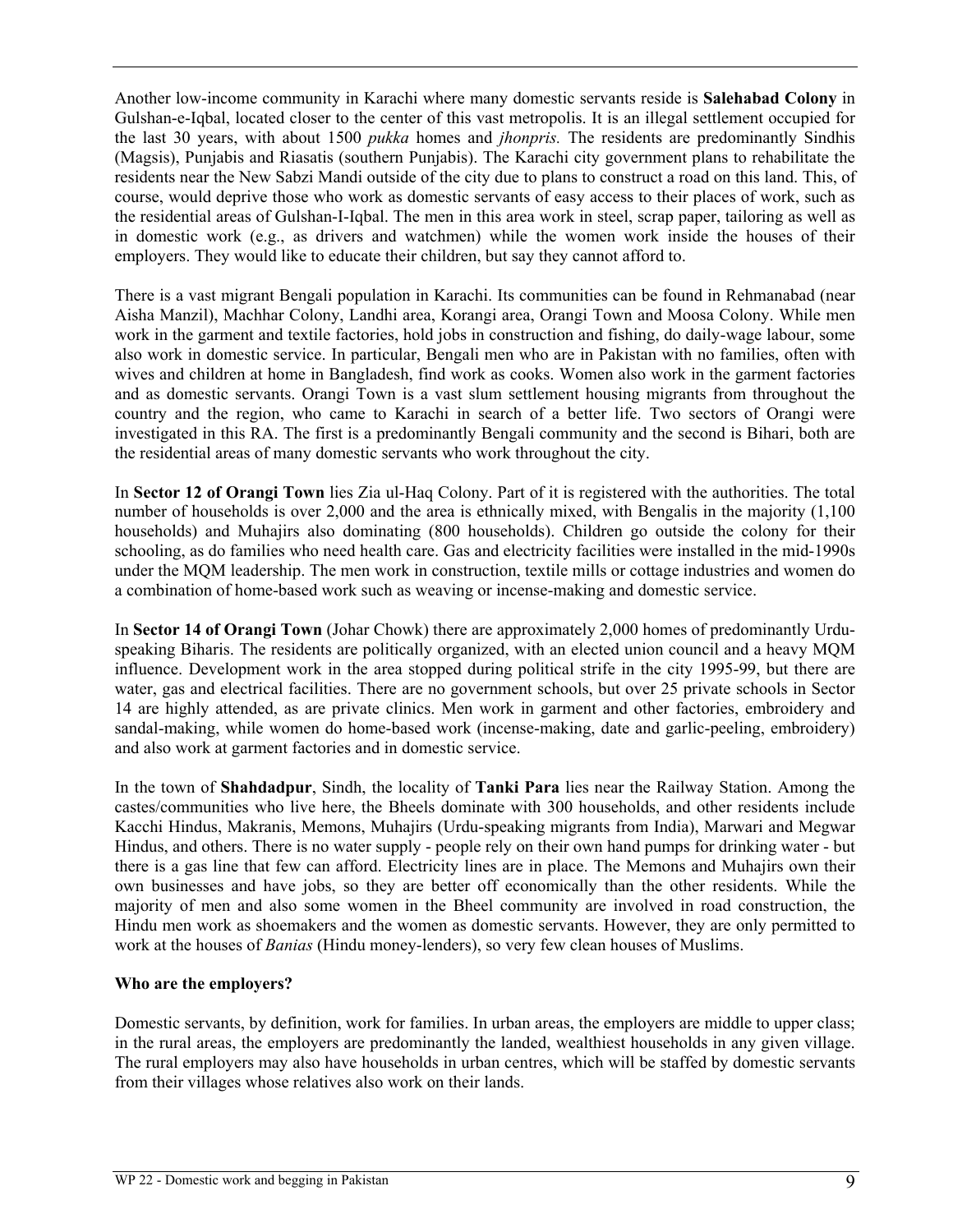In rural Punjab, domestic servants work for landlords. For example, in the Punjabi village Village A, Z is a landlord with a large staff. One family whose members all work in Z's house found that their son was included in Z's daughter's marriage dowry, so now he lives in her household far away from the village.

In Sindh, outside of the city of Karachi, the employers of domestic servants all seem to be landed families. In the town of Shahdadpur, the employers interviewed may have been professional (i.e., government servants or doctors) but their domestic servants come from the villages where they own land. In the village site, as well as in interviews with domestic workers from additional villages, the only families that can afford domestic servants in a rural setting are the landlords.

The rural landlord may also turn out to be something of a benevolent employer, helping to make the worker's dream of rural-urban success a reality.

#### **Case Study: F working in Model Town, Lahore**

F is 49 years-old, illiterate, and belongs to the caste Khandway. She is married and has six children. She came from a village in Pind Dadan Khan eight years ago. They lived in Choran where her husband used to carry wood on camels but they could not survive on the money and wanted to educate their children. The camels were rented so they had major debts (almost 40,000 rupees). "We went hungry as all the money was given in loan payment." They talked to the Choudhry of their village and he told them to come to Lahore where many members of his family were living. F has been working in the same house for the last eight years. They sold their buffalo and a camel and paid off their loan before coming to Lahore. The rest of the debt has been settled by sending money from Lahore.

F is very happy here. Her husband is a guard, and she works as a cleaning, washing and cooking woman. Her daughter works with her and they earn Rs.4,000 rupees a month. Two of her daughters are married and live in Pind Dadan Khan. They have given them a small piece of land that is only useful in the rainy season. Her three sons go to the local government school; her employer pays their fees. They have separate living quarters and their owners pay the utilities but they cook their own food.

Since the workplace of domestic servants is in the private sphere and in the informal sector (where rules governing labour arrangements do not apply), employers enjoy abusive privileges over their domestic staff. In the private sphere, social arrangements of caste, class and gender advantage prevail. For example, a case study quoted here of an educated family, one actually affiliated to the judicial system of the country, demonstrates this reality.

# **Case study: Z's household , upper-middle income locality, Lahore**

Z is 46 years-old, married, and came to Lahore six months ago. She belongs to an educated professional Syed family with ties in Sahiwal and Faisalabad. She has three children all of whom are studying, two in Lahore and one abroad. Her husband is a senior judicial officer.

Z has two servants, a boy, 12, from Lodhran where his older brother works in her husband's office, and a girl, 10, from Faisalabad where Z's family has rural links. The girl spends the night with Z's daughter. Her work is cleaning, dusting and washing and another woman comes in to wash and iron clothes. The girl was upset initially and wanted to go home, but has settled in now. The boy also gave Z trouble initially and would go to the local hotels to listen to songs or go kite-flying. Now he does not go out much and only indulges a little in kite flying. He gets Rs. 1,000 a month and gets new clothes on occasion. The girl gets Rs. 500 and old clothes, and on Eid also gets new clothes and 10 *maunds* of wheat. They have given a buffalo to her parents. "We educate them; the boy is interested; the girl is not. We do this so that they are able to attend to phone calls and take down messages. We never give advance money."

Z says there is a lot of "sex work" in the village in Faisalabad. The girls indulge in it for money for clothes or for wheat or rice. Their clients are mostly drivers and they give Rs. 5-10 per occasion.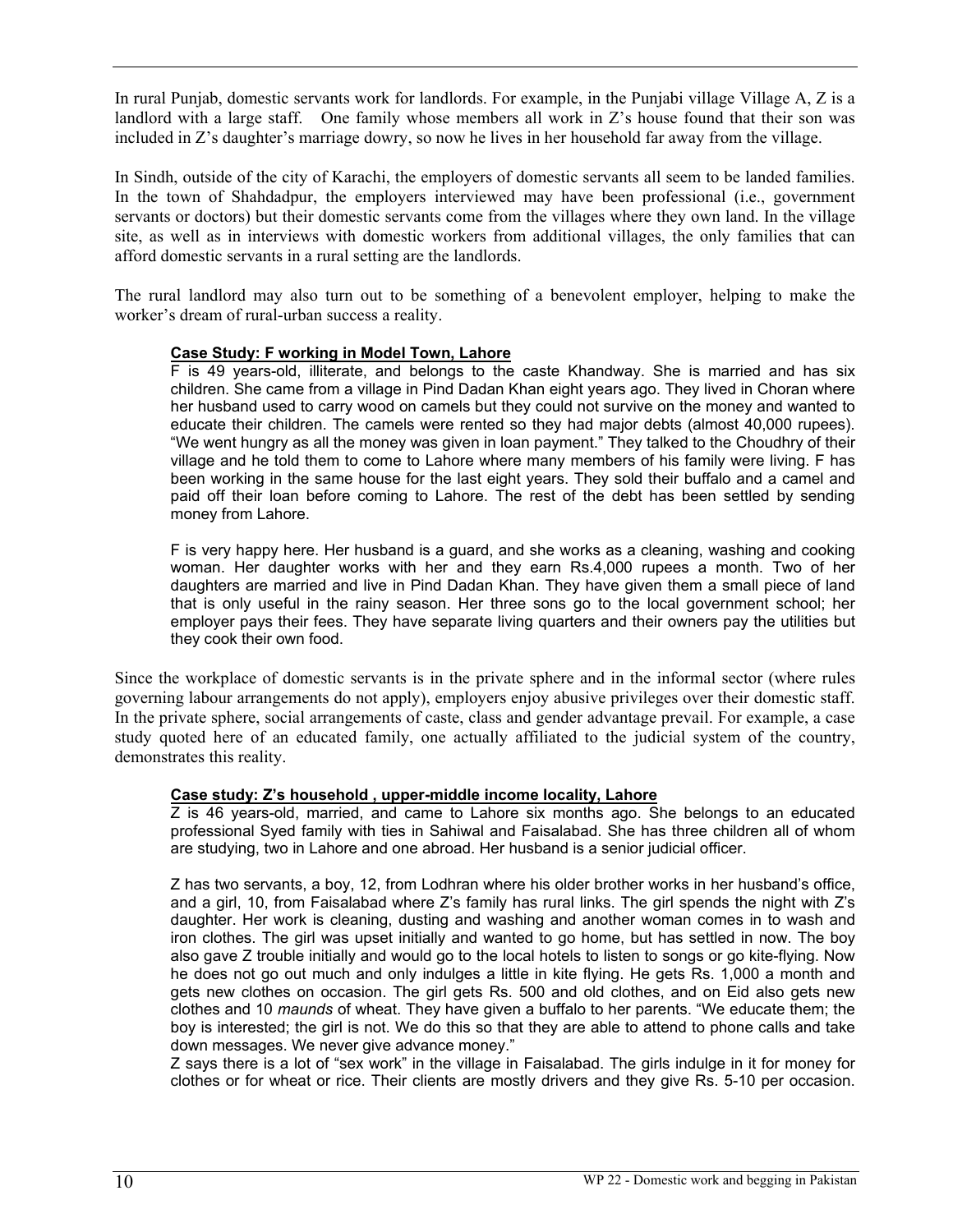There is no concept of education or even *namaz* there. Girls start at the age of 10 until they are 40. "This girl's mother had told me not to let her go out."

One young woman in Lahore, who comes from a landed family and is a teacher, believes that the domestic servants in her family are irreligious, unaware and uncultured. (They are Musalli and, due to their low caste status, are often considered non-Muslim by others, even among beggars.) Two girl servants were given to her on the birth of her two sons, and she says that the girls are very well taken care of in her house. This employer appears to be convinced that, as domestic servants, they are protected from illicit sex, drugs and alcohol that are vices common to village life. Her parents pay Rs. 300 to each servant's family and ten bags of wheat per year. These families are indebted to her parents, which is why she was sent these servants girls to work in her own home.

But not all urban-based employers of domestic servants are landed; the business, professional and middleclasses all have help at home to various degrees. From the most elite, who employ Sri Lankan or Filipino nannies to care for their children, to the small shopkeeper who has a sweeper come in to clean his home, domestic service is integrated into the work of every home that can afford it. Most common is the part-time hired help, and as the income-level of the employing household rises, so, too, will the number and type of servant. The full-time cook, driver and *ayah* are found in the homes of urban upper classes.

One new trend in urban areas is the growth of service centres that function as small businesses whose role is to locate and place domestic servants in upper-class households. This is in response to a growing need among professionals and employers, who do not bring servants from their lands, to identify reliable individuals to work in their homes. Whereas in previous years, employers relied on informal networks, sometimes through nurses and churches, to identify communities or families whose members could work in their homes, the process is now becoming formalized. In Karachi, for example, the Domestic Service Agency opened over one year ago, and now places the full range of domestic servants with elite households in addition to the owners' original nurses placement service. The employees who register with the agency provide verifiable identification and pay half of their first month's salary to the agency, while the employers pay a fixed fee of Rs. 2,000 for the service. This agency, although not yet established as the norm for hiring domestic servants in urban centres, could be viewed as a first step towards formalizing the domestic service sector and stabilizing the pay scales and labour arrangements with employers.

#### **c) Labour arrangements**

The labour arrangements in the domestic service sector vary according to rural and urban settings and also according to the background of the employer and worker. That is, caste-based domestic service in the home of a landlord comprises the most oppressive labour arrangements and is most likely to involve bondedness. RA field research revealed that in urban centres domestic service does offer some opportunities for advancement among workers whose alternatives include begging, brick kiln work, labour in a landed household or agricultural work in poverty-stricken areas of the country such as Southern Punjab. There also appears to be some possibility for domestic workers to enter into the more organized sectors through the mediation of domestic service employment agencies in large urban centres.

#### **Rural**

In rural Punjab and Sindh, domestic workers have the least negotiating power with their employers. Labour arrangements are largely determined by the caste-class of the domestic workers. Whereas this is largely true for urban-based domestic workers as well, in rural settings the workers have the least options to explore other income-generating strategies or to change their employer in case of extreme exploitation.

#### Caste-based work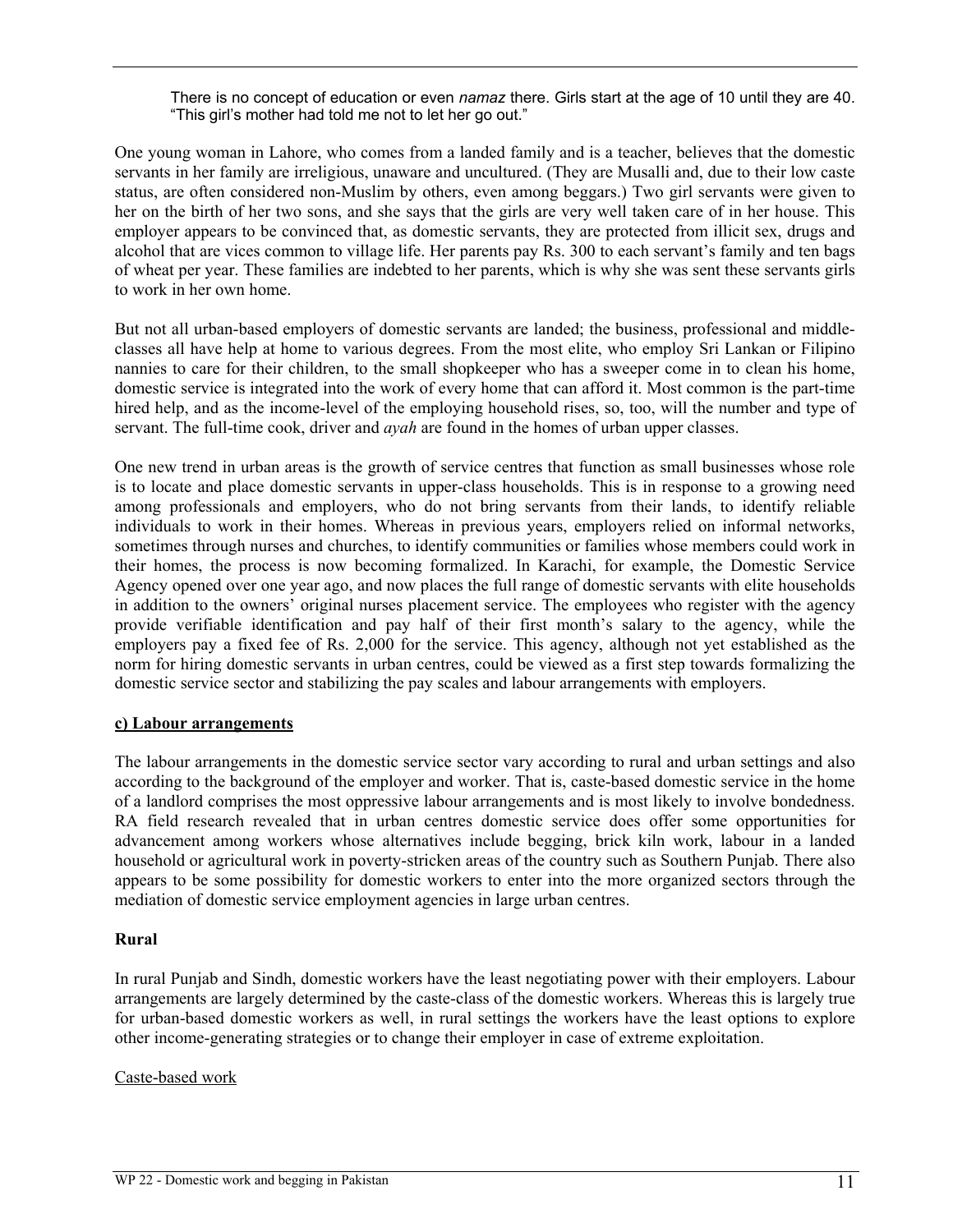In Punjab, the dominant caste doing domestic service among our respondents is Musalli, otherwise known as Muslim Sheikh. Musallis also figure prominently among the begging communities, in both rural and urban Punjab and Sindh.

#### **Case study: N and family, village A**

N is a Musalli woman (Muslim Sheikh) illiterate, married, and working in the *haveli* of Z. Z owns N's home, although she built it herself. In her house, she has electricity but no other amenity. She has four daughters and two sons. Her husband, M, also works in Z's house. Two daughters live in Multan. N and her daughter, T, clean the floors, wash the clothes and do the dishes in G's house. Her husband looks after the animals and their sons water the lands. They work from five in the morning until eight at night. Their own house is right next to the *haveli*, so that they can be summoned in case work is needed at any time. Z's wife is particularly cruel, and hits them with her shoes. If they are sweeping she follows them around hitting them with her shoes saying they are working too slowly or not doing the job right. Z also hits her husband and sons but N isn't sure for what reason.

N came here six years ago. Before that, she used to live in a village whose landlord, Chaudhry (landed employer), loaned her Rs. 80,000 to marry off her son and daughter. But it was very difficult to repay the loan, so the outstanding Rs. 60,000 was "re-financed". That is, Z paid the amount to his friend the Chaudhry. In effect he bought them by taking on their debt and so they came to work with him.

T says that if a flowerpot breaks during cleaning, and if it is worth Rs. 25, then it is added to the loan at a rate of Rs. 500. If an animal dies, its value is also added to the loan. It has gone from Rs. 60,000 to three lakhs. This system of deducting money for every item damaged is called *parchi charhana.*

By way of some compensation, every person is given 200 rupees and one sack of wheat. They use the wheat to reduce their loan and do not take it. Here, kidney and eye problems are common. T and her brother were married off in *watta satta*, but she got divorced and that is why she is back. Z often has men friends over who drink, and think nothing of bothering the Musalli girls .

In a rural setting, labour arrangements are based on the traditional relationship between a landlord and his tenant farmer, who is inevitably indebted to him. Domestic servants come from this caste-based or classbased community of agricultural workers who are completely dependent on the landlord and who seek to reduce their debt to him by providing labour.

A number of exploitative arrangements evolve as a result of the absolute power and control wielded by the landlord/employer over his staff. For example, Shahdadpur town in Sindh is mainly inhabited by rural migrants who retain strong ties to their villages. One doctor has a government job as a district health office, and his guard-cum-gardener is his official ward attendant. Each of them draws a government salary, the latter drawing Rs. 2,895 per month, but they live in the town and do not fulfill their government duties. The doctor, thus, uses the male servant's labour and pays him nothing for it. He is a small landlord in his village and the servant comes from his home setting.

Sometimes, caste affiliations to traditional labour sectors are shed through urban employment, but ties are hard to break. For H from Meo Colony, Lahore, for example, domestic service in the city is a step up from the brick kiln work in rural Punjab that is her family's hereditary line of work. However, as mentioned above, when she needs loans or salary advances, she does not ask her urban employer; instead, her husband returns to the brick kiln where he used to work and borrows money. H isn't happy with her work arrangement, especially, the abuse and salary deductions by her employer whenever he is displeased, and she says she is constantly ill.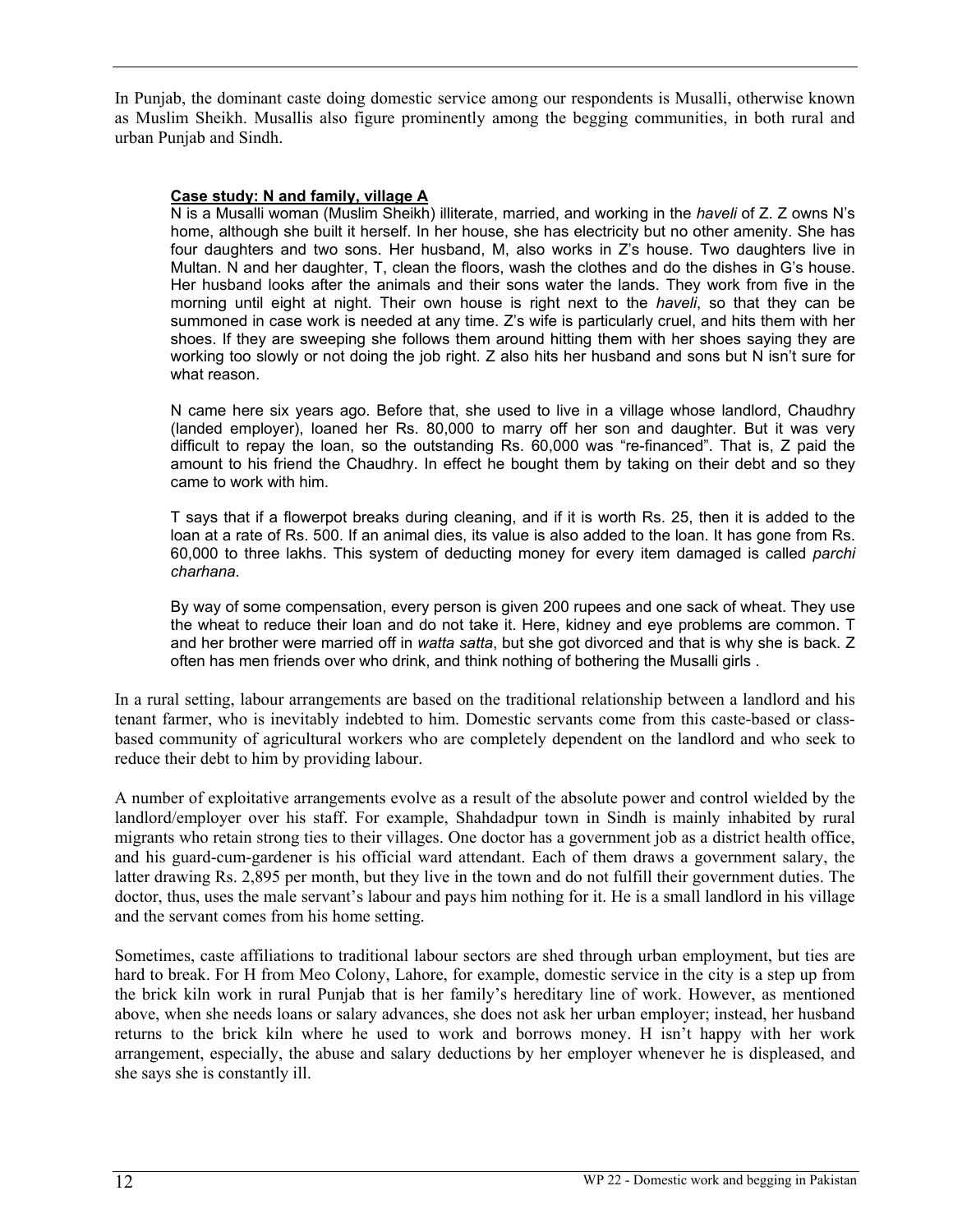#### In kind payment

In rural and town settings, a dominant feature of compensation for domestic service is through in kind payment, usually wheat. In village A, certain families traditionally work for the *Makhdoom* (a landlord caste). Landlords, say respondents, buy servants and do not let them work anywhere else until they have repaid their loans. People who work for them get 40 *maund* of wheat for one year of work. Young girls also work for them and get Rs. 200-300 per month. In Z's house some of the workers are bought and indebted and cannot go unless they repay their debt – which is ever increasing.

In Sargodha city, the landlord employers continue with their system of paying domestic servants in kind. For example, in one *Makhdoom* household in Satellite Town, Sargodha, the owner has 16 *muraba* of land in his village. In his city house, he employs five full-time servants. They all get paid in kind with fixed amounts of wheat per year; the driver alone also receives a salary of Rs. 1500/month. Three of the men are also allowed to work one acre of the landlord's land each.

A modified version of in kind payment continues in the cities. Domestic servants who work for landlords in their urban homes receive wheat in their villages by way of payment. Men and women domestic servants with other, non-landed employers, also say they receive occasional food and clothing. However, this is not in lieu of their salaries, but in addition to their monthly remuneration.

#### Loans and bondedness

There is clear bondedness among rural domestic workers, usually caste-based, who work for landlords and whose families are indebted. As a result, the workers and their children do not receive adequate remuneration to pay off their debt, and are not free to decide for whom they will work. Workers may be bought and sold (by way of landlords assuming the loan arrangements from one another) without their participation in the decision.

The most common event that can put a family into debt seems to be a marriage. One rural Punjabi family got into debt because a relative demanded the princely sum of Rs. 50,000 before he would agree to a *watta satta* marriage between two of his children and a nephew and niece. In order to raise the money, a landlord who employed the family located another landlord who offered to put up the sum in return for the labour of one of their young daughters, whose work would eventually repay the debt. A contract was written up, the girl was sent, and the marriages took place. Over time, the family expects to recover their daughter.

In another Lahore household, a 12 year-old girl works in the house of a landlord. Her father works on the landlord's land, for which he receives 20 *maunds* of wheat per year and 20 *maunds* of rice, the latter of which goes back to the landlord to repay their Rs. 60,000 loan. But the girl's full-time labour is also part of that repayment agreement: she works in the landlord's city house for Rs. 500/month doing cooking, dishwashing, and clothes washing.

In village C, the RA research identified mainly male workers who perform a combination of duties within the landlords' houses, as well as tending to the animals. The workers were boys whose fathers farmed the landholdings of the employer, and also men who had to give up farming their own lands due to insufficient irrigation water. Rates for grazing cattle 12 hours a day are Rs. five per day. Full-time domestic male servants earn between Rs. 400-1,000/month, but say they rarely receive their full wages, and these wages are often sent to their fathers directly.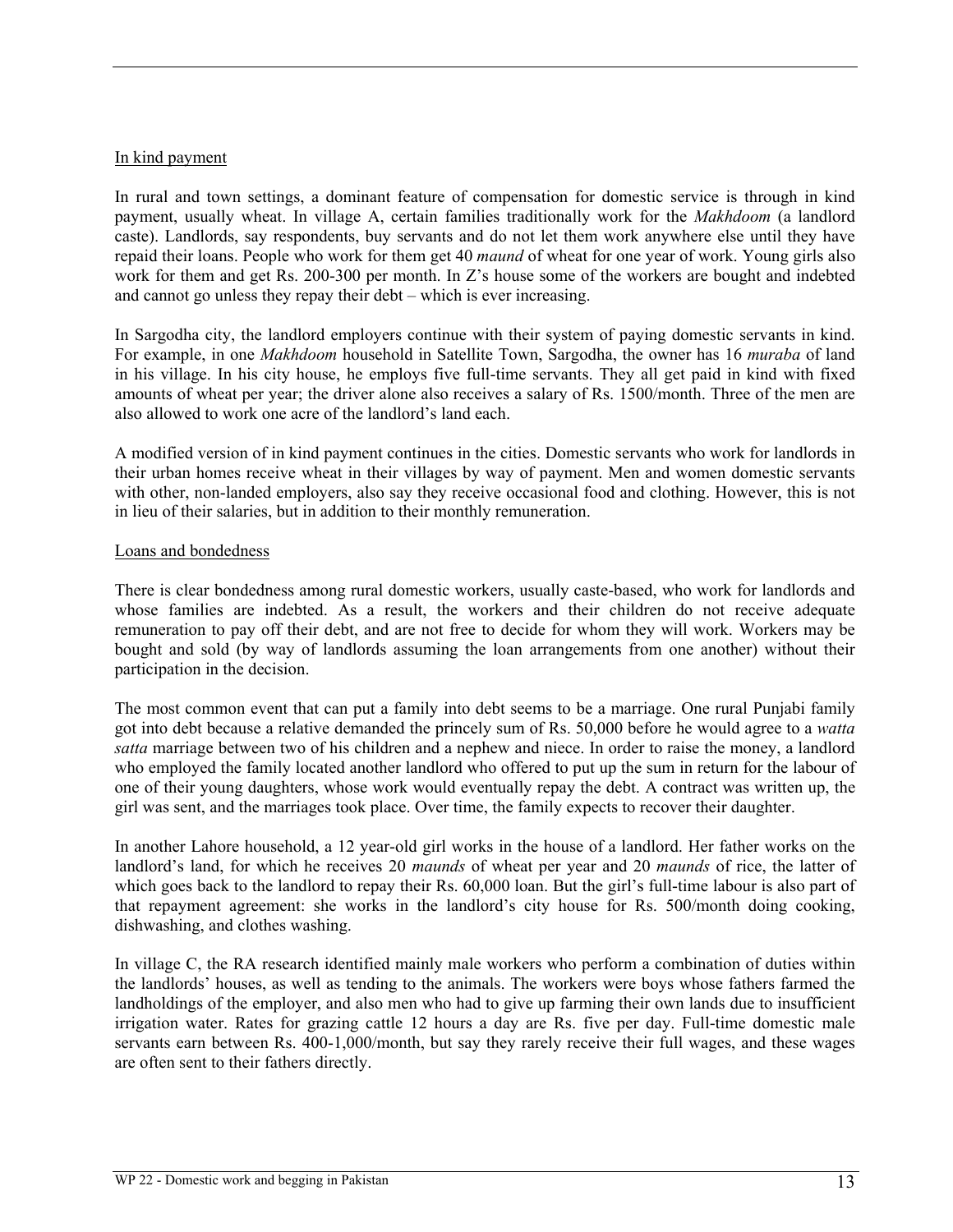If a family gets into debt with a landlord, its members surrender their labour and control over their lives to their employer. As he uses their labour in payment for their debt, he exercises the right to decide who will work with him and which members of the family he may wish to use in his bargaining with other landed families. In addition to the examples quoted above, a bonded servant can also be "gifted" from one landlord to another. Once under the new master's control, the domestic servant, usually a girl, has to do housework and may also be used for sex. The servant cannot go to another house or work anywhere else without leave from the employer.

SH, age 20, has been working for a landlord in village A, Punjab, since she was four. At 15, her employers moved her to Lahore against the wishes of her mother, who eventually agreed to the conditions imposed by the landlord. SH moved between city and village twice over the next few years. Eventually her marriage was arranged to a servant from another *zamindar* in another village, known as *watta satta* of two villages. If SH had refused she would have been beaten, so she agreed. For her entire life, her labour has been under the *parchi* system described above. Sometimes, SH works extra long hours as punishment and receives beatings with sticks and horse-whips.

# **Urban**

#### Part-time work

Domestic service is a particularly attractive form of work for uneducated, lower class migrants to the city as it requires no investment. The advantage of part-time work for women is that they can return home to their household duties in the evenings. Earnings from part-time work at more than one household are usually higher than full-time live-in domestic service with one employer. The proximity of urban slums to posh residential areas facilitates women working as part-time domestic workers. Efforts to "clean out" these illegal settlements are counter-productive to the survival strategies evolved by these low-income workers. From the perspective of employers, part-time women workers are cheaper to hire than full-time male servants. RA field researchers estimate that, in Lahore, part-time women domestic servants charge about one-sixth the salary of a full-time male servant per activity per month. This allows middle-income families to afford domestic help.

Part-time domestic service can be found in small towns, although the opportunities and pay scale are not as attractive as in the urban centres. In Shahdadpur, Sindh, for example, women who work as domestic servants on a part-time basis are those who left their villages due to extreme poverty, family and marriage problems, or widowhood. Rates for part-time work vary, with Rs. 250 being the remuneration for two hours of dish-washing or clothes-washing per day, and Rs. 200 for giving a massage to the mistress of the house and baby-sitting, or cleaning the wheat. Weekly clothes-washing (by hand, of course) fetches Rs. 25 per time. Women do multiple jobs to help support their families, and respondents mentioned that at times they were tempted to move to Karachi where pay-scales would be better but where other risks (see Sexual Harassment below) are greater, too. Respondents said that, compared to bigger cities here, women also have to work on Sundays and, compared to Karachi where they could get 300 rupees for a certain work, they get 200 here and at times 150.

Women part-time domestic workers from Meo Colony and Yasmin Colony in Lahore have a similar pattern of working in three to four houses per day, and earning a fixed Rs. 300/month from each employer. They clean (washing floors, dusting and sometimes bathrooms) wash pots and pans, and do not cook. If dishwashing is included, they can earn Rs. 800/month. Some women and girls earn as little as Rs. 200 per house, and other as much as Rs. 600, but this is rare. Women who work most of the day, but do not live at the residence of their employers, are still considered "part-time". Their working hours are flexible, but their earnings do not reflect the 6-8 hour work-day that may be the routine. For example, a woman from Yasmin colony who cleaned house for a family and whose husband was their driver, earned Rs. 1,000/month.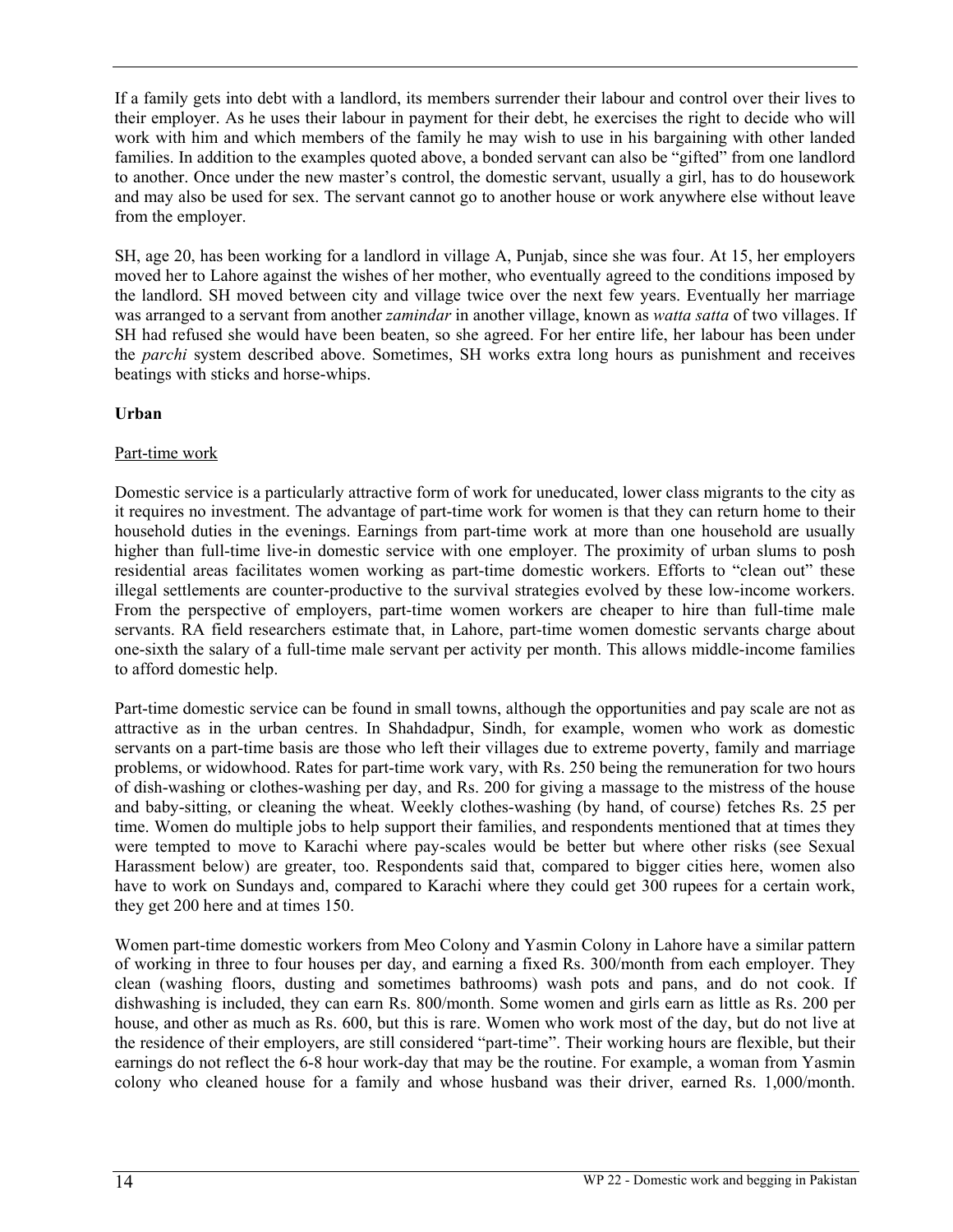Earnings are supplemented with Rs. 50, 100 or 500 on the occasion of Eid, as well as old clothes and toys that are given on occasion by the employers.

#### **Case study: Meo Colony, Lahore**

A, age 11, is from the Christian community and has been working in houses for the last three years. She goes to the residential Neelam Colony from her home every day and works in two houses, where she does cleaning and washing. Her mother and sister work nearby in other houses. She gets Rs. 300 rupees and food and at times extra money, but if she is late or absent then she is severely admonished and in case of too many absences her salary is deducted.

She works from 8 am to 5 pm. If her work is finished early, she joins her mother and sister and helps them. When her mother is not with her, her *baji* makes her work more than usual. She makes her clean the ceilings and sends her to grocery stores and does not let her go early. She hands her the care of her children and takes a nap and keeps her late. A does not like cleaning work, especially the toilets. The children of the house where she works are in her age group, but she is not allowed to play with them.

There are other domestic jobs that involve only a few hours of work a day and enable the worker to earn from many houses each month. These include gardening, ironing, and cooking. These tasks are predominantly the territory of male workers and, not surprisingly, they bring in a higher income. One gardener in Lahore from Yasmin colony earns Rs. 800 from each of eight houses per month, and an additional Rs. 200 from another five houses where he works fewer hours per month. His total income is at least Rs. 7,400 for what would be considered day-work only. No female domestic servant reported a salary approaching this amount.

Women who have day jobs, whether with one or multiple employers, complain that if they are absent or late from work their employers ruthlessly cut their salaries. This is particularly onerous for domestic workers, who resent this practice that seems prevalent in both Lahore and Karachi. As a result, they dread arriving to work late, although they lack any control over the timeliness of public transport.

Orangi Town Bengali women migrants to Karachi who do domestic service say they spend Rs. 17-20 per day on their transport to and from work, and spend Rs. 1,000/month on house rent and utilities. In addition, they spend on their children's education. One Punjabi domestic worker from Shah Rasool earns Rs. 1,000/month for a 9am-4pm (part-time) work-day.

In Sector 14 of Orangi Town, inhabited by Biharis from Bangladesh, a group discussion with women domestic workers was frank and friendly. Women domestic servants in this community have similar labour arrangements as other part-time workers in urban centers, with a pay scale ranging from Rs. 2500/month for a full day's work with one employer to Rs. 3500/month for full-time work. Some women only work a few hours a day with an employer, bringing in Rs. 1,000-1,700, which they supplement with embroidery work or incense-making. These women are determined to educate their children - a major motive behind their employment - and also keep their families together despite the growing drug addiction among their husbands.

#### **Case study: KM's family in Shah Rasool Colony, Karachi**

KM, age 45, migrated to Karachi from Gujranwalla 25 years ago. He was a brick-kiln worker in his native village, but in the city he began as a construction worker. Today, he lives in a rented house at Shah Rasool Colony for Rs. 2,500/month. His house has one bedroom and lounge, running water, gas and electricity. He also owns a television and tape recorder. He lives in the house with his wife, two sons and two daughters.

KM works as a sweeper with the Karachi Development Authority, for Rs. 2,200/month, from 6am to 2pm, with Sundays off. His job was arranged through a contractor and he is content to keep the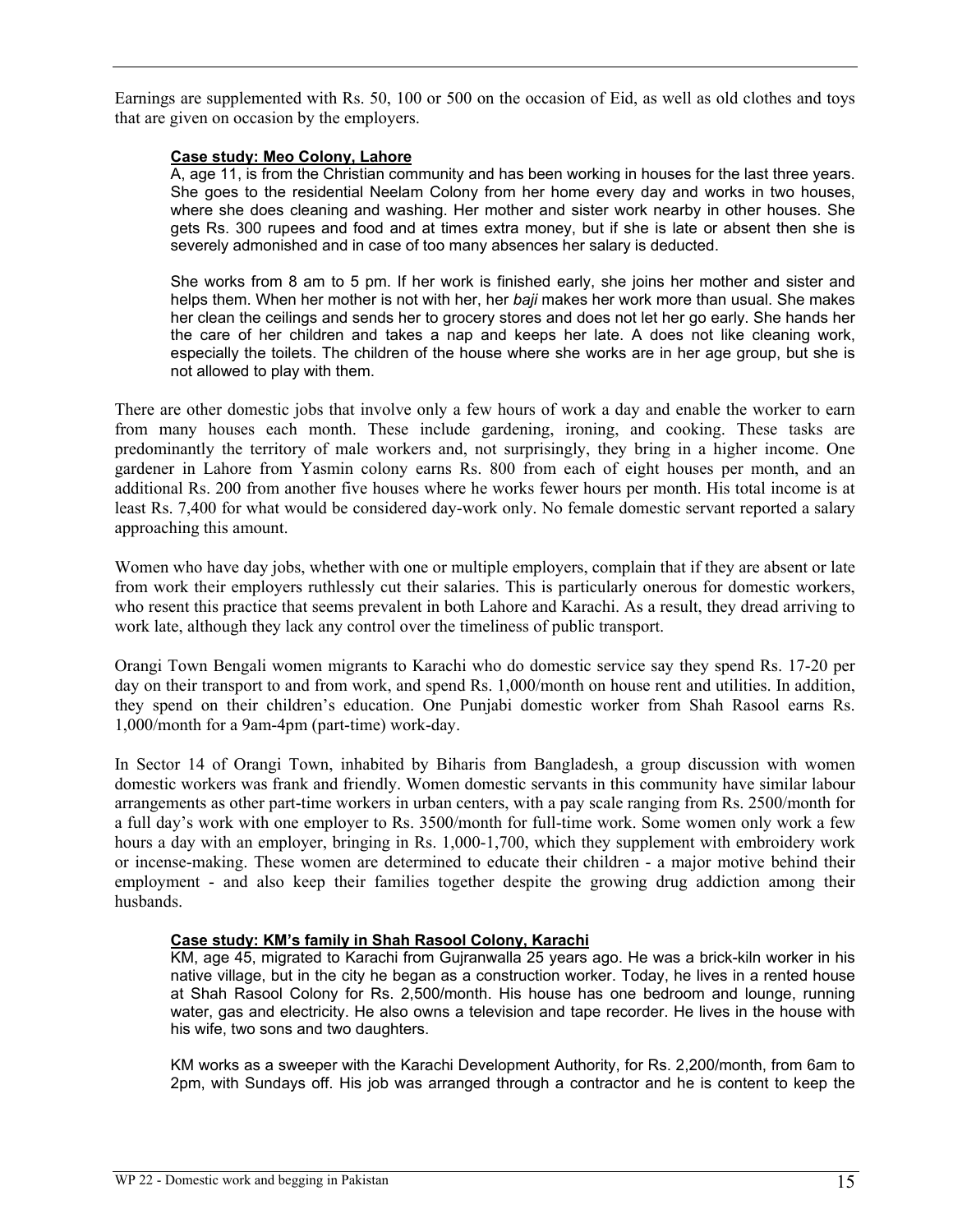arrangement. He makes extra money working as a gardener in the evenings in a private home, for which he is paid Rs. 500/month with Rs. 100 as a tip on Eid.

His wife, age 38, has been a domestic worker since she was very young. In fact, it is the profession of women in the family, while men are traditionally brick-kiln workers. She used to earn Rs. 1,000/month working at multiple private homes, and now she has just one employer and earns Rs. 1500/month, for working seven days a week, 8am to 1pm. One of her daughters used to work with her until she married a brick kiln worker and in the Punjab. Her second daughter, age 16, has been employed since she was 10 years-old at the home of an army colonel. She used to earn only Rs. 500/month and now gets Rs. 1500/month. The two young sons do not work yet; one is studying the Quran and the other is in school.

KM says it is hard to manage his household on this level of income, and the worst disaster is an illness in the family. He would prefer it if his daughter did not work alone in a private home, apart from her mother.

#### Full-time work

Full-time domestic work brings with it more uncompensated labour and it is possibly for this reason considered advantageous to the employer. Working hours for live-in domestic servants will vary, but the assumption is that the servant will be on call 24 hours a day. In return, the servant receives room and board as part of his compensation.

One type of full-time domestic work in the cities is a replica of rural arrangements, in which caste-based domestic servants serve the landlord in an arrangement with roots in bondedness. When feudal families come to the cities, they are known to bring a household set-up with them that is based on the system they are accustomed to. This means that the domestic servants come from their village home, and from the same caste or family that has traditionally served the landed, and work under conditions of long hours, virtually no pay or holiday, and often high abuse.

#### **Case study: P working in Model Town, Lahore**

P, age 13, is a Musalli by caste. She has been living here for the last four years, since she arrived from the village Chak J near Sargodha. Her father runs a *tonga* and her mother used to work in the *Choudhry*'s (landed employer's) house in Chak J. P has six brothers and sisters.

P works in the *Choudhry*'s daughter's house. She worked at the *Choudhry*'s house in the village before, but when his married daughter had a baby. P was sent to Lahore to work in her house. She looks after the baby boy and cooks. She used to do all the cleaning and washing work as well as the cooking but since her *baji* had her second child, a 10-year old girl called D has been brought from Chak J to do the cleaning.

P does not want to stay with her *baji*. She says the husband scolds her and makes the servants work the whole day. If any guests come at night they are woken up to work, even at midnight, and even then they are scolded. The younger servant girl, D, is even beaten by *baji*.

. Nonetheless they have to stay here because their parents have borrowed money from the *Choudhry*, although she does not know how much. P gets 800 rupees a month but does not get the money; it is deducted out of the loan. There is no extra money, but she gets transport money when she goes home to Sargodha. If a guest gives her any money as a tip she gives it to *baji* towards the loan payment.

She is not stopped from eating anything she wants and receives new clothes from her employers. However, she wants to stay with her own family. There is no male in the house and if there is, then *baji* does not leave her alone in the house.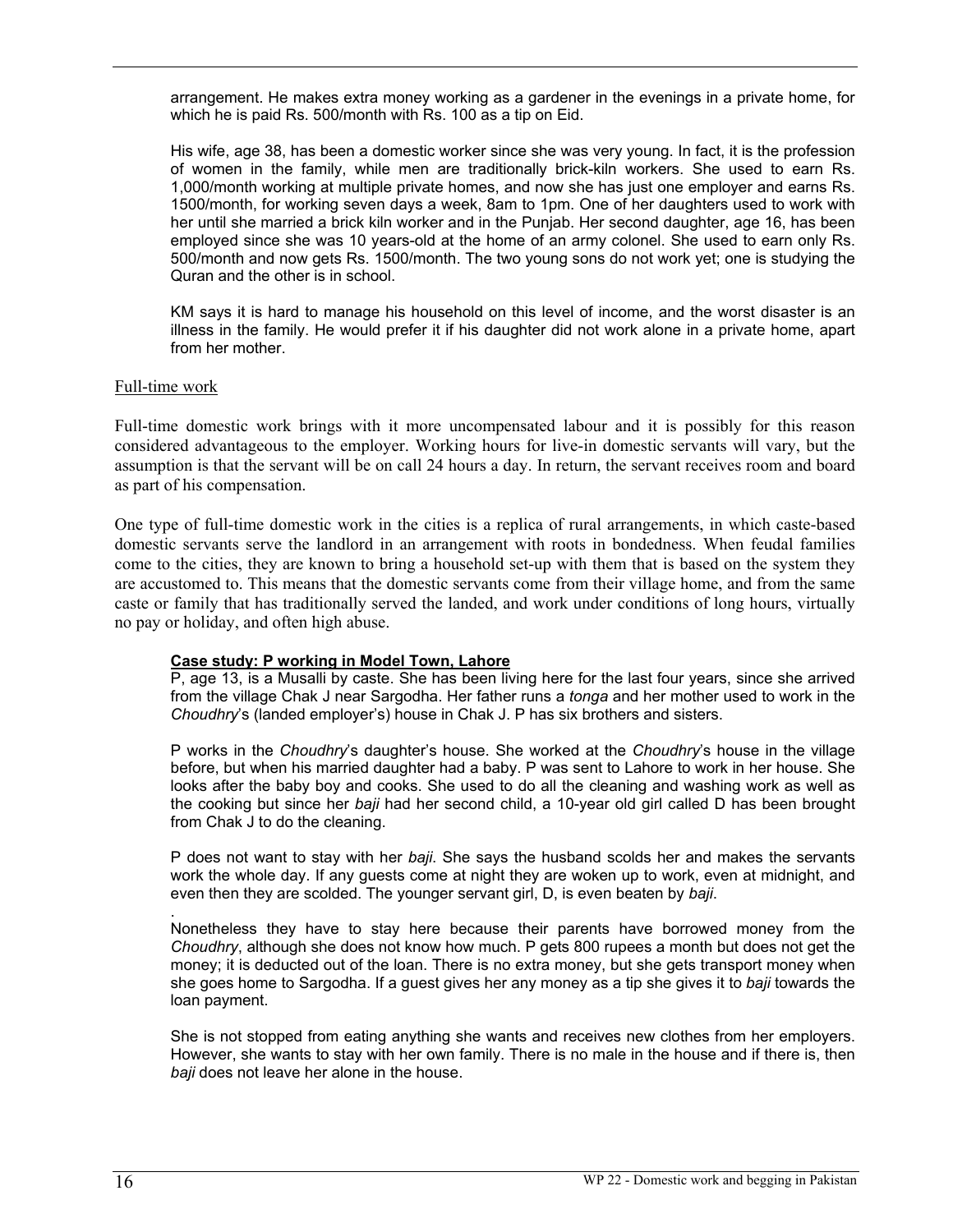There is a sharp contrast between the labour arrangements of full-time and part-time servants, even in houses with a feudal culture. For example, in Lahore, one educated employer whose husband works in the Punjab Tourism Department has only two servants. A part-time older woman comes to clean and wash clothes, for which she receives Rs. 450 and Rs. 300/month respectively. A boy, 12, works full-time dishwashing and helping out in the kitchen, for which he receives no remuneration at all. He is the son of their *muzara* on their village lands in Bahawalpur, so the assumption is that his labour is in return for his father's continued employment and possible financial support.

Sindhi families in Karachi with large or medium land-holdings in their home villages have similar ruralbased labour arrangements with their domestic servants, although with some variations. For example, a landed family may have servants from the village who receive no salary and in kind payment to their village-based parents, but at the same time part-time salaried domestic servants hired from the city may work in the same house. One large and influential landlord had yet another arrangement with his domestic servants in Karachi. Most of them belonged to his caste, and he considered them his relatives, some of whom have been working with him since they were children. However, they are paid in cash and receive pocket money. He trusts them because they are his relatives and explains they are not bound to him in any way.

Other full-time domestic jobs include the following. Men work as drivers, cooks, bearers, security guards, in some households as full-time positions. The pay scales vary, but start at approximately Rs. 3,500/month in the cities. Full-time occupations for women are usually as maids, or *ayahs*, with a similar pay-scale. Salaries are customarily increased by around 10 percent annually. The issue of gender-based inequalities in pay scale for full-time workers needs to be researched further.

#### Job insecurity

One characteristic of urban domestic service is job insecurity. Part-time as well as full-time domestic workers have no binding contracts with their employers. Respondents in both Lahore and Karachi complain that if they are absent too often (determined by the employer) or if they demand a salary increase, they run a very high risk of losing their jobs. In this context, advances are also not as forthcoming as they are in the rural setting, where the *peshgi* system bonding agricultural workers (*haris*) to the landlords translates into bonded employment of domestic service in return for loan repayment. Employers may or may not be willing to furnish salary advances to their domestic servants. The decision is at the employer's whim which increases the pressure on the employee whether to risk his/her job by requesting a salary increase

# **d) Forms of coercion, harassment, and violence**

# **Sexual harassment and exploitation**

Women domestic servants complain consistently about being subjected to various forms of sexual harassment. They say men "bother" them, or "tease" them, and sometimes their language does not reveal the full extent of the harassment. For example, in village A, Punjab, a mother and daughter work together inside the house of a wealthy employer. The daughter is divorced and now lives with her parents, and she said that her employer often has men friends over who drink, and then start to "bother" the Musalli girls like herself and "think nothing of it." Interestingly, her mother did not mention this problem, and it was not possible to decipher how physical or threatening the men are with the girls during such episodes.

In both Punjabi villages, women domestic workers alluded to the drunken behavior of *zamindars*, how they make them do "strange" things. Sexual abuse was hinted at, but women appeared reluctant to talk about it directly.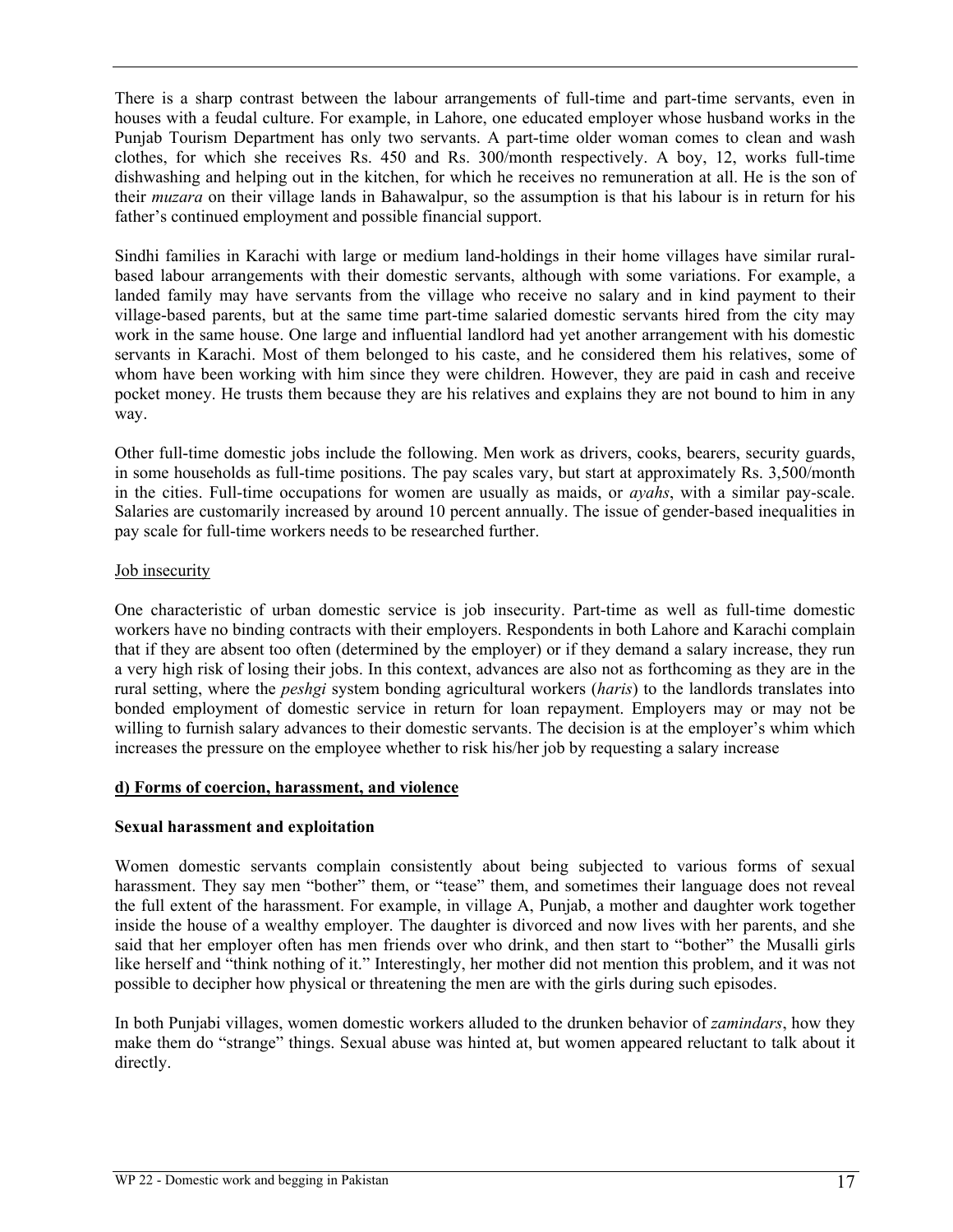In Shahdadpur town, women domestic workers pointed out that sexual harassment was less common than in Karachi because the town is small and most people know each other. There were numerous stories of women who had returned from the big city because of the sexual abuse or harassment they experienced. Sometimes, the women face hostility from the male members of their own families who accuse them of having relations with the master of the house and who object to the women talking to anyone in the street.

The vulnerability of women to sexual exploitation on the one hand, and sex-based restrictions by the family on the other hand, are well illustrated in one case. A widow working in Shahdadpur fled her village because her family was pressuring her to remarry. She broke all contacts with the village and started working in houses. She befriended a *sobedar* who helped her in her monthly expenses but they did not get married. By working part-time in many houses she managed to raise her eight children. Now that they are grown, her sons object to her working and taking food from her employers. She only works in two houses now, earning Rs. 400 from each.

In urban centers, women domestic servants who travel on public transport and walk to and from work every day regularly experience the whistles, catcalls and comments of men in public. Younger girls in particular are singled out for such treatment, but any woman of any age is vulnerable if she emerges from her house. Girl workers from Yasmin Colony said in their focus group discussion that men who work in houses surrounding their employers' residence made it a habit to harass them.

One such girl, now 16 years-old, went to work in the home of two professionals who had a son. Over time, she developed a sexual relationship with the boy while his parents were out of the house, although it is unclear how voluntary this relationship was on her part. She was pregnant within three months. When the parents found out, they arranged for her to have an abortion, gave her some money as compensation, and also arranged for her to marry her cousin.

Among the Bengali community interviewed in Sector 12 Orangi Town, respondents said that some women had been sexually harassed by the master of the house when his wife was absent. One woman accepted his offers and now he pays all her household expenses. Another woman left work because she did not want to accept his advances.

# **Violence**

Violence in the home is difficult enough to acknowledge in Pakistan, let alone to document and analyze. In the case of domestic servants, their vulnerability to this crime is increased because they are engaged in an unequal power relationship with their employers in the private sphere, well away from the reach of legal redress. In rural areas, where the law is in the staunch grip of the landed classes, violence can be exercised safe from constraining factors. For this reason, possibly, reports of violence against domestic servants in rural areas are greater in number than in urban homes.

In village A, the family who is indebted to their employer, Z, say that he beats the men when he is discontent. His wife hits the women workers with her shoes, following them around as they wash and sweep the floors, admonishing them to work faster. Another domestic worker, Q, 20 and Musalli, who used to work at Z's house says that when she tried to protest against his plans to remove her son from school and put him to work with his father to train horses, he beat her very badly. She says this was the first time in her life, although she had been working since the age of four, that she realized servants have no right to live or think, and not even any right to make choices.

Violent behavior is not limited to rural areas. Domestic servants from Yasmin Colony and Meo Colony have tales to tell of a "bad" *baji*, one who slaps girl servants when she is not satisfied with their work or loses her temper, and are full of praise for a "good" *baji* who doesn't raise her hand against them. They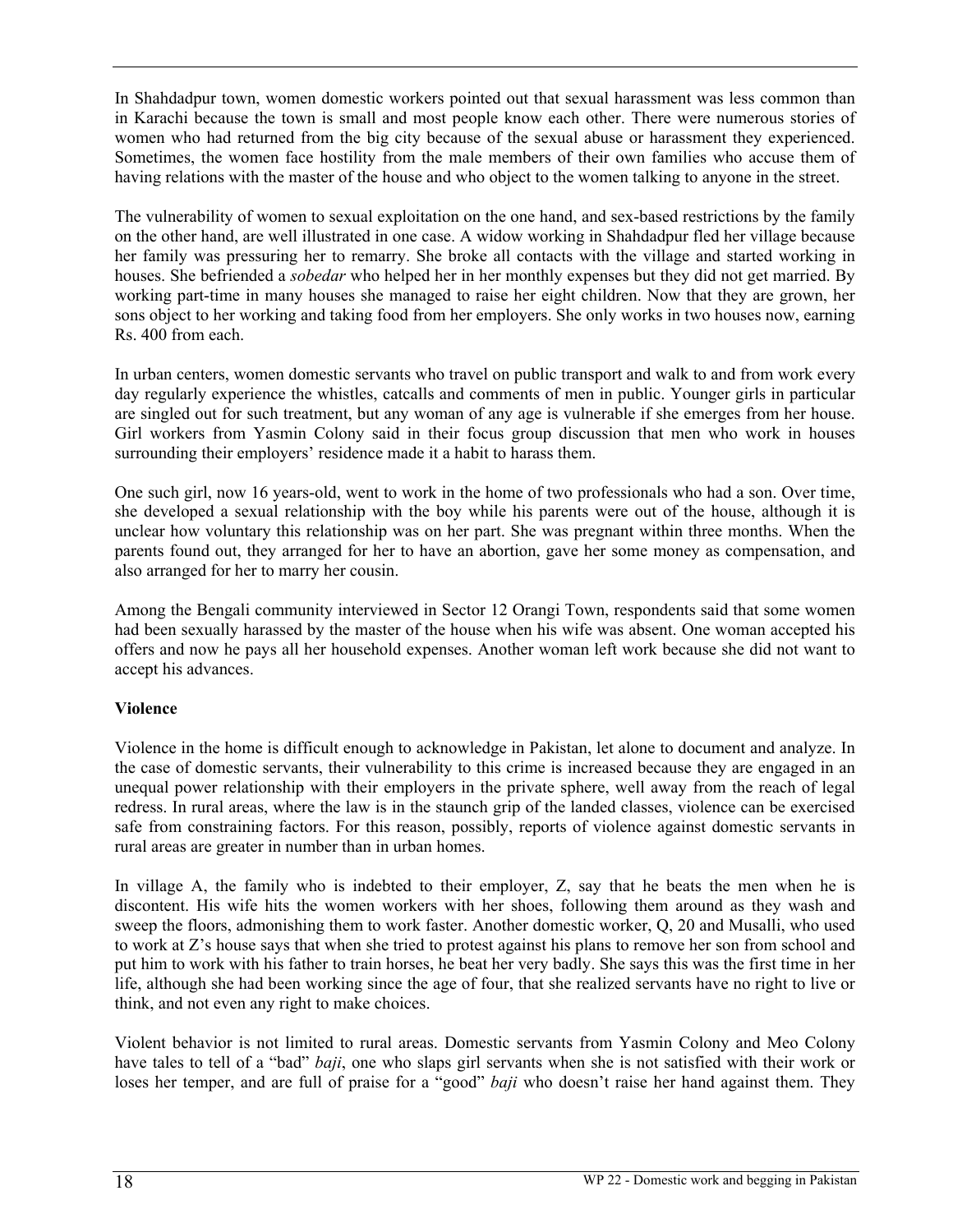particularly fear being accused of theft by their employers, and each community had members who had undergone police investigation and lost their jobs.

### **Vulnerability**

### Young girls

Common sense as well as much social research indicates that the people most vulnerable to high-risk activities are adolescents. The population aged 10-24 years enjoy neither the protection given to small children nor the powers of adults, yet they are often expected to shoulder the burdens of the latter but treated as unknowing children. The RA research confirms that adolescents, and even younger children, are in the sectors of the labour force that we have covered and, to varying degrees, suffer from exposure to physical and emotional trauma.

When under-age boys and girls work, it cannot be assumed that they do so with their full consent. These workers usually, but not always, say that they would prefer to be studying and that the family cannot afford to put them in school. Further research into young domestic workers is required in this regard. Case studies collected during the RA document how under-age domestic workers send their salaries directly to their parents, have little say over whom their employers will be, and are expected to continue working until they marry and leave home.

In domestic service, we found that young girls working in private homes are particularly vulnerable to violence and harassment as discussed above. Older women are less likely, it seems, to be paid less, beaten, or sexually harassed, probably because they are considered more able to look after themselves. The girls in the focus group in Yasmin Colony, for example, said that employers are harsher with younger girls and that they are more likely to get beaten at work or harassed by men on the street.

#### **Case study of F from Sargodha**

F is 14 years-old and works at *Makhdoo's* (landlord) house. Her family belongs to a village near Sargodha. Her father was a labourer but four years ago was injured by fireworks during a wedding and now stays home; her mother works at a *tandoor* and her brother is a driver in the village at the *Makhdoom*'s house. Her brothers have studied until primary level, but her sisters have not.

F cooks, cleans, and washes clothes in the house. She has been here for the last six years. The work has increased over time. She gets 36 sacks of wheat, about one *maund* per year, and no salary. Sometimes, when she is given a little cash hand-out, she buys tea and sugar for her family, since these items are expensive. Her employers give her old clothes and a new outfit for summer, winter and Eid. She would like to get 500 rupees because the work-load is heavy but she would not like to work anywhere else. She says her *baji* is nice, does not scold her if something is broken and pays for her medical treatment. F wants to study and has just started reading Urdu with her *baji*. She likes to watch television and Indian channels (since there is cable in the house) and also listens to music with *baji*. Washing pots and pans is tough work, she says, and so is making 20 to 25 chapattis a day. But there are all kinds of facilities here in the town, unlike the village where there is not even a toilet. Every two months she goes to visit her family.

Employers who are landlords in the rural areas, or who replicate the landed lifestyle when they move to the cities, seem to hire young girls and boys more often than do employers from professional backgrounds. Hence the case studies, quoted above, which describe under-age children, particularly girls, doing cleaning, cooking, and looking after their employers' children. These children work in return for little or no money, and usually come from families who are somehow bonded, through indebtedness, to the employer in the village. Their families are also likely to work traditionally for the landed employer, based on caste affiliations.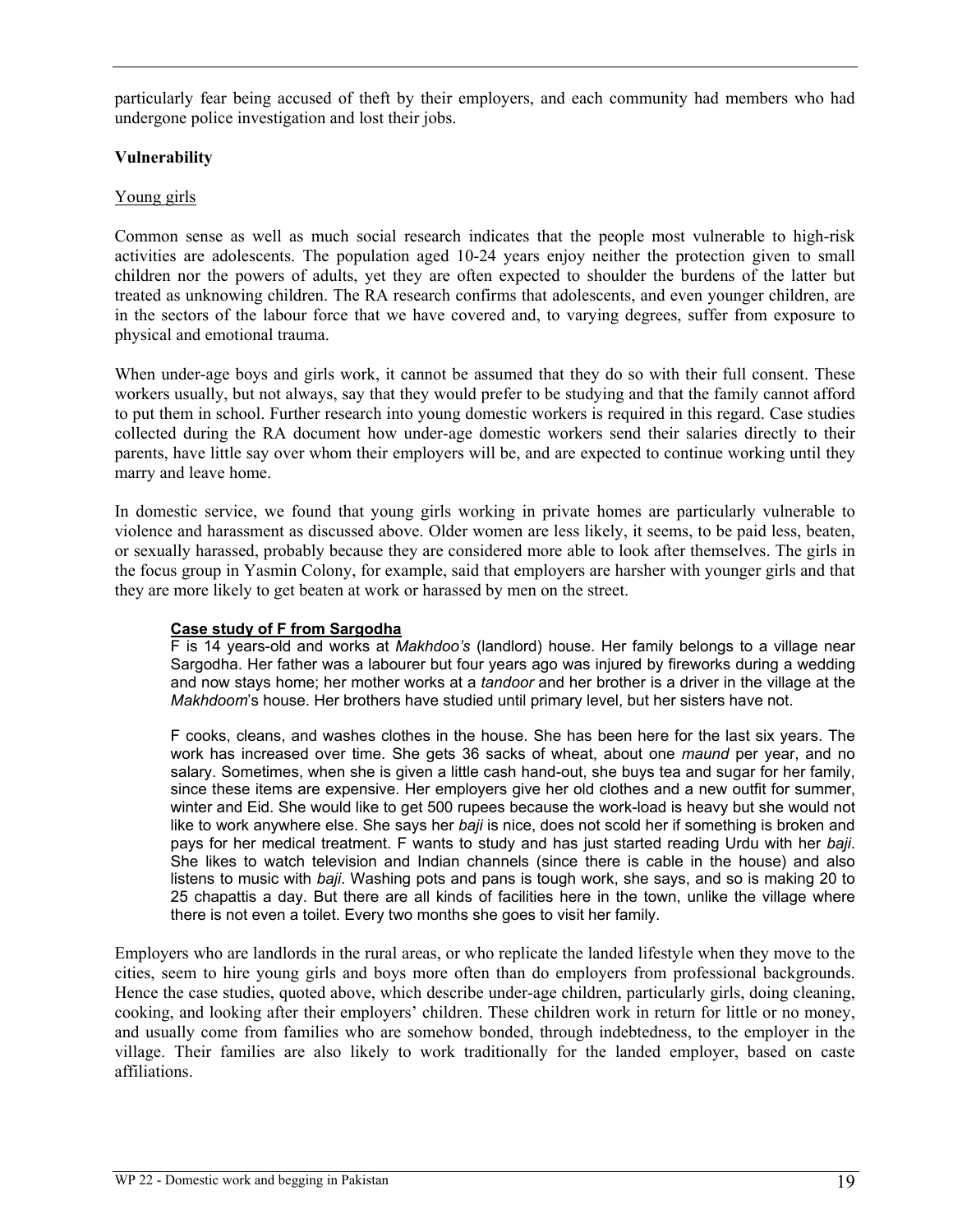For example, in Sargodha, one educated woman whose husband has one *muraba* of land in his village and works as a government servant in the city. The male servant, full-time, has been with the family for 25 years and comes from their village. He works as a watchman, gardener and dishwasher, and receives ten *maunds* of wheat per year as compensation. The female servant, on the other hand, receives Rs. 600 per month for washing, cleaning, and cooking. She is 16 year-old married Musalli girl. Her former landlord "gave" her to this landed family two years ago for domestic work. She is not allowed to go to see her husband, but only visits her family occasionally at her village. She says she is happy with her current employers because, unlike in her former place of work, they do not physically torture her.

#### Migrant workers

The Bengali community in Karachi is particularly vulnerable to harassment by the authorities because its members are predominantly illegal migrants from Bangladesh. According to key informants, men may earn Rs. 3,000-4,000 per week in garment factories but the police take most of the money and send them home with Rs. 500 or 1000. In 1991 a Bengali settlement near Ayesha Manzil was ransacked and burnt during internecine fighting in the city, causing severe losses to the residents. Although many Bengalis have real or faked identification cards, they continue to be harassed by the police and have difficulty obtaining Pakistani passports. Some Bengalis feel that the Bihari community gives them a bad name, because the latter are also Bengali-speaking migrants but engage in organized crime.

# **e) Conclusion**

This initial exploration into the largely undocumented terrain of the domestic worker in Pakistan has yielded some findings immediately relevant for the purposes of assessing bonded labour. First, there is bondedness in the domestic service sector, as identified among workers in rural settings whose employers are landlords, and among workers in urban settings whose employers remain landlords in the rural areas. This bondedness is directly related to agricultural bondedness, since the original debt was usually incurred when the workers were *haris*. Second, the majority of domestic workers come from castes that traditionally engage in agricultural work, brick-kiln work, begging, or casual labour (i.e. low income sectors, in which bonded labour is often found). Third, the vulnerability to coercion and harassment is particularly high in the domestic service sector because of the workers' extreme dependence on their employers and the fact that they work within a private setting, far from the scrutiny of even neighbours. Boys and girls both work long hours, and girls, in particular, are susceptible to sexual violence from a young age.

# **Chapter Three: BEGGING**

# **a) Research approach and summary of fieldwork**

In Pakistan, popular perceptions of begging are coloured by combination of moral/religious views and firsthand experience. Neither people nor development researchers have delved deeply into the issue of who begs and why, and under what circumstances. The public is preoccupied with alleviating guilt through occasional hand-outs to beggars (particularly during the holy month of Ramzan), making judgements on the credibility of an individual beggar he/she encounters, or expressing strong views on whether begging should be permitted or not. Begging is viewed as a sign of growing poverty, or indigence, and as an occupation of last resort, but nonetheless as potentially linked to crime and illicit activities. It is generally understood in the press and in development circles that beggars work in groups and mafia-style organizations and are themselves exploited by their *thekedars* because they are unable to keep their earnings for themselves.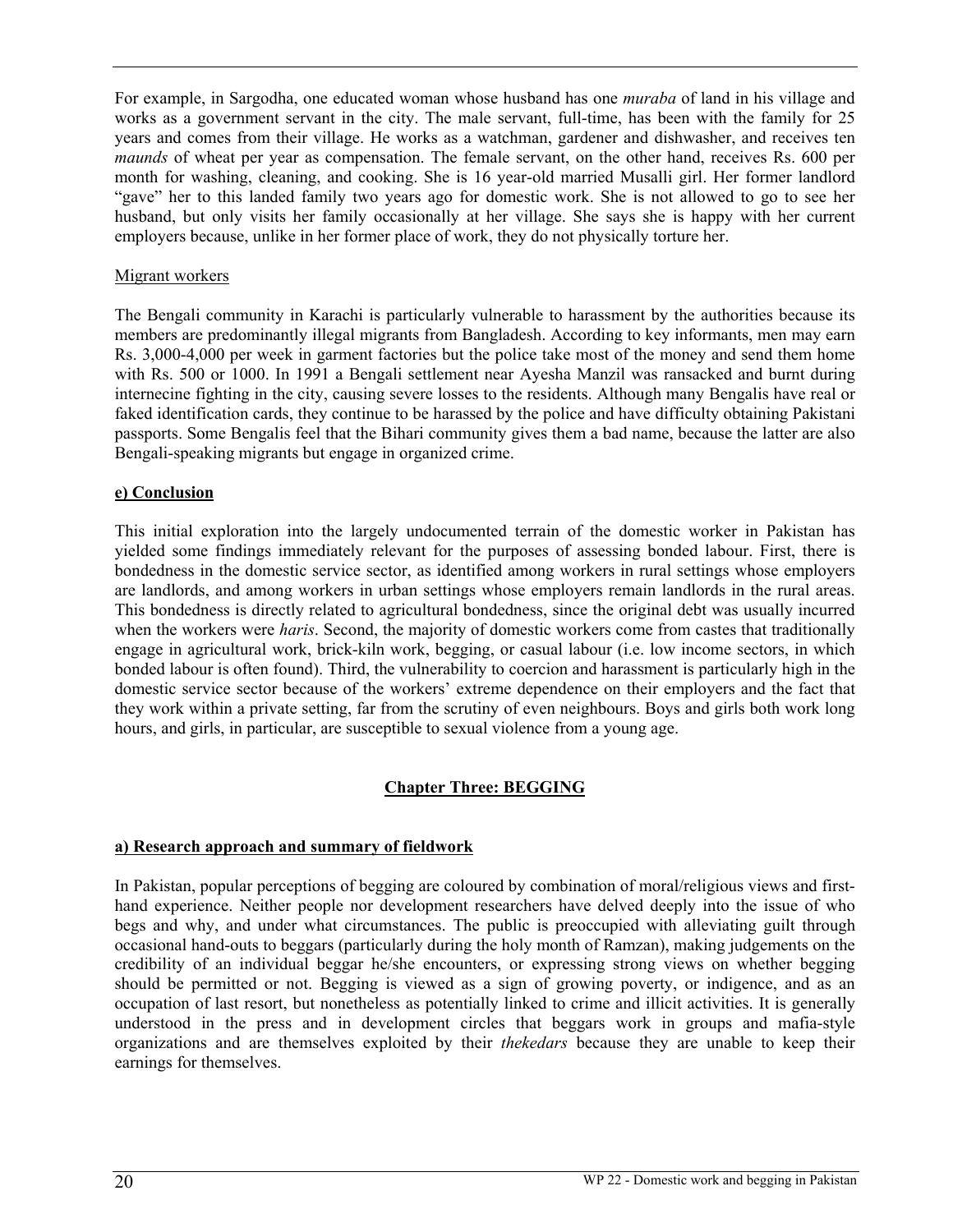Our RA fieldwork aimed to document the diversity of beggars, their work histories, levels of abuse and coercion they encounter, and their labour arrangements. The sites chosen were:

# **(i) Sindh** province

# 1. Urban: **Karachi**

- Moria Goth, Star Gate locality, near Shah Faisal Colony
- Ghazi Goth community, opposite Karachi University
- Observation sites: Abdullah Shah Ghazi Mazar, Zia Colony and Salehabad in Gulshan-I-Iqbal .

In Karachi a total of 79 documented interactions took place that included informal interviews, case studies, formal and key informant interviews, and formal observation sessions.

- 2. Urban: **Shahdadpur** near bus stop
- 3. Rural: **village C**

In Shahdadpur and village C**,** 25 interactions in total took place. They included one focus group discussion, one key informant interview, and the remainder as documented informal interviews.

# **(ii) Punjab** province

1. Urban: **Lahore**: Subsazar Scheme, Badami Bagh, China Scheme, and Singhpura.

Observation sites: Data Darbar, Bibi Pakdaman and Badami Bagh (trucking station)

In Lahore, 34 documented interactions took place, including three key informant interviews, and formal as well as informal interviews.

- 2. Urban: **Sarghoda**: Shaukat Park
- 3. Rural: **village A**

In Sarghoda and Village-A, two group meetings and two informal discussions were held.

Fieldwork took place over a period of two weeks in each province. Researchers began by carrying out observation visits on selected sites to see whether they would be appropriate for further research. Among the sites listed above, some did not contain much evidence of begging and were not pursued. For example, Shah Abdullah Ghazi's Mazar revealed the linkages between begging, drug use and sex work, but was more useful as a site to explore the latter problems and the *hijra* culture. In the sites with obvious communities of beggars, field researchers visited repeatedly to have formal and informal interviews with men, women, children, and key informants who were occasionally somewhat removed from the community itself. Community profiles were also prepared on the basis of interview material and researchers' observations. Field researchers went to the research sites in groups and divided into pairs to conduct their interviews, but some of the work also required that our male researchers make exploratory visits and conduct the *hijra* interviews independently and sometimes at night.

Focus group discussions were not possible (barring one in rural Sindh) because the topic at hand was sensitive for informants. Many respondents do not care to admit publicly that they beg for money, want to keep their begging secret from their families and/or combine it with illicit sex work. Field researchers had to conduct their work with discretion, in parts of the city that were unfamiliar and potentially hostile to them. Informal discussions and individual interviews were better able to further the goals of the RA.

Respondents, particularly women, spoke cheerfully and extensively about their work. They invited field researchers into their homes for discussions, allowing ample opportunity for close observation of their living conditions. One-on-one interviews proved difficult, particularly because male relatives often intervened with comments of their own, and children gathered to listen along with other household members. Men and boys were more reluctant to discuss their begging practices apparently because of shame about their occupation. This made it difficult to assess with accuracy male involvement in begging, particularly that of adult males. Within communities, one ethnic group would be reluctant to admit involvement in begging, while they would quickly identify another group that does this work. In beggars'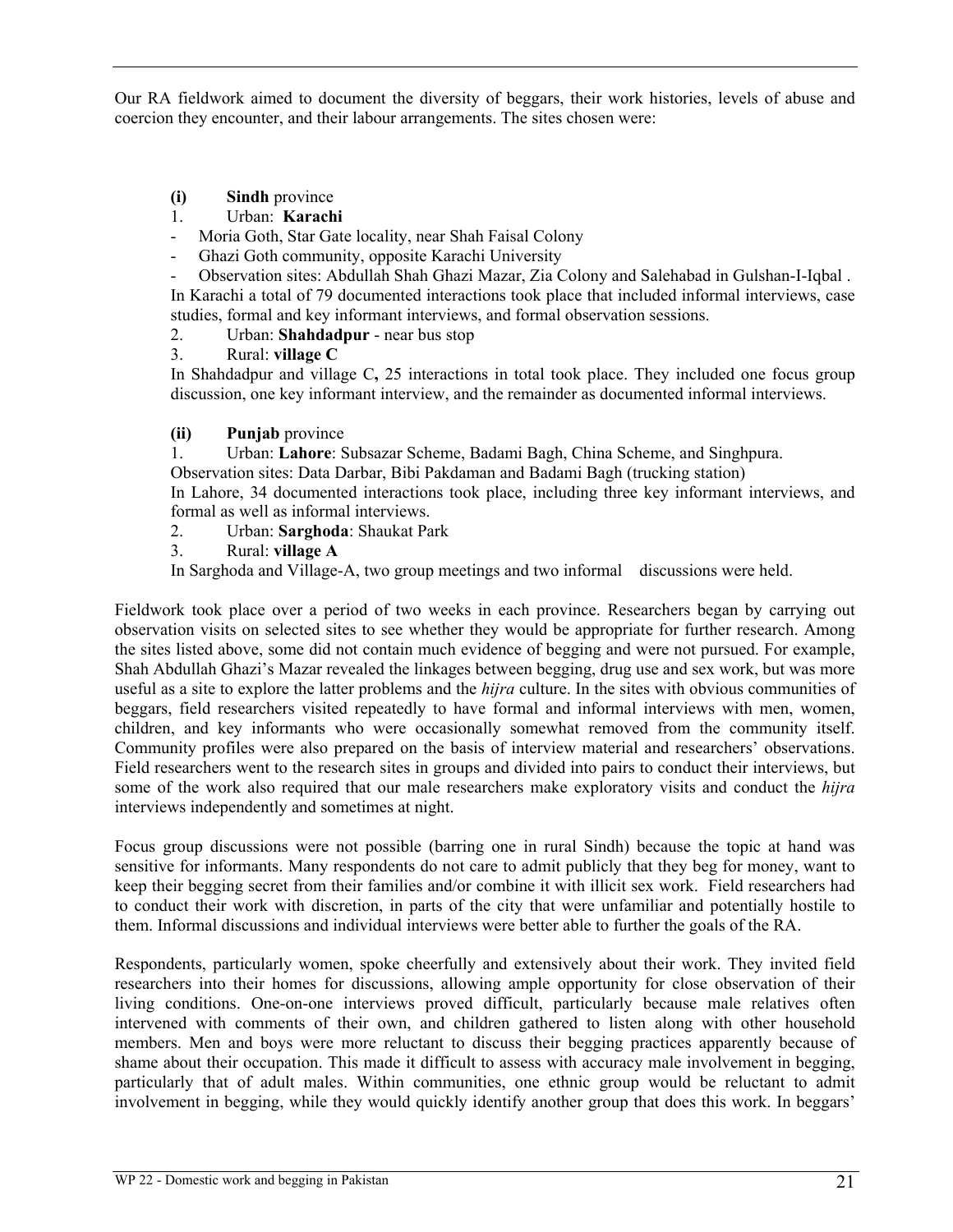residential communities there was an expectation that the researchers would offer charity or help to solve their problems.

# **b) Description of sector**

Begging is a vast and complex informal work sector that does not lend itself to a precise definition. Rather, it encompasses a range of activities whereby an individual asks strangers for money on the basis of being poor or needing charitable donations for health or religious reasons. Beggars may also sell small items, such as dusters or flowers, in return for money that may have little to do with the value of the item for sale. Begging activities are not always organized by group, caste or mafia, and there may or may not be an intermediary involved.

We came to realize that begging as an activity is best understood by observing its linkages or roots in certain socio-economic factors. Some of these are rural-urban migration issues, increasing urban unemployment, caste-based restrictions and opportunities, illegal businesses such as drug trade and sex work, and the all-powerful role of the *patharidar* in a range of mafia activities that include using children, elderly and the disabled as beggars. This type of criminally organized begging was most difficult and dangerous to explore during the RA, and whatever scarce but reliable information could be gathered is presented below. A beggar's techniques and labour arrangements will depend on how he or she came into this line of work. The socio-economic factors that determine if and how an individual turns to begging, limit his/her opportunities for progress. So, whereas there is no clear-cut bondedness in the begging sector of the kind seen, for example, in the agricultural sector, this kind of labour is nonetheless coerced or forced through a severe set of circumstances.

The field research team searched for sites where professional beggars either live or work. The former sites were the location of the main interview discussions whereas the latter became locations for field observations. Other research sites included buses, where field researchers observed women begging, and informal encounters with beggars at various street crossings around the cities. In addition, city government officials, policemen and traffic policemen gave their views on beggars during formal interviews at their offices.

# **c) Community profiles of large urban sites**

This section provides an overview of the ethnic composition, living conditions and general work history in the main research sites in the provincial urban and rural settings.

# **Karachi (urban)**

# Site: Moria Khan Road. Star Gate (railway station) Shah Faisal Colony.

The site is located off the main Shahra-e-Faisal Boulevard leading to the Karachi Airport, near the railway station on Moria Khan road. The settlement lies between a shopping plaza and large school on one side used by the middle-class residents in the neighborhood of Shah Faisal Colony nearby and the railway station on the other. It has 350-400 residents, or 35-40 households. Houses are built of cement with iron doors. They have two rooms with a courtyard, kitchen and bathroom. There is electricity, illegally wired through what is called the *kunda* system, and no gas. Houses have hand pumps that bring up brackish water, and there is potable water from a pump on the street. There is no government school in the vicinity and the residents cannot afford private schooling. People use the government Jinnah Hospital for medical care, since they cannot afford the nearby private clinics. They also visit a certain doctor who has a nearby clinic and treats them for only Rs. 10 each and also offers a ration card system for food supplies to the needy.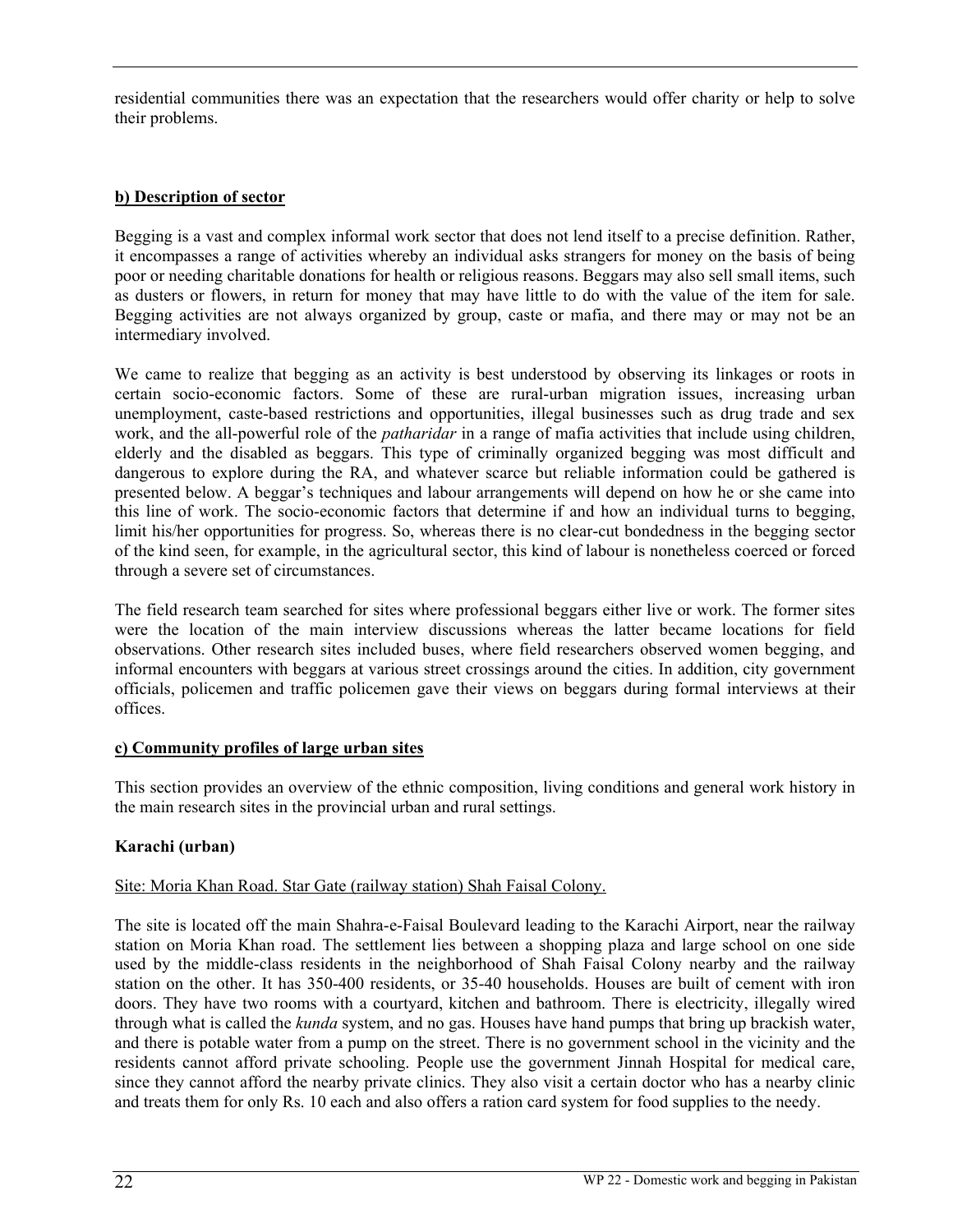The beggars here are Muslims, living in 40 households. They call themselves Bhattu Rajput Charan, by caste or kinship grouping, who migrated from Rajasthan in India to various cities in the Punjab (where they used to live a nomadic lifestyle) and then came to Karachi in 1980. They prefer to call themselves Rajputs, because this name carries a higher status, but because they are low in status and practice begging, others refuse to refer to them as such.

As a whole, the languages Seraiki, Ranghri and Punjabi can be heard in the community. Some claim to have had lands in the Punjab, where they did agricultural work and sold buffalo milk. They came to Karachi to improve their lives. They built their own houses, while working at the airport as porters.

Women wear *ghagra* and *kurta*, indicating their Rajasthani roots, and men *shalwar kameez*. Women have nose-rings in both sides of their nose and men have one earring. Informal discussions with women show they are mainly concerned with the lack of male employment, water, and proper drainage. Some houses had fridges and freezers inside, with dirty clothes hanging on the windows. The women seem to be fairly well dressed, suggesting that the dirty clothes are "uniforms" used for their begging work only.

The men in this community lost their jobs as porters at the airport – they do not explain exactly when or why. Since the residents cannot find work, they have turned to begging, which is their traditional occupation.

Mostly women beg, while men do not admit to doing so and it was not possible to determine the extent of their involvement. Some young boys work at nearby vehicle show rooms and shops in the bazaars. People seemed unhappy, and boys in the streets unhelpful. The children beg, too, on the whole, although some do attend school. Girls, especially older ones, are generally kept at home. Women, in addition to begging, also work at home doing embroidery, and men have small stalls in the locality that sell paan, vegetables, fruit or miscellaneous small various items.

#### Site: Ghazi Goth, University Road

This settlement is located off Main University Road, opposite the Karachi University. It is built of *jhonpris* (dwellings made of bamboo and wood covered by old clothing of different kinds). There are 500-600 such *jhonpris* in the settlement, around 200 of which belong to Muslims and the rest to Hindus. The total number of residents is estimated at 3000-4000, around eight to 10 people per home, and in a hill overlooking the settlement there are additional *jhonpris*. There is no *pukka*, or cement/brick house in view.

On the side of each dwelling is a washroom, also made of cloth and sticks. Kitchens are outside the main homes, in the dirt before the entrance, in the form of kerosene stoves dug into the ground. The toilet is a nearby hill. There is no public hospital, health centre or school nearby, nor any private facilities, barring one private health clinic outside the settlement.

Among the Muslims are Afghan Pathans, Punjabis, Sindhis. Caste or kinship groups include some Baloch, Sindhi Solangis and Talpurs, and Seraikis. Among the Hindus there are Marwaris, and Bhagris. The Hindus have been here since 1987. Hindko, Seraiki, Pushto, Sindhi, and Marwari languages are spoken.

These migrants from outside Karachi, who are mainly beggars, have illegally occupied formerly deserted government land over the last ten years. A member of a religious-political organization gave them protection when they came here and encouraged them to build settlements. Even now, they turn to him for help when they have problems and he gives them 1,000-1,500 rupees without asking for it back or for any work in return. Apparently, he has a *madrassa* that offers free education and he enjoys good relations with the police and other members of the city administration.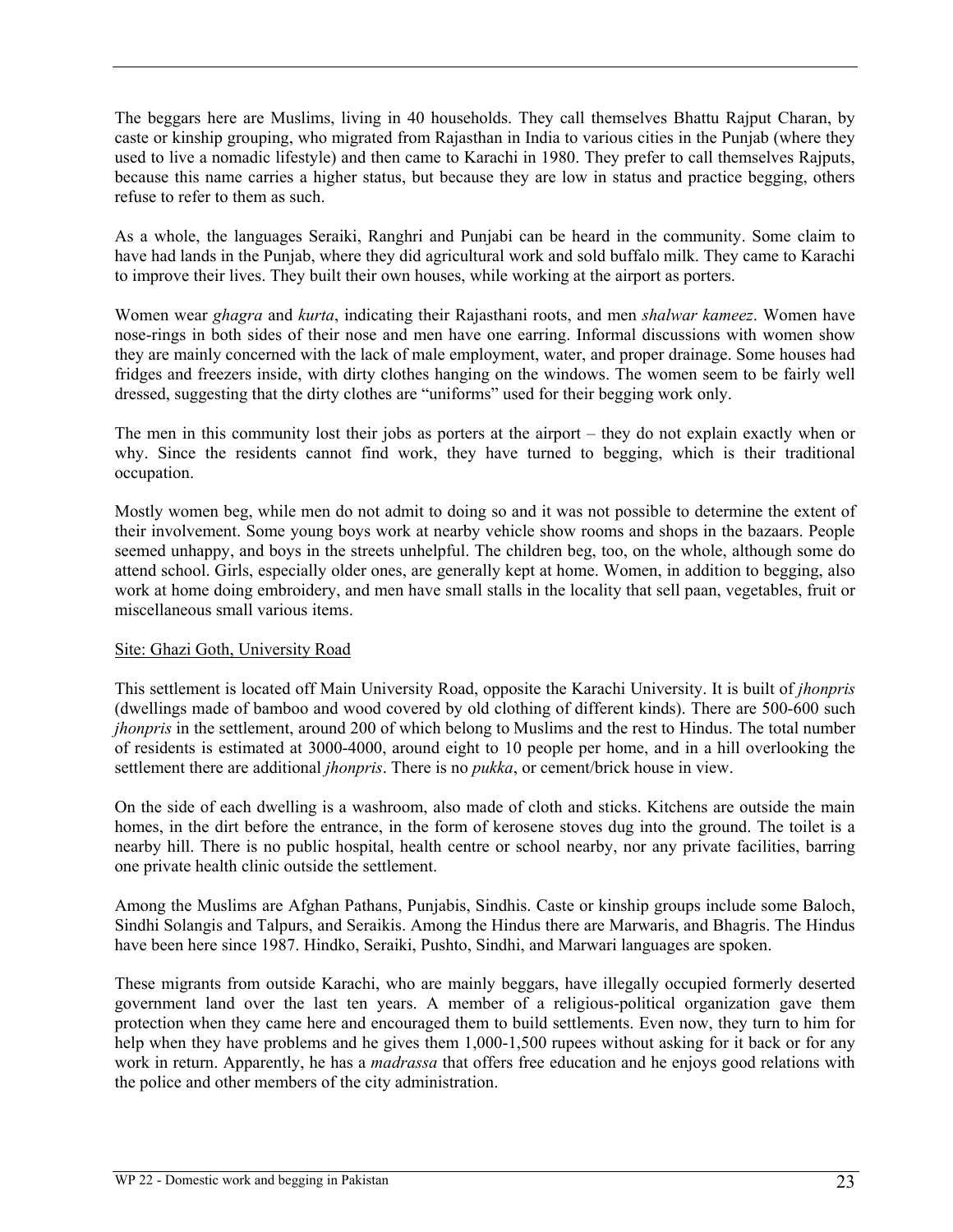The people steal electricity as in other sites, but it works only in the Marwari area, or one section of the settlement. A light-bulb, fan and cassette recorder can be run on this facility. The rest of the residents have no electricity, so at night the people use kerosene lanterns. They get water from the nearby *madrassa* and other houses, and fill their containers once a day.

Few residents are educated; at most, some have learned basic arithmetic. They say that their children cannot study at all because there are no nearby schools. They spend most of their time begging. No hospital is available in their area and the people say they travel to government hospitals as the last resort. They buy medicine from stores for which they borrow and beg money when possible.

They say that during the rainy season, water comes into their homes and the streets fill with mud, so siting and working then is difficult. Sometimes, their houses collapse due to rain. KDA, the Karachi Development Authority, has tried to destroy the settlement many times: once they bulldozed it and another time they set it on fire, killing a little girl.

The settlement was initially known only as a Hindu *basti*, but within a few years Muslims also came here in search of better earnings. The Muslims without possessions begged, although the women did some work from their homes. Some southern Punjabi men work in nurseries, others sell fruit, etc. The Bhagri Hindus come from Hyderabad in Sindh where they used to farm – as *haris* -- in Badin along with the women. But, due to drought, they came here in search of regular employment. The Bhagri men began to sell fruit and the women beg. They did not beg when they were in Tando Adam. The Marwaris mainly originated in Tando Adam, but are basically from India. In Tando Adam they were occasional labourers and frequently unemployed, so they came here in search of regular employment. This suggests that begging is something of a fall-back option for these groups when other income-generating measures are insufficient. The Hindus are believed to have better begging skills, which is a cause for jealousy.

Hindus and Muslims live in harmony within the community and residents attend each other's festivities. The Marwaris think of themselves as superiors to the Bhagris. The two groups do not visit each other's houses although they are both Hindu. The Bhagris are closer to the Muslims, but they live in a separate area. The community does not fight on religious or ethnic grounds; most rows are over water or children.

# **Lahore (urban)**

# Site: Badami Bagh

This is a locality of small *pukka* houses, with about 50 of them involved in begging, behind the Railway Station in Lahore. The area was populated in 1970 on land owned by the railways; the residents now number approximately 1800. There are no basic utilities, barring illegally-wired electricity. The majority of population is engaged in begging, with caste-based begging by the Bhatto and Bazigar clans. They are in favour of educating their children. Residents are migrants from Daska near Sialkot.

The residents appear reluctant to admit that they beg for a living, but, on the other hand, do say that begging is the family profession. The whole family may do this work, but mainly the women beg, along with selling fruit. Unmarried girls do not beg. Earnings may be Rs. 50-150 per day. Men do odd jobs to supplement incomes. They are able to keep their earnings for themselves, beyond occasionally paying off the police when action to evict them is threatened.

Women use a card system to beg, as in other sites, while travelling on buses. There is a strong suggestion that women combine begging with sex work, their clients coming from the nearby bus stop and including drivers, conductors, passengers and police.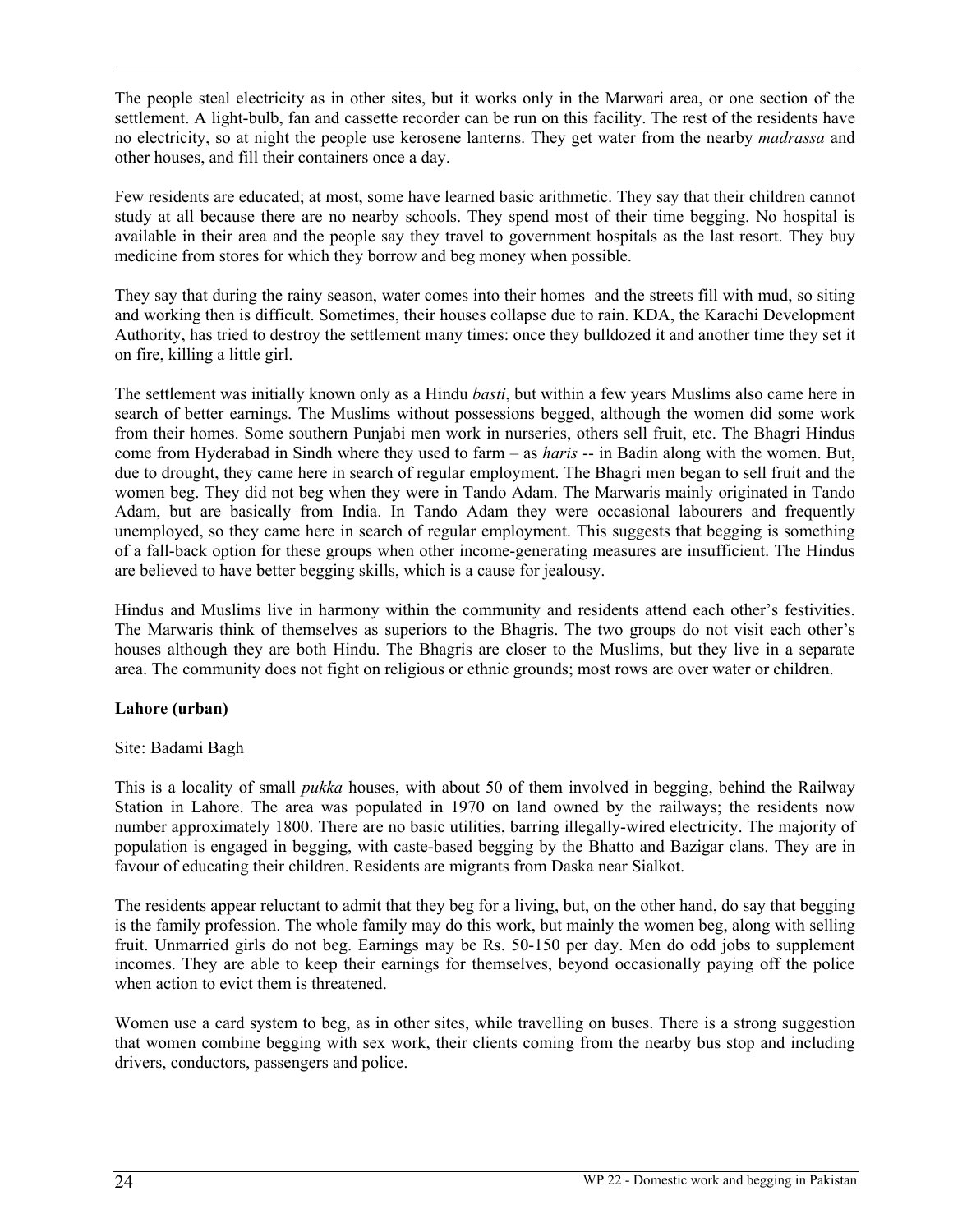#### Site: Singpura

This settlement has been built on land owned by the Railway Department. The *jhuggis* number around 125, and are located right next to the Railway Colony. The older inhabitants are Baloch who migrated from Shikarput in Sindh. They are the poorest of all, as evidenced by the fact that their shabby shanties. Muslim Sheikh migrants from Bahawalnagar make up the other main group. About 200 families left Bahawalnagar, near the Indian border, over the last two years out of fear of a war with India. Many have since returned, and others plan to go back in the near future. Other residents came from Delhi, after Partition, to Khanewal and then to Lahore. They are Rajputs, but call themselves Changez.

The Punjabi community is in the majority, with only 25 percent Baloch. Their communities are clearly demarcated. Since this settlement is still not registered with the government, the Railway Police collects 20- 30 rupees from every hut each month through harassment and intimidation.

It appears that all residents do begging along with other income-generating activities if possible. The Musalli migrants from Bahawalnagar used to sell earthenware pots and stitch clothing for a living in their hometown, earning Rs. 2,000 per month, and the men could earn Rs. 100-200/day as labourers. But here in Lahore they beg, which they claim is the most lucrative activity for them.

#### **Case study: Z in Singpura**

Z, aged 60, is a Muslim Sheikh beggar from Singpura with five children. She came from Bahalwanagar, where she lived in a *jhonpri* near the railway colony that belonged to the government. In Bahwalnagar, her family used to sell earthenware pots, but she says their work is actually begging and they did not make enough money from the pots. Since they came to Lahore, they have stopped selling pots altogether because the begging work is going well.

"Each of us makes 100-150 rupees/day. Other than that people give us charity and food. Boys go out to beg, not the girls. Only older women and small girls can go out to beg. They go to work in a van and mainly go to Data Darbar, Shahi Qilla. They don't ask for money in streets and bazaars because people there give less and scold a lot. But at the *mazars,* people give a lot of money and food as well."

Z's people are regular migrants. If they put up a *jhonpri,* they stay for six months to a year, by which time, "we are forced to leave and we look for another place. Before we set up a *jhonpri,* we check to make sure there is a water supply somewhere nearby." They currently share the settlement with Sindhis. She says they rarely have in-fighting, but if they do the men beat the women. "No one comes in between in these fights, because they happen daily in our homes."

Local residents wish to educate their children but cannot afford to. Men do some begging and are also rag pickers – an occupation that can bring in Rs. 100/day. A man can spend Rs. 4/day on *paan* and Rs. 10 on cigarettes. Women say they beg because, otherwise, they cannot make ends meet. They also do activities such as collecting old paper for re-selling to earn money. As beggars, they say they can earn Rs. 200- 300/day, and they give their earnings to the family elders. Among the Changez the women stay at home but small male children are put to work – even at a car workshop. Some among the Punjabi community have cattle, such as buffaloes, goats and poultry as a second source of income.

The smaller urban sites in Lahore, where full community profiles were not possible because the beggars were not in a concentrated locality, are discussed below:

#### Site: Sabzazar Scheme

There are thousands of huts in this settlement now scattered over three kilometres due to its expansion over the last ten years. The land has been inhabited since 1965, and residents often have to move from plot to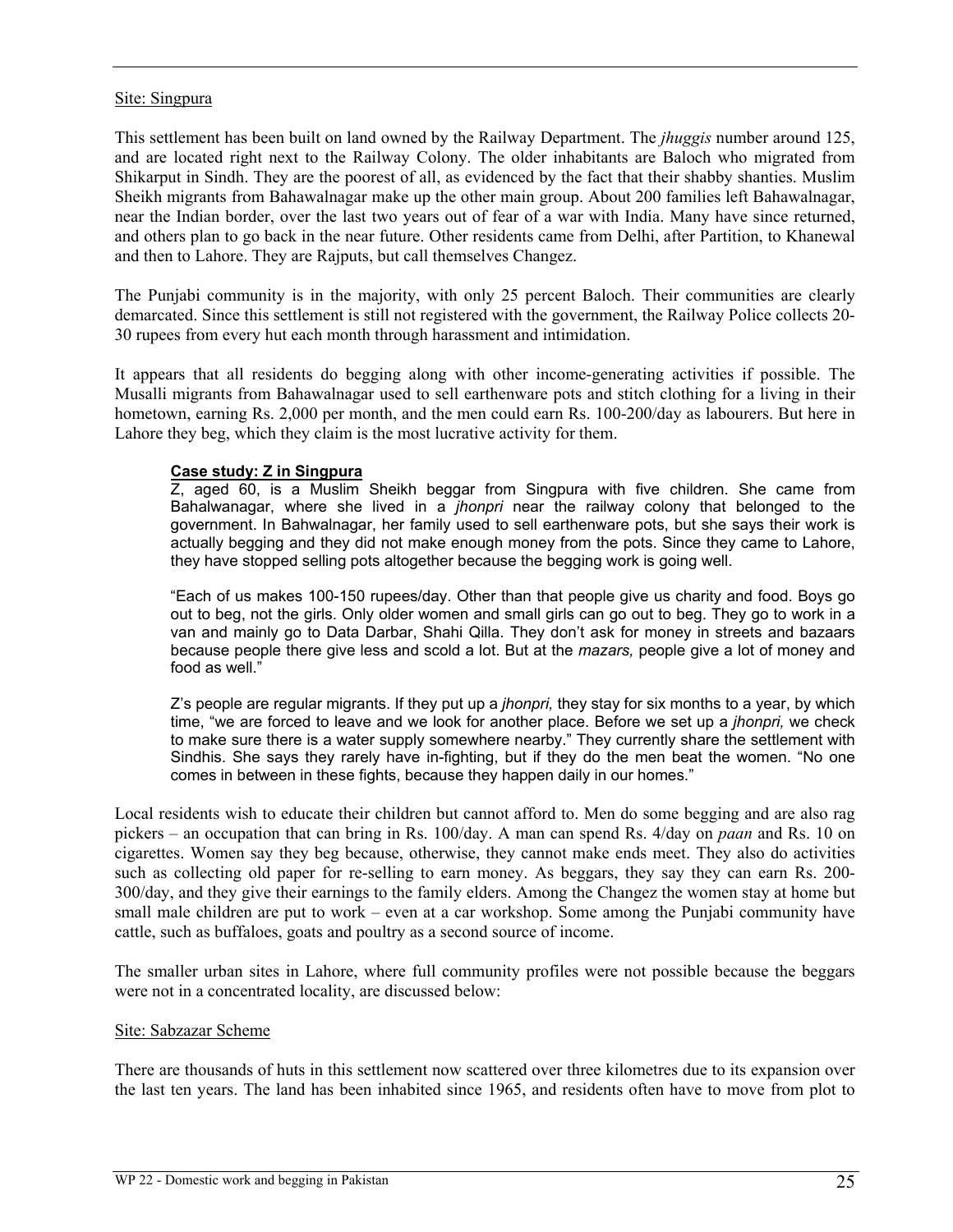plot to avoid harassment, since the Lahore Development Authority regularly comes to demolish their dwellings.

The beggars in this locality are Mirasi by caste, i.e., singers and drummers at festivals and family occasions who also train *hijras* and dancers. They perform outside marriage halls, parties, and in other public places. Although they work, in the sense that they beat drums or sing, in return for money, it is considered a form of begging. They will not do what they consider to be "hard labour" in other sectors, because they believe that their caste status and vocation has made them only fit for this work. The Mirasis in this community are migrants from Raiwind in the Punjab, and are not related to the respondents in other RA sites.

Some of the beggars have migrated from rural localities to small towns (Raiwind) to Lahore in search of better incomes. Combining their traditional work with agricultural or livestock occupations, however, has not been sufficient for many of their community.

#### Site: China Scheme

This area is near Mint Pakistan in Lahore, where many residents live in *jhuggies* and are reputed to be beggars. Respondents are Khokar by caste and Muslim. They lack basic amenities, including electricity, and are illiterate. They refer to themselves as paper collectors and waste collectors, and deny that they beg. They say they collect *zakat* and funds on religious holidays. It appears men do the collecting work, and they say their women remain at home and are not permitted out. Women say they will not do domestic service for fear of being accused of theft.

Researchers felt that the women may have been sex workers and were hiding the true source of their income. Men were better-dressed than their declared work would suggest.

#### **Urban observation sites**

# Abdullah Shah Ghazi Mazar, Karachi

This religious shrine, located on the seafront in south Karachi and surrounded by the most expensive residential areas of the city, has grown tremendously in recent years. A combination of discreet observation and informal interviews gave the researchers a sense of the activities that keep this place bustling around the clock.

Beggars are linked with the proliferation of drug addicts, who live around the Mazar and purchase and sell drugs here. Many addicts are beggars sitting alone or in small groups on the footpaths. Children who live in nearby slums are put to beg by themselves during fixed times every day at the Mazar in order to supplement family earnings. Women from rural areas who have fled their homes are referred to the Mazar, where they may stay by setting up *jhonpris* in the nearby field and begging and/or engaging in sex work for a living.

The Mazar culture is predominantly based on drug sale and addiction rather than begging. Sex work by men (*hijras*) and women, and possibly younger girls is suspected. The site combines drugs, begging and sex work as major activities indulged in by visitors, residents of the *jhonpris* in the field next to the Mazar, and flower shop owners in front of the Mazar.

Begging at the Mazar was linked to the drug addicts, who begged in order to finance their habit.

#### **Case study: Shabana at Abdullah Shah Ghazi Mazar**

S, from Punjab, has been in Karachi for the last 12 years. She was born Christian, but chose to become Muslim and escaped here for unknown reasons. Some people brought her here from Cantonment Railway Station and left her in front of the Mazar. Her husband left her, and she lives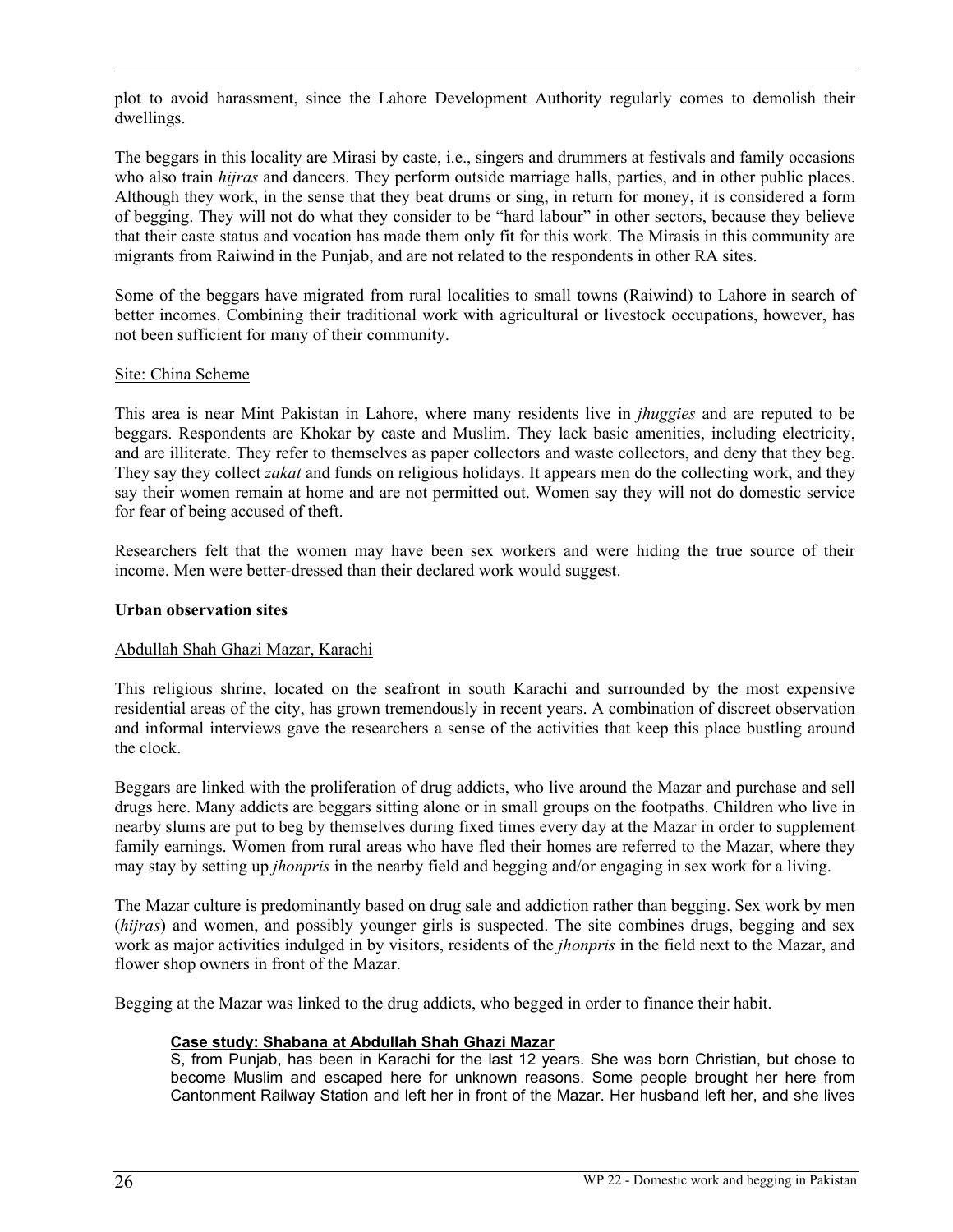in a *jhonpri* with her two daughters around 15-16 years-old. Her son is about five, which suggests he is not from her husband. She is a *malang*, or devotee of the Mazar, and lives here and lives off of the food and rations distributed. She begs for a living, she says. She and her children bathe at a nearby *hamam*, or bath house, all four of them for 40-50 rupees. S appears to be involved in sex work. She said that girls who come for shelter to the Mazar are harassed by the flower-selling men who make them do sex work since they are involved in it themselves and bring clients. Other people who come to the Mazar bring other women here for sex work as well.

#### Near Sohrab Goth, beggars colony in between flats, Karachi

This community was established over a decade ago, and is under the protection of the *madrassa* located in front of it. Residents give Rs.100/month to the *madrassa* as a sort of mandatory donation. There are 100 houses with 8-12 people living in each. People speak Marwari, and their houses are made of cloth and wood, with the bathroom outside. They were *haris* in Sukkur, and call themselves Megwar Hindus. They say that the *zamindars* did not keep responsible accounts so they had to come here. They feel protected by the *moulvis*. It appears they actually work for the *moulvis* who make a fair amount of money off them each month in return for their protection. The irony is that non-Muslims are being used for the earnings of the *moulvis*. Perhaps the residents change over time, and the area accommodates recent rural to urban migrants upon their arrival in the city. Male residents sell onions or balloons, while women beg on the streets and with cards on buses. Men also beg and do occasional labour.

#### Data Darbar, Lahore

Because it was difficult to speak to beggars on traffic intersections, due to recent police action against them, it was not possible to interview beggars at their workplace. Alternative work sites were selected. One such site was the entrance to the Data Darbar compound in Lahore, a religious shrine that attracts visitors from all over the city and country.

Begging at this location is organized, with delineated groups occupying fixed spots. The activities are managed by a few individuals with the cooperation of the policeman on duty. Women ask for money after placing garlands around the neck of visitors. Women beggars at the entrance were disabled but occupied the most lucrative seat, for which they had to pay thousands of rupees to a *daig-walla* at the Darbar, who in turn paid the police to allow them to remain there. There is a linkage between organized begging and sex work. Women who have run away from home due to various reasons are lured to the Darbar, where they are installed in this work by gang leaders with the cooperation of the police. It is suggested that women are put to work as beggars by day and prostitutes by night.

#### Bibi Pak Daman, Lahore

People have been coming to this religious shrine for the last 20 years. There is a place on top for travelers to come and stay. One side of the *mazar* is for men; the other for women.

Women beg for money after placing badges with a holy inscription on visitors. They also predict the future in return for money and food. Children beg in the streets. Earnings are Rs. 100-150 per day, and similar for sweepers. There is no salaried work. We found less violence, corruption and organized illegal activity than in Data Darbar, and fewer beggars. It was suggested that the police take a 50 percent cut from each beggar.

#### Badami Bagh (bus stop and truck stand) Lahore

This is the largest truck-stop in Lahore, spread over three kilometres and receiving thousands of trucks a day. The dominant form of begging here is by young women, who also engage in sex work. Children can be seen sniffing glue at the bus stop. Professional beggars rent small children, ages 3-5, to beg for them for 12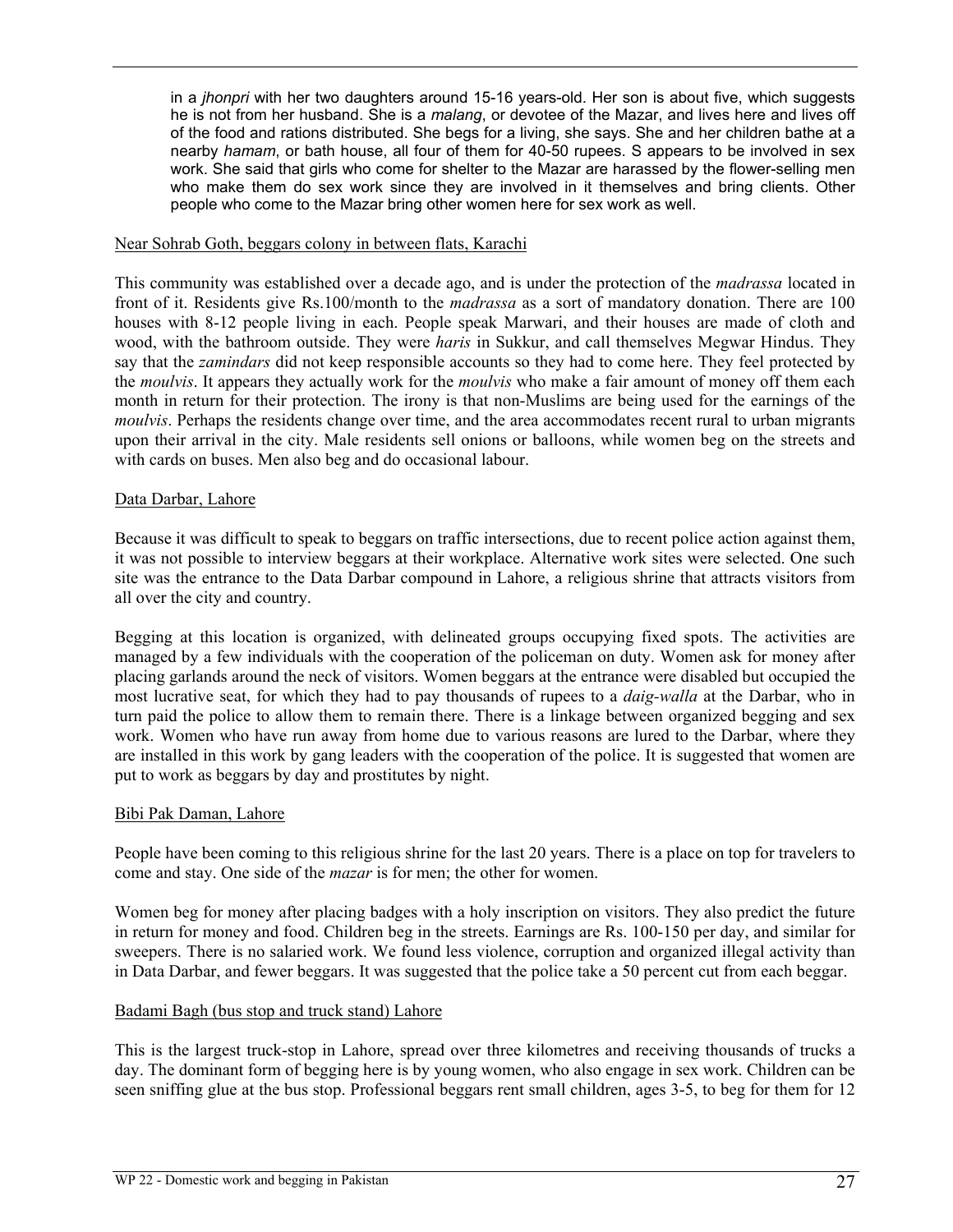hours a day. The children are given drugs and rags to make them appear retarded, ill and undernourished. These children are likely to end up as heroin addicts.

# **d) Community profile of small urban centres**

# **Shahdadpur**

The main begging community is Muslim Sheikh (also known as Musalli) by caste or kinship, who are said to be non-Muslims because they are presumably so low in the caste hierarchy. They speak Seraiki, and come from a village in southern Punjab where they worked in agriculture. When the crop failed and they could not repay their debts (Rs. 10,000-15,000) to the landlords, they came here to beg to reimburse the money. They have been here for the last 12 years.

They inhabit 20-30 houses in Shahdadpur, and the community numbers between 200-300. The women and children in this community beg, while the men collect paper. The men also beg occasionally, but feel they do not need to because the women earn enough. They tend to sit around, smoke cigarettes, and do a bit of work. Some members of the community go to Karachi as well, but when they heard beggars were being arrested, they did not go this year. Men sell the old paper they collect for Rs. 40-50 per *maund*, which takes them 3-4 days to accumulate.

Individual women seen begging. All told stories of a disabled or ill member of the family whom they have to support in the absence of an earning husband. Women mainly said they were widows. The women beggars were accompanied by children, who begged alongside their mothers.

# **Sargodha**

# Site: Shaukat Park

This is a satellite town of Sargodha, which houses a begging community that settled here 16 years ago. They are Mirasis from Bekaneer in India who used to earn a living through their traditional occupation as well as horse-trading. When they came to Pakistan, they could not get the land that they claimed the government had allotted them, and the tribe dissipated to cities around the country. Some came to Sargodha and have relocated nine times within this city.

They live in huts on three plots surrounded by houses. Twenty households own *kacha pukka* houses, equipped with electricity and latrines. These houses are adjacent to shanty huts. Only two huts have electricity due to a local notable who has given them a free electricity connection. They are basically uneducated; a few men have completed primary education, but women's education is limited to study of the Quran.

Their weddings are very extravagant. They do not allow marriages into other families. There are many stories of women who marry outside the family and are never allowed to return.

The people call themselves Mir Alam, and their *baradri*, or kinship group, numbers 3,000 in Pakistan. They have relatives in D.I. Khan, Sargodha, Lahore and Peshawar. Their people have been in the country for the last 35 years, and primarily earn their living through singing at festivals and in public places, and now they claim they sing on TV and radio as well. They claim the famous folk singer Reshman, and newer commercial names such as Nasibo Lal and Naheed Pervaiz as their own.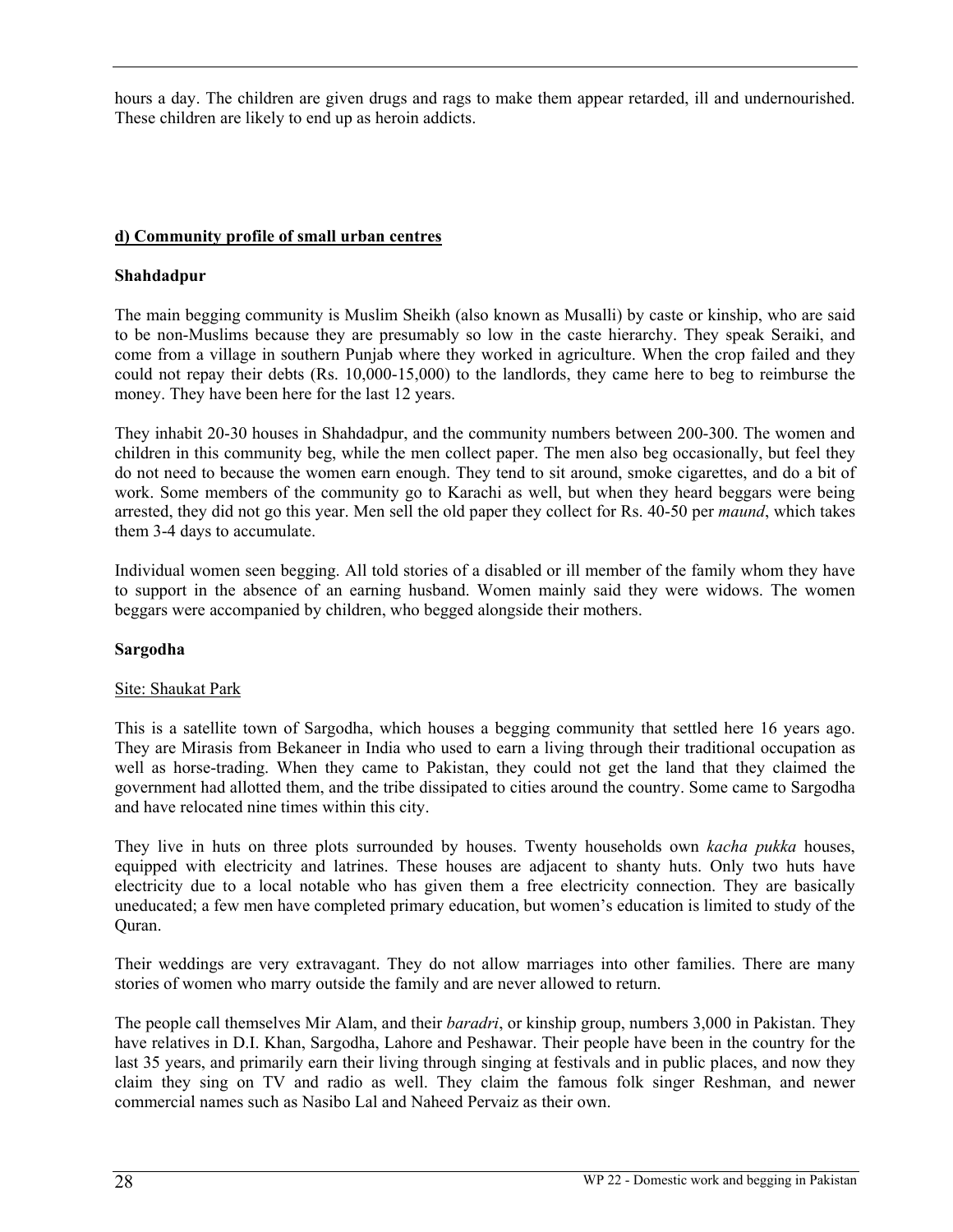#### **e) Community profile of rural sites**

#### **Village C, district Sanghar, Sindh**

The village has a mixed group of castes or kinship groups, including Shikari, Gurgala and Bhalli. There is a boys' middle school, but it does not function. There is no girls' school or police station or phone system. Men are labourers in factories, and have shops for fruit or vegetables. People do not necessarily stick to their traditional caste vocations. The village, said to be 250 years old, is named after a dervish, and there is a *mazar* for him.

In this village, women appear to beg while men do the jobs mentioned above. Some of the beggars are converts to Islam from Hinduism, possibly to benefit from *zakat* and other religious-based charity. Women and girls who beg do not seem to be doing much other work. Men are reluctant to admit that their daughters beg. Girls who beg emerge for their interview in clean clothes and makeup. Some girls go to Shahdadpur to beg, but not every day. They claim to earn Rs. 30-40 per day.

#### **Village A, district Sargodha, Punjab**

The respondents in this village are of the Mussali caste, the lowest caste in Punjab and Sindh. They claim to have settled in this village over 200 years ago. They live in a cluster of 30 houses 300 yards from the main houses of the village. The houses used to number 200 at first. Their people used to earn from begging and *chaj*-making, and later added agricultural and livestock work. Some went to the city and made some savings. Now the community is divided between the richer ones who do the livestock business and live outside the village in nearby cities, and the others who are permanent residents and do agricultural and domestic work. Their families have served the landlords of Jutt for many generations, and their women have kept their houses in return for left-over food. They believe that their association with begging is a thing of the past, taking place only rarely in the village and not at all among their community members in the city. The wealthier community members who left the village still come back to marry their children within the clan. They get free wood and milk from the landlord on weddings and deaths.

#### **f) Labour arrangements**

Labour arrangements in the begging sector are, not surprisingly, unconventional and difficult to categorize according to usual notions of what constitutes work and how it is compensated. We looked for information from beggars about how they worked, i.e., demanded money, and how much control they exercised over their earnings. Labour arrangements in this sector involve whole families. Individuals' perspectives have to be seen in the context of their families and communities in most cases.

This section describes labour arrangements by categories of beggars. It begins to develop an analytical framework for looking at begging. Our site visits allowed us to document different types of beggars in various geographical locations in the country. We can now look for patterns in the kinds of beggars and the work techniques and/or labour arrangements. There are overlaps with different categories of beggars sharing similar labour arrangements. Further research would be needed to uncover the intricacies of labour arrangements and issues of harassment/coercion/bondedness.

#### **Police and law enforcement views: informal discussion**

In interviews with police and city administration officials, we looked at beggars from their perspective and tried to get a sense of the nature of their engagement with this occupation. Feedback from them, as well as from journalists who have covered begging, is not always consistent.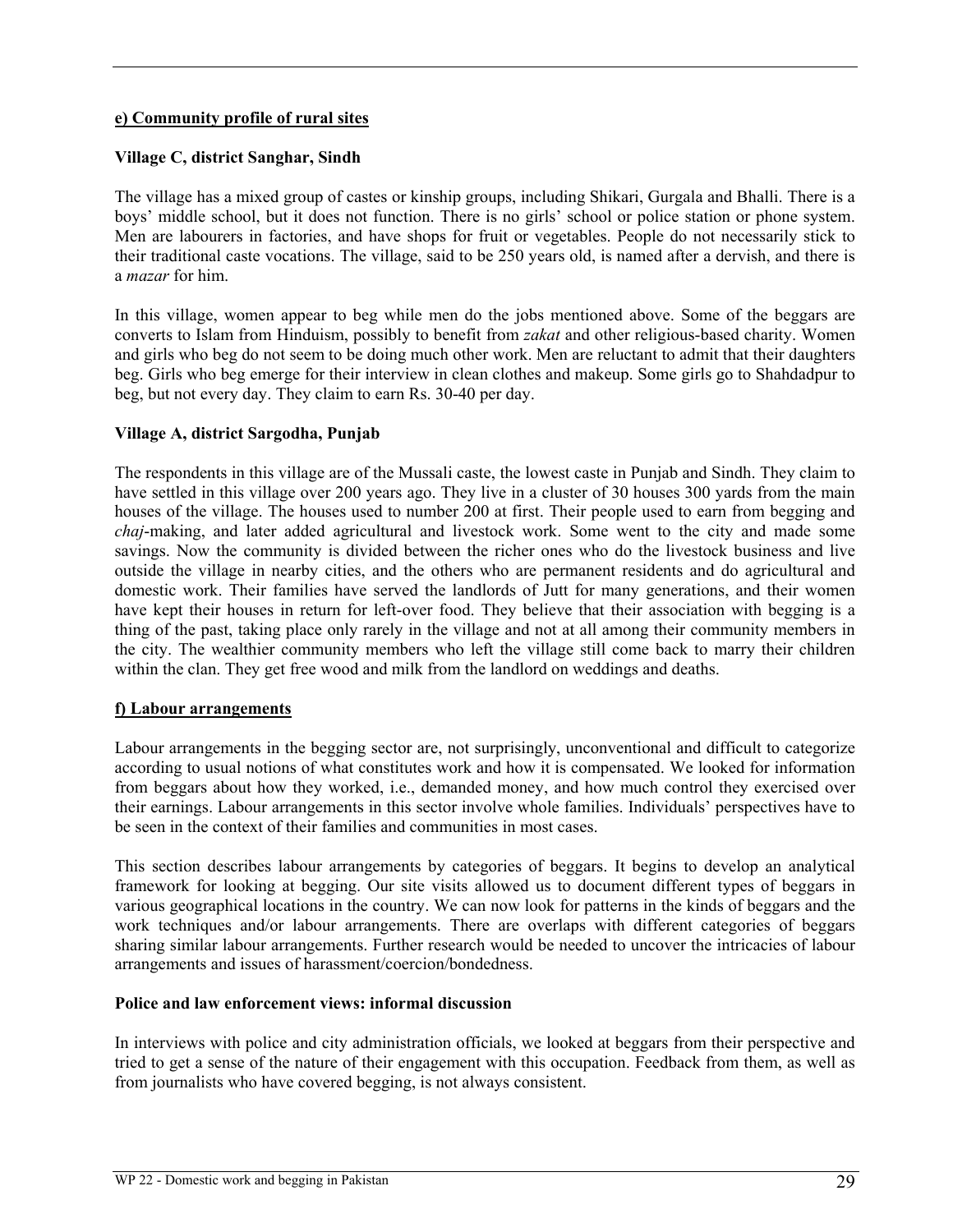A seasoned reporter with an Urdu daily feels the media presents a falsely sensationalized picture on begging: there is no large organized network in begging. Family begging is organized and old/senior beggars do have some control over newcomers. Beggars have close connections with different organized criminal gangs and they are the main source of information for gangs. He says sex work through begging takes place in Royal Park and Badami Bagh truck station in Lahore.

Police deny that they support beggars, and that there is an organized crime mafia behind the work. They blame the traffic police, however, for taking cuts from beggars' earnings in return for allowing them to function on streets and intersections. The traffic police, on the other hand, say they know little about how beggars function, but insist that the mainstream police officers are making money off beggars. City administration officials, who recently had a campaign to clear out beggars from Karachi, say there is no collusion between them and beggars, but complain that the police is involved with perpetuating the phenomenon.

Police officers said there is a connection between begging and sex work. Officials observed that begging is often caste-based and not part of a large organized criminal mafia. There are many different types of beggars, e.g., seasonal beggars who visit the cities during Ramzan and Eid to make extra money; ruralurban migrant beggars (mainly from Southern Punjab) who join in the flow of thousands of migrants in search of work but who are professional beggars; and those urban-based beggars who are organized among themselves and have purchased prime begging locations in the city from the police.

Among the organized beggars, some interviews suggest that there is a mafia that kidnaps children, including the disabled, and/or maims them to use them as beggars. This system, under the organization of a criminal *patharidar*, may be on the wane due to police vigilance in recent years. Recently, a First Information Report was registered with Karachi police station regarding a missing child. The local police SHO suspected a beggar of being involved and observed him for a few days. They subsequently raided his house and found two kidnapped children, but not the one reported missing. The beggars had chained and locked the children in a room, sexually abusing them as well. During six days remand, the beggars confessed that they had kidnapped these children from Aslam Manzil. No FIR had been registered against their disappearance at the local police station. The beggar said that the captured children were to be sold to some mafia groups or else used as beggars after being maimed. He denied any knowledge of a gang involved in the sale of children. He insisted that begging itself is only organized on a small-scale, with beggars making arrangements among themselves about their work locations. The beggars have been charged, in the first such case at this police station, with criminal conduct.

# **Caste-based begging:**

The main castes or kinship groups involved are Bhatoo (Punjabi Muslim), Bhagri (Sindhi Hindu), Mirasi (Rajasthani-origin Muslim), and Mussali (or Muslim Sheikhs from the Punjab). These groups are to be found begging in all the large urban sites in Punjab and Sindh, as discussed in Section II above. In addition, Mussalis are to be found at the bus stop in Shahdadpur and also in Singpura and China Scheme in Lahore. Mirasis were observed in Shaukat Park, Sargodha. Finally, in both the rural sites of village A in Punjab, where Musallis were identified as beggars, and in village C, caste-based begging is again in evidence.

Caste-based beggars do not live in isolation as the only beggars in their settlements. Rather, they live in settlements with other extremely low-income communities. They have a shared history with them of migration from rural areas to urban centres in search of work, although they may have arrived in the settlements at different times. Other than the Mirasis, who sing and play drums in return for alms wherever they may live, the caste-based beggars such as Bhatoos and Bhagris may have done other work when they lived in the rural areas, such as agriculture. They also tried to earn a living through other means while in the cities, but it appears that they resort to begging as their poverty increases.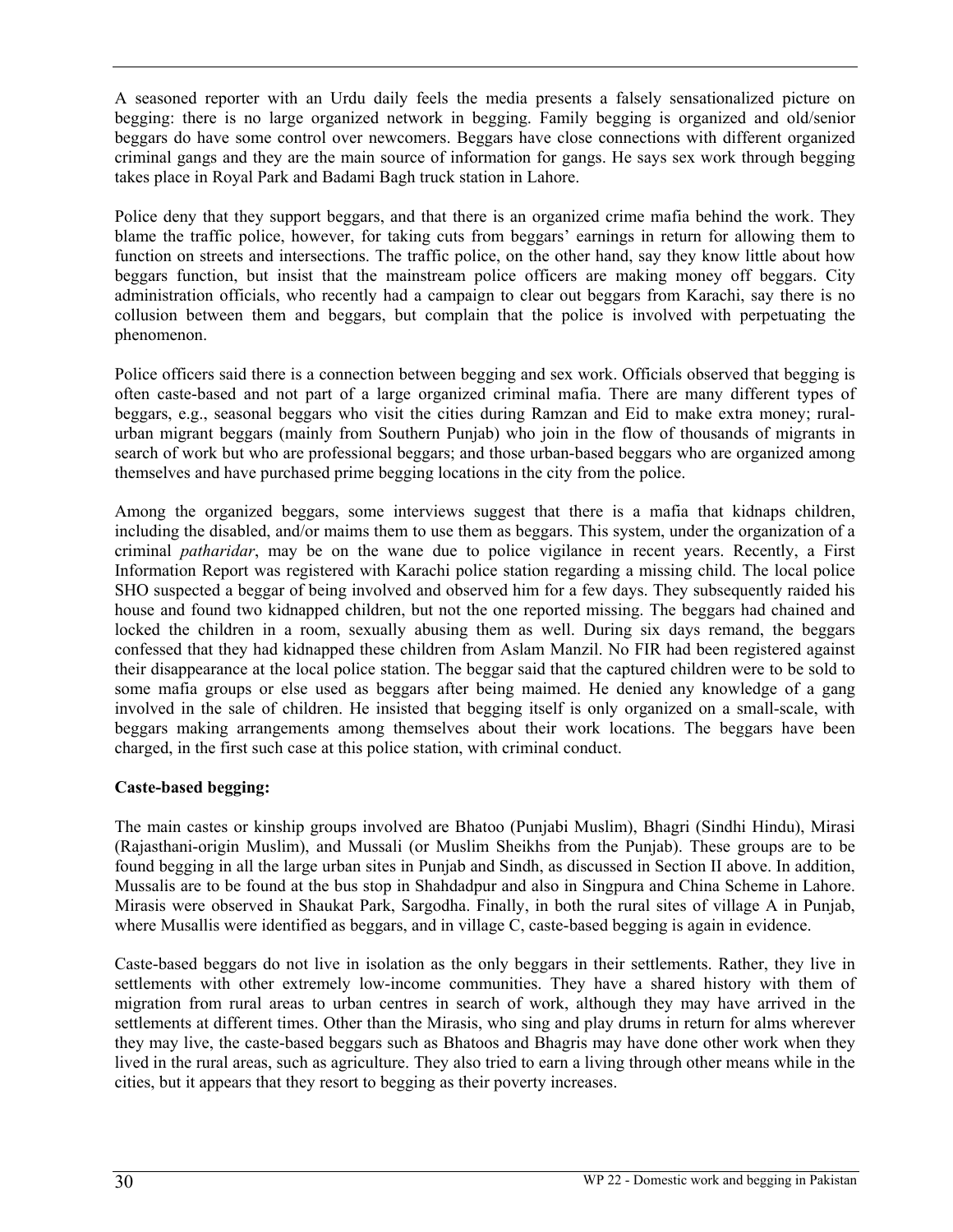For example, in Ghazi Goth the **Bhagris** say they once lived in Hyderabad, Halla, Thatta and other cities in Sindh and used to farm. They came to the city to escape their indebtedness to landlords. About 25 of the Bhagri women are disabled; women use tobacco and hashish. Women migrants from southern Punjab (*Riasati*) who live in Ghazi Goth say the Bhagri women often go out and beg and also steal on buses and in the street. Bhagri women say they sell flowers, *mehndi*, balloons, and *muswa* (sugared sweet) on donkey carts. Their children are often with them when they go out to beg; older women and younger women seem to work at different times. Some 100-150 Bhagri women are beggars. They say they do not work as domestic servants because, as minority Hindus, they fear they will be accused of stealing things if they work in peoples' homes, so they think it is better to beg. They earn 30-150 rupees per day, and those informants who do other work have monthly earnings they did not disclose. The Bhagris work at the *mandi* and sell fruit, also put up *thelas* and their women (old and small who can get no other employment) beg. When someone comes to distribute meat or rations, the Bhagris are known to attack and take as much as they can.

In Star Gate, the Punjabi **Bhatoos**, who are also beggars by caste, are rural-urban migrants from areas around Khanewal in the Punjab. Women supplement their earnings with sewing and quilting (*rilli*) work from the home, while men and boys in the family have odd jobs in the bazaars or as labourers. Women earn 1200-1500 rupees/month and men 2400-3000, children 600-1000. The family functions as an incomegenerating unit, and begging is a major part of their efforts to make a living. Significantly, the Bhatoos say they resorted to begging after their men lost their jobs as load porters at the Karachi airport. This suggests that begging, even in those communities for which it is a traditional occupation, is an occupation of last resort.

The *hijra* community can be considered as a caste, although its members are not related through blood. The group includes hermaphrodites, transvestites and transsexuals, i.e., those who have undergone surgery to remove their male genital organs. Historically, *hijras* claim a spiritual lineage traced back to the famed composer Amir Khusrau. During the Mughal Empire they served in royal palace/harems as royal employees. Their traditional association with begging is through receiving *Log/Bhidai* (alms given by families on the birth of a male child), but over time it has ceased to be a sufficient means to earn a living. They have adopted a few additional sources of earning, i.e., dancing at weddings and private functions, sex work and street begging. In the red light area of Lahore, *hijras* have formed dancing groups and signboards of their groups are visible at the entrance of red light area. They rent rooms as an office for advance booking for functions and for an additional economic activity: they are expert in the design and embroidery (*zari ka kam*) of bridal dresses.

*Hijras* are very concerned that society does not regard them as full human beings. Even their own families ostracize them. This attitude compels a born hermaphrodite or transsexual to join the *hijra* community. One of the respondents from this community asserted that they do not behave so differently from the rest of society. He said that the *hijras* are notorious because of their involvement in sex work, but wondered why that should attract attention when thousands of men have sex with men in every city, neighborhood and street.

The **Mirasis** have their own combination of work and begging. In Shaukat Park, Sargodha, respondents have tried to get other jobs and, unsuccessfully, to make a living from their traditional singing and playing. They are very concerned that people believe Mirasis are an idle caste and cannot do any work. They quoted teachers saying, "Mirasis don't need to educate their children". None of their children were reported to be attending school.

Women and men go separately to the weddings where they play. Men play the *dhol,* large drums, and women play the *garwi* (brassware pots). Men go both during day and night; women only to the day weddings. Women can earn up to Rs. 500-1200, which they share amongst themselves. Weddings are held during six months of the year, leaving them with nothing to do for the other half so the women beg outside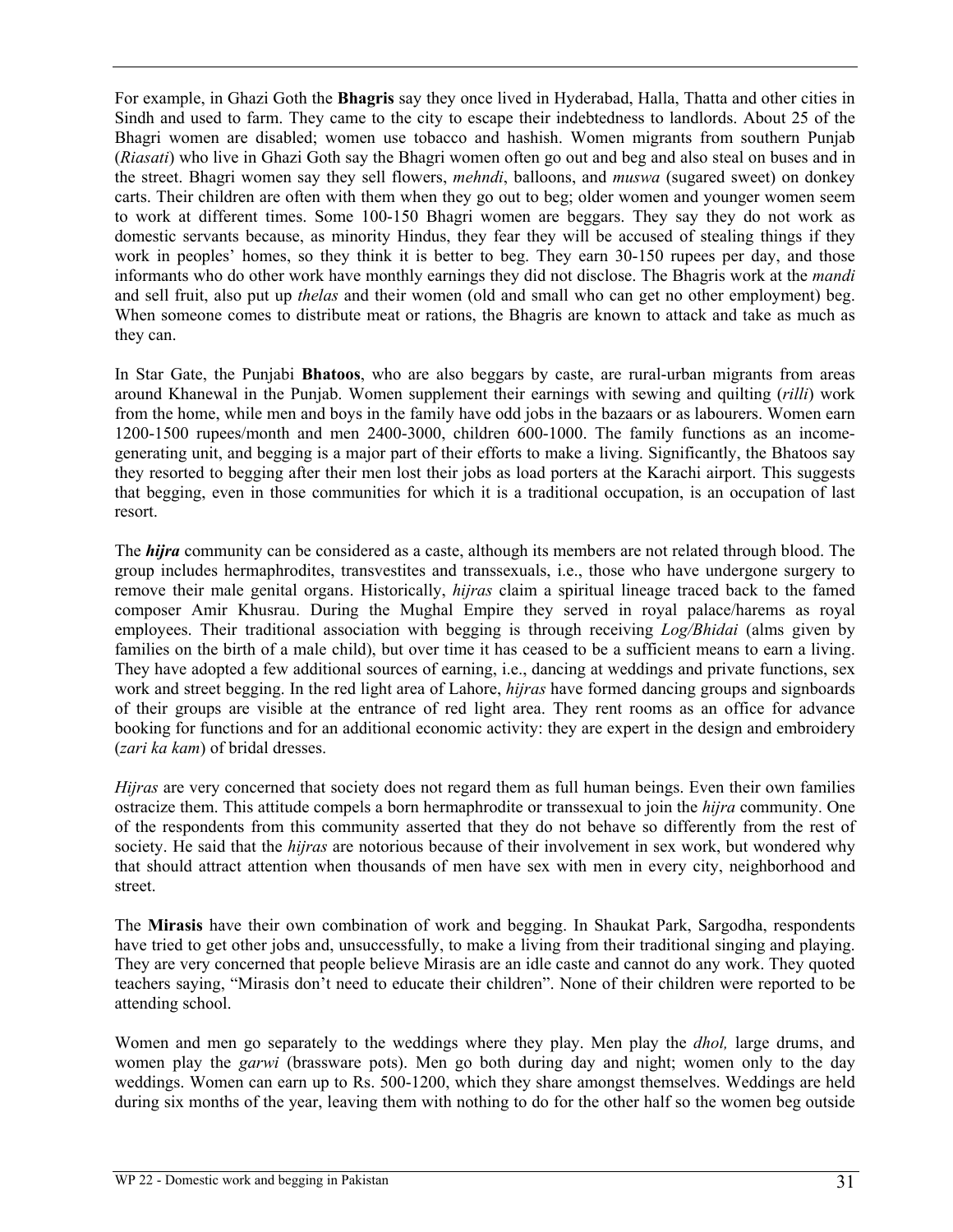mosques and in the markets. During Ramzan and moharram, they sing *marsias* and *qawallis,* religious songs, and wake people up for Sehri during Ramzan.

#### **Case study: M**

M, 30, is illiterate and unmarried. He used to live in a village near Raiwind, where the men of his family had formed a group to perform at weddings. They used to make Rs. 100/wedding. In search of a better living, they moved to Raiwind, and then on to Lahore. In Raiwind, his family managed to set up a livestock business he considers proof that Mirasis can do different work. Nonetheless, their traditional work remains the main source of income. Now in Lahore, they have to move their *jhuggis* from plot to plot because they are illegally occupying land and regularly get evicted.

Weddings are their main target for begging and, usually, they beg 200-300 rupees for one marriage by making flattering remarks to the guests. Moharram and Safar are the off-months for marriages and they have to rely on other sources of income. Then his family depends on their livestock and he also sells artificial jewellery for 60-70 rupees daily. His younger brother does construction work during these months and earns one hundred rupees a day. Their income does not suffer during the month of Ramzan because the men wake the people up at Sehri time through singing and collect enough money on Eid as a reward, while women beg in front of mosques or at market places.

He complains that people pay less attention to them in weddings nowadays, and already know many of the songs and dialogues the men will recite because the guests are exposed to so much on cable television. Women Mirasis in Sargodha sing at weddings and play the *garvi,* a brass goblet, to earn in the daytime only. Some of their distant relatives have joined musical groups that perform in Dubai, and other men play instruments in the red light area of Sargodha or accompany dancing girls at their performances at private houses. They have formed their own musical group with the help of an organizer and singers from Lahore. They perform at different functions and can earn up to Rs. 12-15,000, of which a substantial amount remains for their pockets after they have paid the organizer and singers.

# **Urban-based begging techniques**

The tactics of begging do not vary greatly across the country or on the basis of caste or kinship group, with the exception of the *hijras* and Mirasis, who are immediately recognizable.

#### **Combination begging**

In both Star Gate and Ghazi Goth in Karachi, beggars live in mixed ethnic and caste communities. They have in common a shared history of rural-urban migration, as recently as two years ago or as much as 25 years ago. They also share the manner in which they combine begging with other income-generating activities. For example, in Star Gate the women and children beg and also sell small items like dusters or newspapers, and cards (explaining their request for charity). Some men have sacks of fruit and do labour. Some women do sewing and most do *rilli* and work on buses and signals with cards and dusters. They buy the cards from *mazars*, readymade. People read the cards and sympathize by giving money. Their best earnings are through these cards. They usually do not beg from fixed spots, although there are some areas they frequent: Guru Mandir, Kapra Market, Bohri Bazaar, Fazal Abad, Dohraji, and Bahadurabad. They say they do not have to give a cut to any middleman, but manage to keep all their daily earnings for their families.

# **Case study: F at Star Gate**

F is a beggar from Khanewal. Her husband lost an arm in a land dispute. She has one son, married and educated, another unmarried, and one daughter who teaches the Quran in houses in the settlement. Her son earns Rs. 2,000 from his job in a nearby showroom but that is not enough, so she begs and earns Rs. 40-50 a day. She begs on the streets, and in addition to cash sometimes gets *sadqa* meat (religious charitable offering). She also sews *rillis* and earns Rs. 100/month for that work. She is unhappy with her work and says her boys earned better when they had jobs at the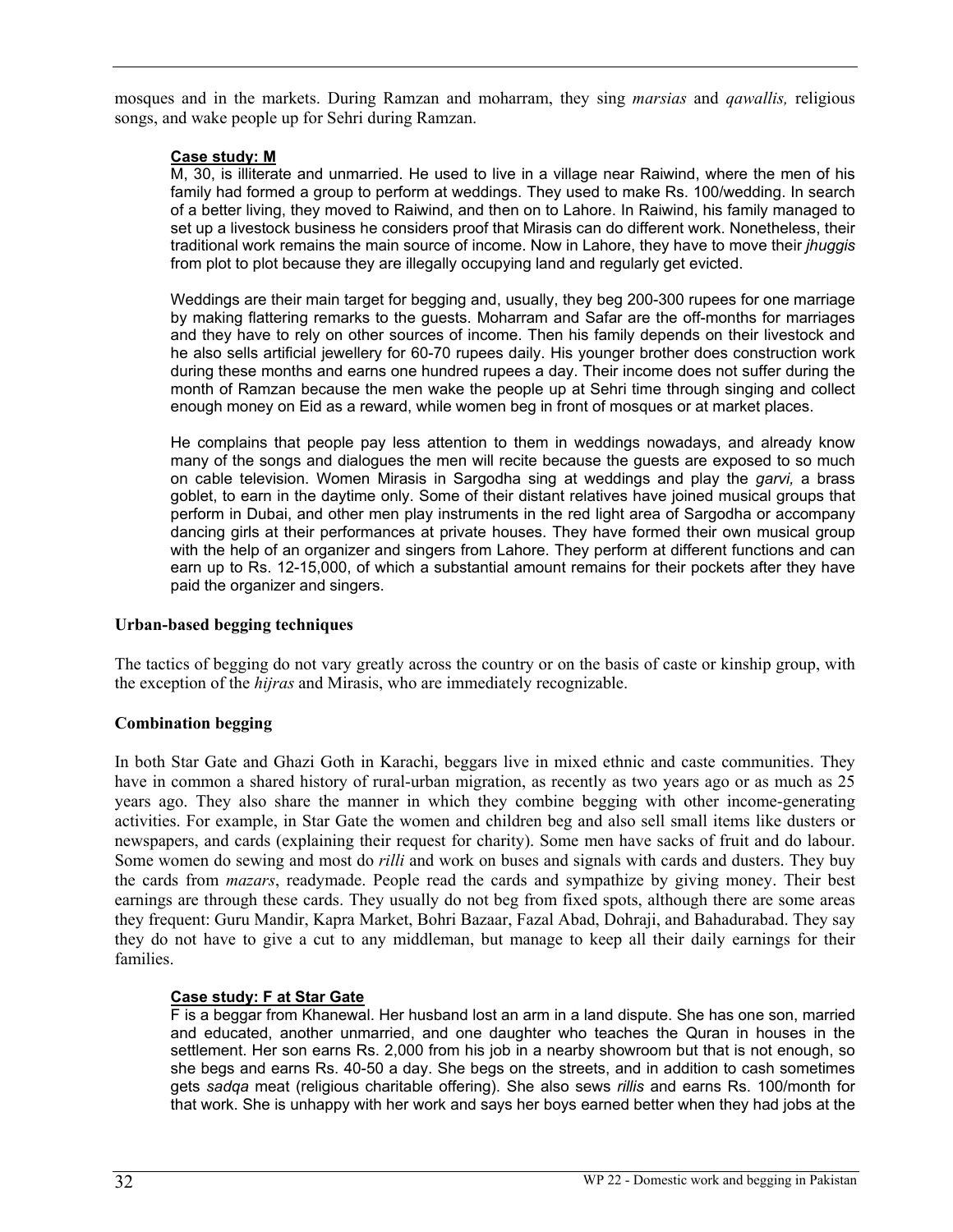airport, even though they had to give a cut to their contractor or *thekedar* (Rs. 50-100/month) they still earned enough. Recently, she has put her daughters to work at home-based sewing because she is afraid of their being kidnapped. They sew dusters that they sell at Bolton Market for Rs 13 for one dozen, or Rs. 2.5 for one. They also sell newspapers and get 50 paisas. She also worries about her sons being kidnapped while begging and sold for camel racing. She mentions a girl who was kidnapped and only escaped through the help of a teacher. The family income has been reduced because the girls are now sitting at home instead of begging.

In Ghazi Goth all families beg, with exception of the Afghani Pathans who are refugees and work as garbage-pickers. Additional work for the beggars involves selling fruit on *thelas* or making flower wreaths to sell. Respondents say that some men who do not beg work as guards or gardeners. Women also work as maids, and do embroidery work or sell balloons along with begging. Their children sell small items sitting on *charpais*. Most children also beg. One group of five houses in Riasti Baloch are apparently different in that their men beg and the women do labour, and they are not ashamed. But the other Muslims do not approve of this. Within the settlement, some of the Seraikis have land in their villages, and also beg in Karachi along with keeping other odd jobs. They compete among themselves to get more quickly to clients to beg for money. They also try to have more children to increase their earnings. For example, with only two people in a house who earn Rs. 30/day, the daily total is only Rs. 60. But in a house of ten, the daily earning can be Rs. 300.

#### **Case study of J in Ghazi Goth**

J, 35, has been married for ten years. She is a Marwari Hindu, whose family after migrating from India used to live in Tando Adam, Sindh. She has eight children. Her family came from India to Tando Adam, and later to Karachi. Her husband used to be a construction labourer, but unemployment brought him to Karachi in search of better opportunities that have not materialized. Now he makes flower wreaths and she begs. Her husband does not like her to beg, so they fight over it, and now she does it when he is not around. She takes four or five of her children with her to make it easier.

J makes 40-50 rupees a day, and her husband makes Rs. 80-90 a day selling flowers. He always brings a little home even on a bad day, but she has to beg for the household needs. She can earn through this work without spending anything herself. She started four years ago, and only goes in front of the Karachi University to beg because she is not familiar with routes and other parts of city. She only goes out to beg in the afternoon, and is afraid of her husband seeing her.

J has brought her eight year-old niece, P, from Tando Adam to beg here also, as she feels it is better than her sitting at home with nothing to do and no food to eat. P earns well, up to Rs. 60 a day. She gives it to her aunt who saves almost all of it for her so that she can take it back to her parents in the village. She also wants her niece to take advantage of the *zakat* and ration distributed in the locality during Ramzan.

When J goes to beg with her children she fears that her husband may see them. She also is frightened of crossing the road with them, in case of an accident. She would prefer to keep her children out of begging but now they have got into the habit and they even go out to beg without their mother. She suspects they enjoy it. Whatever they get, they spend on themselves, so J thinks it is better to keep them with her to keep control over the money.

Ten people live in J's *jhonpri*. They own two *charpais*, some bedding, a box, a fan, a radio, and an urn for water. Their kitchen is a kerosene stove in the ground. The washroom is made of wood and bamboo covered by cloth. A fan and light-bulb run on electricity. They long for a clinic.

At **Badami Bagh** community in Lahore, the Bhatto women beg in the daytime, while the men beg in the evening. They beg for food and other commodities from lower middle class residential areas. Thursday is the most lucrative day for them and all age groups, male and female, go out to beg. They use different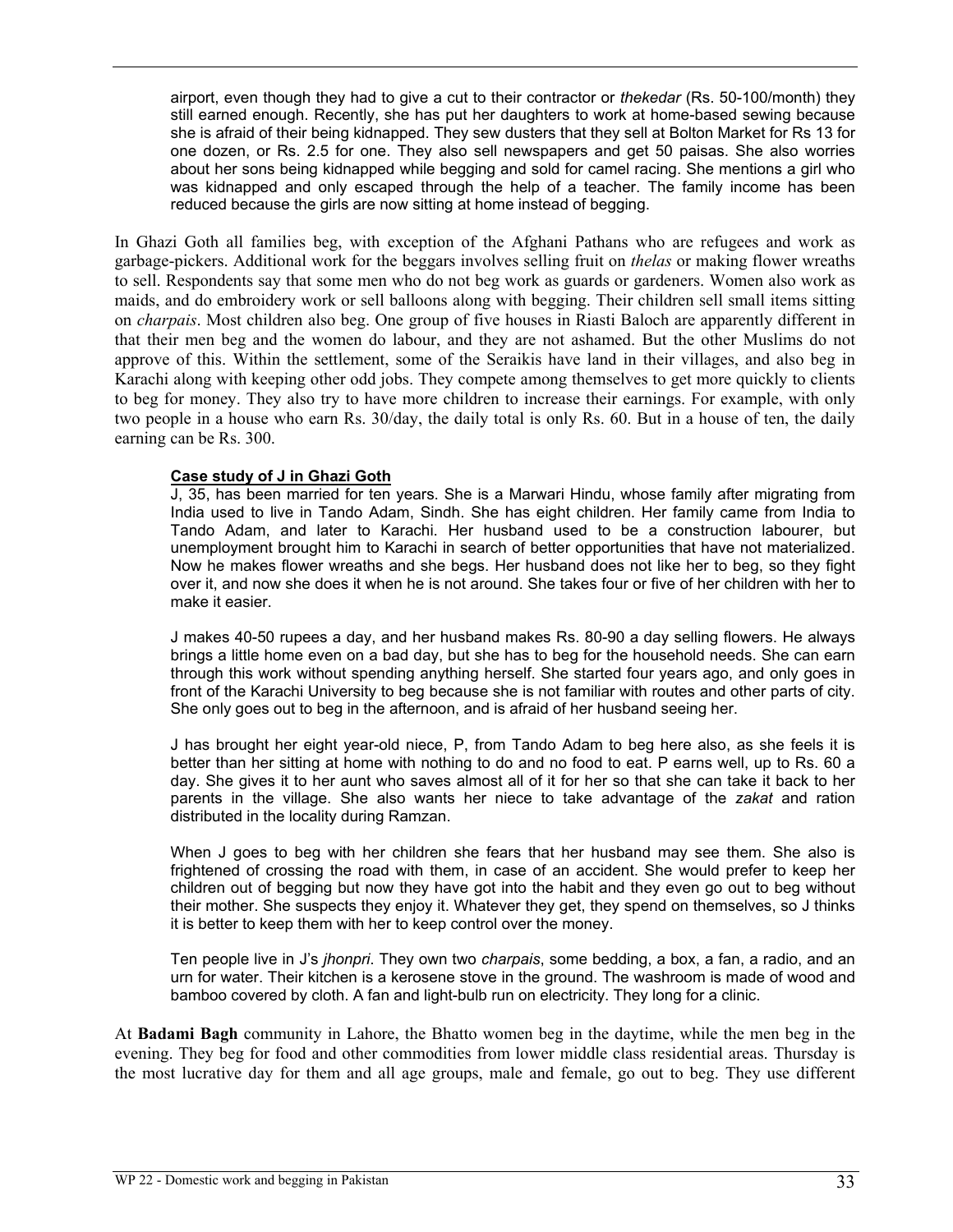begging techniques. Young females beg through cards and are involved in sex work, old females and children beg without cards. Males beg on Thursdays by pretending to have a disability.

The Bhatoo women and men who beg from street corners are not limited to certain areas. Women have been begging at the Badami Bagh bus stop for the last three years. One male respondent said, disingenuously, that drivers, mechanics and shopkeeper know that these women beg and they give alms when the girls come to them. (see Begging and Sex Work discussion below) Respondents acknowledge that they may have to pay a nominal fee to the traffic police to be allowed to beg at certain intersections. Young men apparently want to quit begging and do different work.

Combination begging can be found in rural settings as well. For example, in Maqsoodo Rind, a woman beggar can be found who sells bangles for a living by day and goes to the nearby road to beg in the evening. These earnings pay for her food, and she has been doing this since childhood and says it is now a habit. Other women leave their village, often with their daughters in tow, to beg for the whole day. They also sell the wheat they get as charity to make some cash.

#### **Bus stops and bus-based begging**

A common begging technique employed within and between urban centres appears to be exercised by female beggars from castes such as Bhattoo or Bhagri. More research is needed to confirm how much this is organized by kinship group or by outside parties. This practice involves a woman asking for charity by showing a stranger a card, on which her case (usually in need of medical funding for an ailing family member) is written. Some interviews show that these cards can be purchased from Mazars in Karachi, ready-made, for beggars to use in their work. Thus, the stated case need have no relevance to the beggar's life. There appears to be some collaboration with the bus conductor who possibly takes a cut from the beggar's earnings.

#### **Field researcher's observation journal entry, on Karachi buses**

Bus W11 on the way to Jahangir Road. A Mazar is nearby. A girl wearing a *burqa* boarded to beg, but no one gave any alms. The girl said "My brother and sister are hungry, I have no father, etc." She got off, and then two minutes later three girls, wearing the same bags around their necks, boarded. They spoke to each other. The face of one girl was burnt. She gave cards to the passengers but no one gave any money, so she got off after a while too.

On the way to Sohrab Goth, on a bus to Hyderabad bus JA-7441 the conductor, who had been standing near the bus door, took the hand of a 12-13 year-old girl and said something to her. She didn't try to loosen his hand but seemed upset; she had a bag around her neck too.

Karachi to Hyderabad – private bus – from Sabzi Mandi a 20-22 year-old girl boarded. She carried a cloth bag on her arm, took out her cards and only gave them to men. At that time there were 25 men on board and only eight of them gave money, which must have been only about 15 rupees. She sat close behind the conductor and a small Makrani boy asked the driver, "Do you want to marry her?" and he answered, "There's nothing special about her, forget it." On the excuse of getting change for a Rs. 100 note, the conductor started to ask her for two fifties. She took out Rs. 200 and gave him the change. When she was about to get off the bus, the conductor stood at the door in such a way that she could not disembark without touching him, but he said to her to be careful and not get herself killed, but she didn't reply. She boarded another bus going in the opposite direction. If she got the same amount on the way back, in half an hour she would make Rs. 30. (This undermines their claim to make that much in a whole day.)

Card-based techniques are also used by beggars approaching people on the streets or, more often, at bus stops.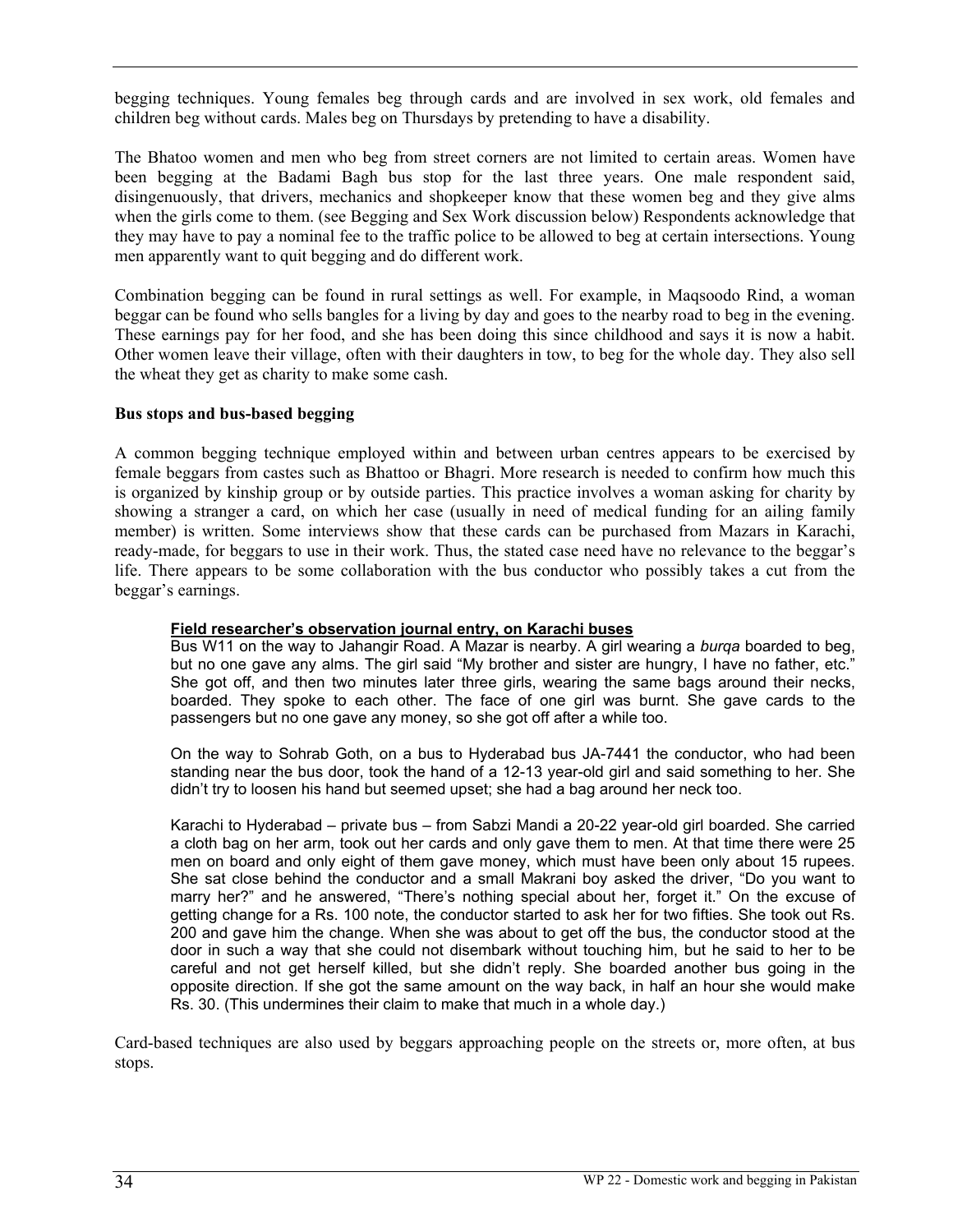#### **Field researcher's journal entry, Hyderabad bus stop**

Near the Civil Hospital in Hyderabad, at the bus stop for travellers to Shahdadpur, a group of women, stand holding slips of paper requesting medicine. This is a long-standing phenomenon. They say "We have a sick relative in hospital and need medicine." Or else they say "We are sick ourselves." These people live on the footpath nearby and at night they keep their bundles under their heads and sleep there. These women beg at different times and go in different wagons for this purpose as well. Some also beg on rickshaws and buses, but do not go far from the area. The whole day they can be seen at different times. They come turn by turn. When they retire for the evenings on the footpath, men who have tied a turban on their heads, wear some gold jewellery, nice clothes and rings or watches come and take all the money from these women. They may be relatives; it would require regular observation to know.

#### **Drugs and begging**

Links between drug trade/use and begging were observed in Karachi and Lahore. At the Abdullah Shah Ghazi Mazar, for example, the heroin addicts are the main beggars at the site. They sleep on the roadside and in the adjacent field, and can be seen openly injecting themselves at all times of day, often within a few feet of police officers. This implies that the Mazar is a place to buy and sell drugs, attracting addicts to come and stay, and to beg if necessary. At Badami Bagh bus stop, children sniff Samad glue, a cheap drug that is highly addictive. This is a prime location for beggars, sex workers and, possibly, drugs dealing as well.

These situations illustrate the close links between certain kinds of activity. Drug addicts beg to support their habit. At the bottom of the social and class hierarchy, income-generating activities are increasingly illicit and criminal, and involve high risk for women and the young in particular.

#### **Begging and sex work**

Informal interviews with authorities and observations in beggar communities revealed a strong link between sex work and begging. This is most apparent in the *hijra* community. However, sex work is also a means of generating income among women beggars in numerous sites. One police officer even suggested an additional link with domestic service. Women who combine begging and sex work (such as the castebased beggars) may quit begging if they get a good domestic service job, but continue with the higher paid sex work.

The fieldwork identified begging combined with sex work among the Bhagris in Ghazi Goth and Bhatoos in Star Gate, Karachi, and in Lahore among the Bhatoos in Badami Bagh and the Khokar beggars in China Scheme. It was not observed among Mirasi women. Runaway women, who had fled their homes in rural Pakistan and come to the cities, were found to be engaged in a combination of begging and sex work at Data Darbar shrine in Lahore and Abdullah Shah Ghazi shrine in Karachi. The Badami Bagh truck-stop was the site of begging/sex work, as described in the journal extract below.

#### **Field researcher's observation journal extract, Badami Bagh truck-stop, Lahore**

I found a number of beggars in that area. I was surprised to see that 95% of the beggars were young women moving in groups of two or three. They were in neat and clean but not expensive clothes. My informant told me that all these female beggars have a good memory and remember who gave them how much money. They know very well that it is better to move in groups to get maximum money. They make a sex deal very quickly and try to spend minimum time with the client. They do not waste time chatting. Their trucker clients take them in their truck. They are very expert and satisfy their clients within five minutes. Usually they charge Rs. 100-150 for one client in a trucking station.

Shopkeepers are the permanent clients for these beggars and only selected girls come to their shops, while truck drivers and conductors are the open market for beggar/sex workers.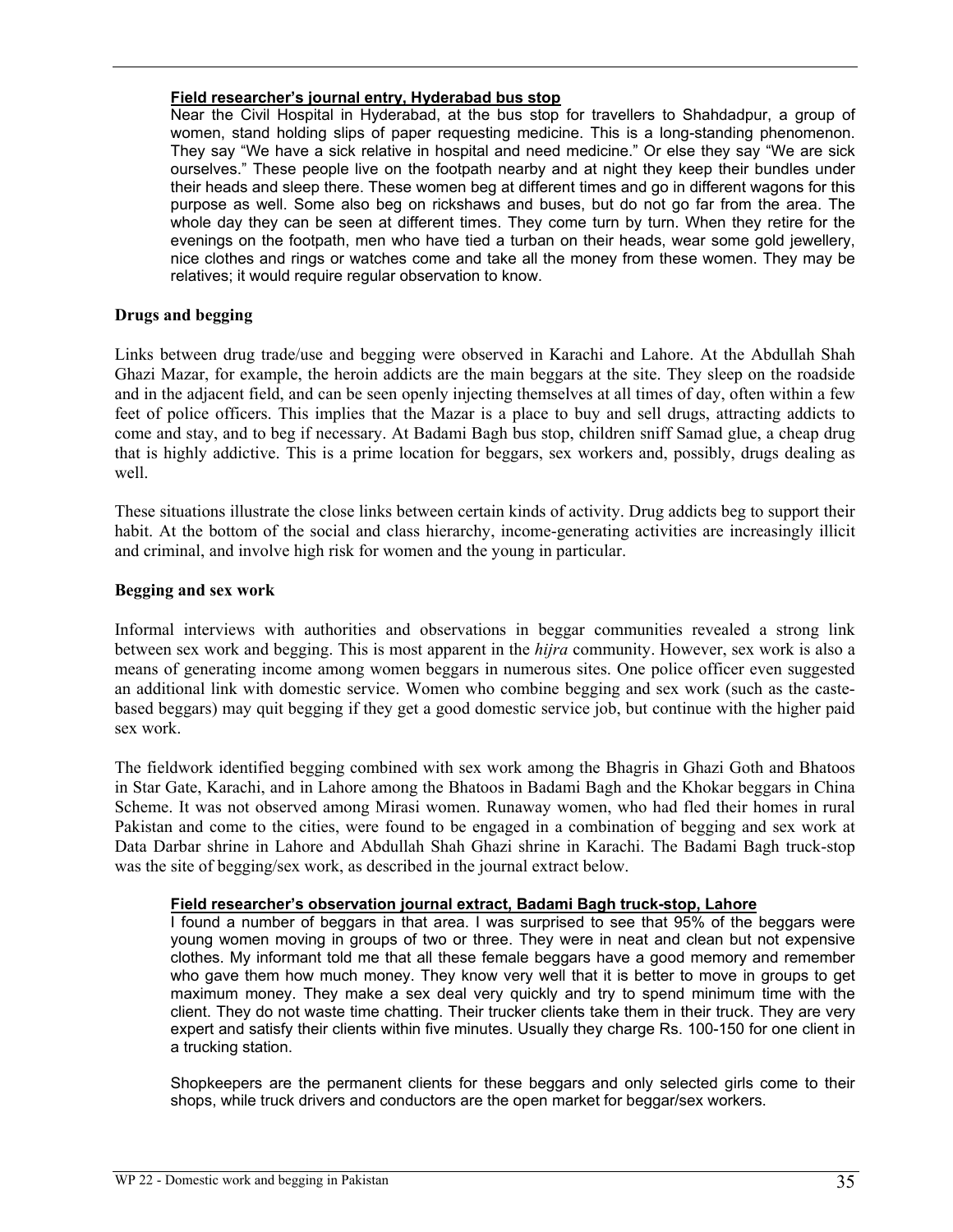After half an hour, two good-looking girls came to my informant's shop and asked for money and gave a smile. They said, "Milli is not around today so give us money. After all we are her relatives." He gave them ten rupees and one of the beggars said with a big laugh, "Milli is coming behind us." After few minutes a very pretty girl entered and sat on a chair. The shopkeeper said in a loud voice, "Oh, my princess has come." I understood that she was Milli.

They started chatting, mostly about sex. My informant asked the reason for her delay. She said that she was busy with a few truckers and their trucks were far away. He told her he had no money at the moment, and she taunted him that he always talked about the shortage of money. She did not notice me and was talking very frankly. She asked how much money he needed, he replied whatever she had. She put her hand in her bra and took out a handful of hundred rupees notes that added up to Rs. 1,760. She said that was her total income in 3  $\frac{1}{2}$  hours. She had three more hours for begging. He returned her money. She left the place because she had another appointment.

My informant said all the women here are involved in sex work. They do sex work with truckers on Saturday and set the time with mechanics and shopkeeper for the other days of the week. Once the police tried to take action against them but all the people from this market opposed the idea and contacted union leaders and local politicians to stop it. People in this market come early in the morning and go back to their home late at night, twenty percent of mechanics and shopkeepers are migrant and they stay here at night. He said that these girls are the only source of entertainment for this market.

In Badami Bagh, Lahore, Bhatoo beggars said that the red light areas of Lahore and Hyderabad are the ideal places for their women and families. Pretty girls love to engage in singing and dancing in the red light area, they said. The final stage of this process is sex work. Men said there are two ways to "cash in" their daughters. One is to marry them off and get a certain amount in one installment. The groom's family has to pay money to the bride's family. They sold their daughters at the age of 16. The bride's parents call all the family members and the interested party (mostly from the red light area) offers a certain amount for the girls. Rates depend on the prettiness, complexion and figure of the girl. Sometimes there is an open auction and the party that bids highest gets the girl. The divorce level is very low among this community because the bride's family has to return the money to the groom in case of divorce. Widows come back to their parents and get resold.

The second way to "cash in" a daughter is to send her to the red light area, a more long-term source of income. Some families with beautiful girls shift to up-market areas of Lahore and Hyderabad where their girls work in the red light areas. One man has three daughters who are working in the red light area and does not hesitate to admit this. Now he visits Badami Bagh in his new Pajero.

The documented instances of castes whose women are engaged in begging and sex work are not exhaustive, however. In the main urban research sites, such as Ghazi Goth and Star Gate in Karachi, for example, beggars from different communities were sometimes quick to deny that their own women have any link to begging or sex work, while they are swift to accuse another begging community of engaging in both. There is strong evidence of caste-based begging/sex work among different groups of poor residents of the same communities, and among destitute women from varying backgrounds who have fled to the city.

# *Hijra* **community begging**

*Hijras* earn money singing, dancing, door-to-door begging and begging from markets, shops and traffic intersections. Their labor and payment arrangements are different in Punjab and Sindh. In the Punjab, all the money earned through begging, sex work and dancing at private functions is divided into three shares. The g*uru* gets 50 percent; 25 percent goes for household expenses and the remaining 25 percent is equally divided among all group members. *Hijras* often get loans from other fellow *hijras* or their *guru*.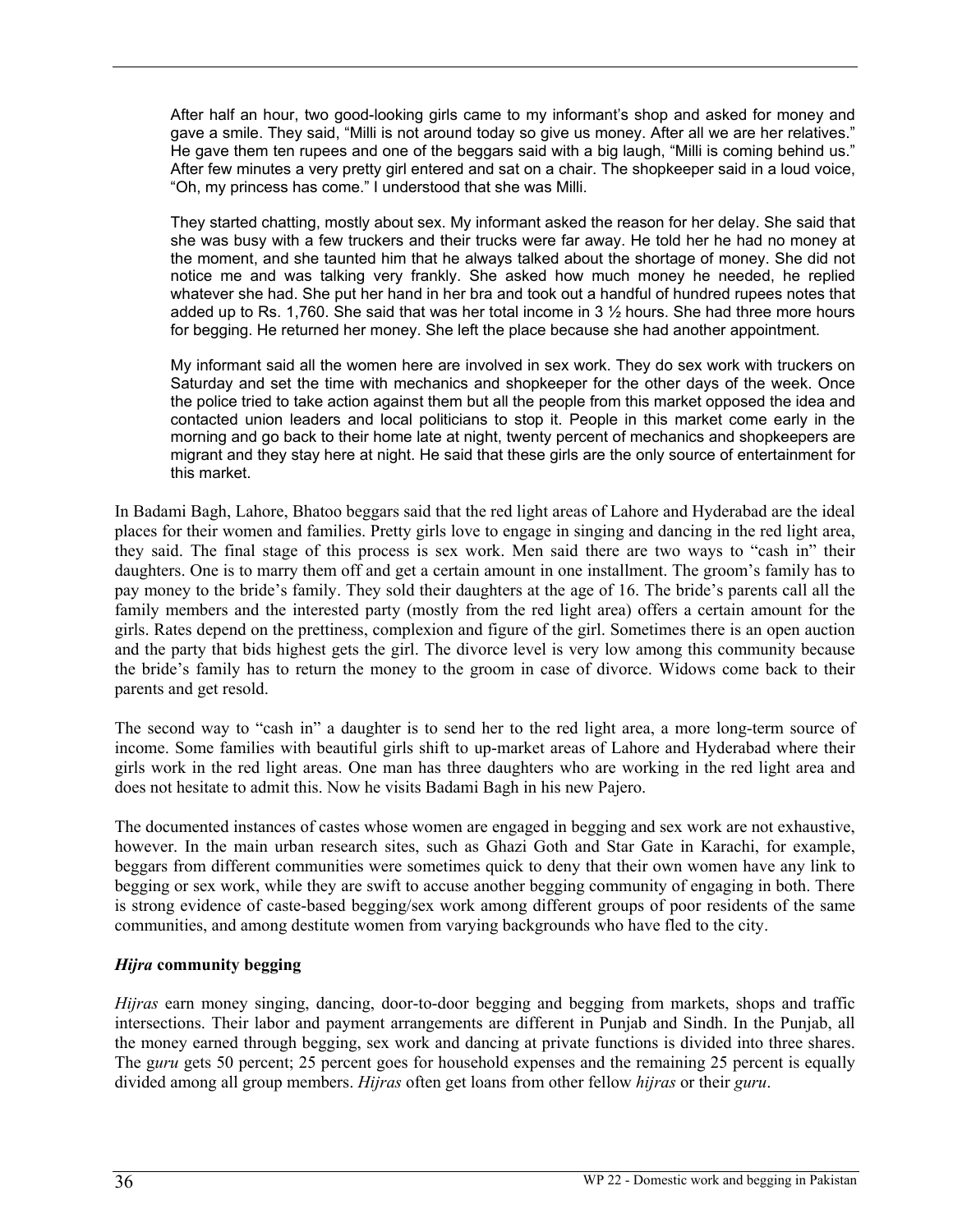In Sindh *chella*s have to turn over their full day's earnings to their g*uru* who keeps 75 percent and returns 25 percent to the *chella*. Household expenses are born collectively. Non-resident *chella*s are supposed to come to their g*uru*'s home to pay a fixed amount and receive commodities on a monthly basis.

A small number of *hijras* were found engaged in different additional income-generating activities. For example, *hijras* in Lahore have formed dancing groups and signboards of their groups are visible in the red light area. They have rented rooms and use them as offices for their group and do embroidery work there also. They remain busy with their embroidery work in daytime and in the evening they perform in weddings and other private functions. They are experts in designing and embroidery (*zari ka kam*) for bridal wear.

The *hijra* community is heavily involved in sex work. All types of *hijras* are said to have sex as frequently as they can. Many homosexual men from mainstream society want to have sex with *hijras,* and some have permanent relationships with them. One can observe *hijras* in the evening at different sidewalks and intersections in urban centres. They openly invite clients for sex. Roadside *hijras* enjoy the least respect in the *hijra* community and are called *chaloo*.

#### **g) Forms of coercion, bondedness and harassment**

There is extreme exploitation of labour in this sector, and beggars are exposed to harassment, coercion and outright danger. Beggars' own perceptions of their vulnerability, as well as the researcher's perspectives, are discussed below.

# **Caste-based begging**

Caste-members mention repeatedly that they beg because "this is what our people do". For them, begging presents itself not as a first option for income-generation, but as the fall-back profession of easy resort. Mirasis beg only when their singing does not bring in enough income. Mohommad Shoukat in Shaukat Park said that it is impossible for them to leave their ancestral work. "We are known as Mir Alam and society wouldn't accept us in another profession," he said. Unfortunately, not just singing, but begging, is associated with their caste.

Bhatoos and Bhagris beg when their odd jobs, agricultural work, or small shops do not earn enough to support the family. *Hijras* have increasingly turned to begging and sex work because their role as performers in social festivities has been curtailed in recent years. The decision-making process among these families, compelling them to migrate to the cities and to beg for a living, is therefore different than that of other impoverished communities. Also, their status remains begging, lower than that of other communities whose members may well be begging, but who are not known for it.

A disturbing observation was the possible role of local landlords in forcing lower caste Hindu women, who may otherwise turn to begging, to convert to Islam. The reason was that they had sexual relations with these women, and frequented their homes. Since eating or drinking at Hindu homes by Muslims is not considered socially acceptable, these women are said to be pressured into converting. One field researcher noted that such families expressed an interest in leaving the area but are blocked by the landlords, who have also "adopted" some of the households with young and beautiful daughters, and bear all their expenses.

# *Hijra* **community**

Among the *hijras*, the g*uru* controls the group. There are two types of status of *hijras*, permanent and temporary. Temporary *hijras* are free to join any group or g*uru*. They stay for an indeterminate period in a group. Such *hijras* enjoy little respect and are often humiliated by the community for not having a fixed *guru*. A newly initiated *hijra* must invite the community for a feast and give a dress/golden ring/golden earrings to his/her *guru* at the party to become a disciple.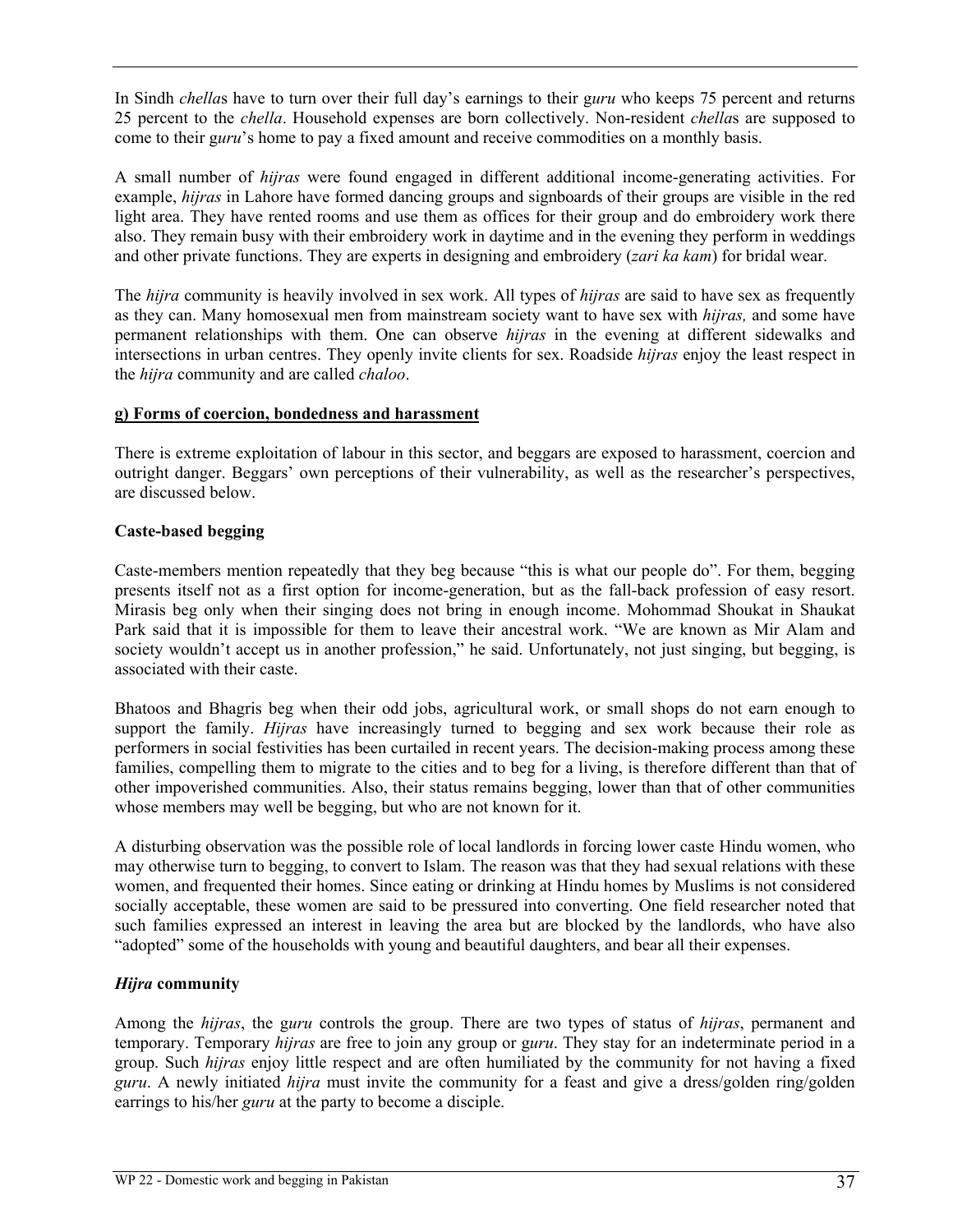The *guru* has to pay a certain amount to get a *hijra* from another g*uru*. Such *hijras* have no right to object to this selling and transferring. *Hijras* are sold in an open auction and the party that bids highest gets the *hijra*. Rates of *hijras* depend on their type, quality, age, behavior, beauty and so on. An *aqwa* may be purchased at amount of Rs 35,000 to 50,000 but the worth of a *nirban* may be more than Rs.200,000. If a c*hella* wants to leave a g*uru,* she must pay the amount that g*uru* spent on her purchase. The *chella* and the g*uru* mutually decide the repayment schedule.

If any purchased c*hella* escapes and joins another g*uru* without any agreement, then the g*uru* who accepts her will have to pay standard market amount for that c*hella*. If any *chella* becomes disobedient to the g*uru* and does not share her earnings through begging with that g*uru,* then she will be warned, or expelled. In worst cases, she will be forced to have her head shaved, the g*uru* will declare her as abnormal and she will be a pariah in their community.

# **Fears and threats of kidnapping**

Begging communities in urban centers live in fear that their young girls will be kidnapped and sexually abused/exploited against their will. If they decide to put their girls into sex work, it is acceptable to them, but not if their girls are exposed to others who wish to use them for the same purpose. For example, Star Gate girls used to go out for begging, until two or three girls were kidnapped. Since all members of the household are needed to earn, these fears have reduced family incomes. Also, two boys were almost kidnapped, adding to the stress. The women claim that the boys were being taken to the airport for trafficking to Dubai as camel boys.

#### **Vulnerability of children and youth**

Some parents expressed a fear for their children's safety on the roads. In Ghazi Goth, J takes her children with her rather than allowing them to beg alone, because she is afraid they may be injured in traffic on the main roads.

There are further areas of vulnerability of the young. Drug addiction and sex work are discussed separately in this section. Further, the caste-based nature of much begging means that children face a pre-determined line of work with limited options. This is especially dangerous for girls who find themselves used as sex workers by their families to supplement their income.

The young are thus exposed to sexual violence and disease outside the home<sup>6</sup>, but also used by their own families to bring in more income. Parents in begging communities, even those who do not engage in sex work, expressed a wish to have many children so as to generate more daily income through begging. In Badami Bagh, Bhatoo, women interviewed revealed that all their girls have to beg after one month of marriage. There are a few cases in which girls first refused to go out to beg. Respondents said there are two ways to behave with girls who do not cooperate. One is to exercise social pressure and isolation and the other is violence. These methods compel girls to start begging. The bride's family has no right to interfere in such issues.

*Hijras* are also a vulnerable group, particularly the young *hijas.* They are under pressure to become *nirbhan*, or castrated sex workers. We do not yet know at what age this operation is considered ideal and

 $\overline{a}$ 

<sup>&</sup>lt;sup>6</sup> For other research on risks faced by children in the streets see: Ali, Akhtar, et al. "Geographic and Social Mapping of Sexual Practices Among Street Children," presented at 3rd Annual Population Research Conference, 19-21 December, 2002, Islamabad; and Hussain, Anusheh. 2001. "Dilemmas in Researching Male Child Prostitution," in Body, Mind & Spirit in Sexual Health, National Conference Report. Karachi: Aahung.123-131.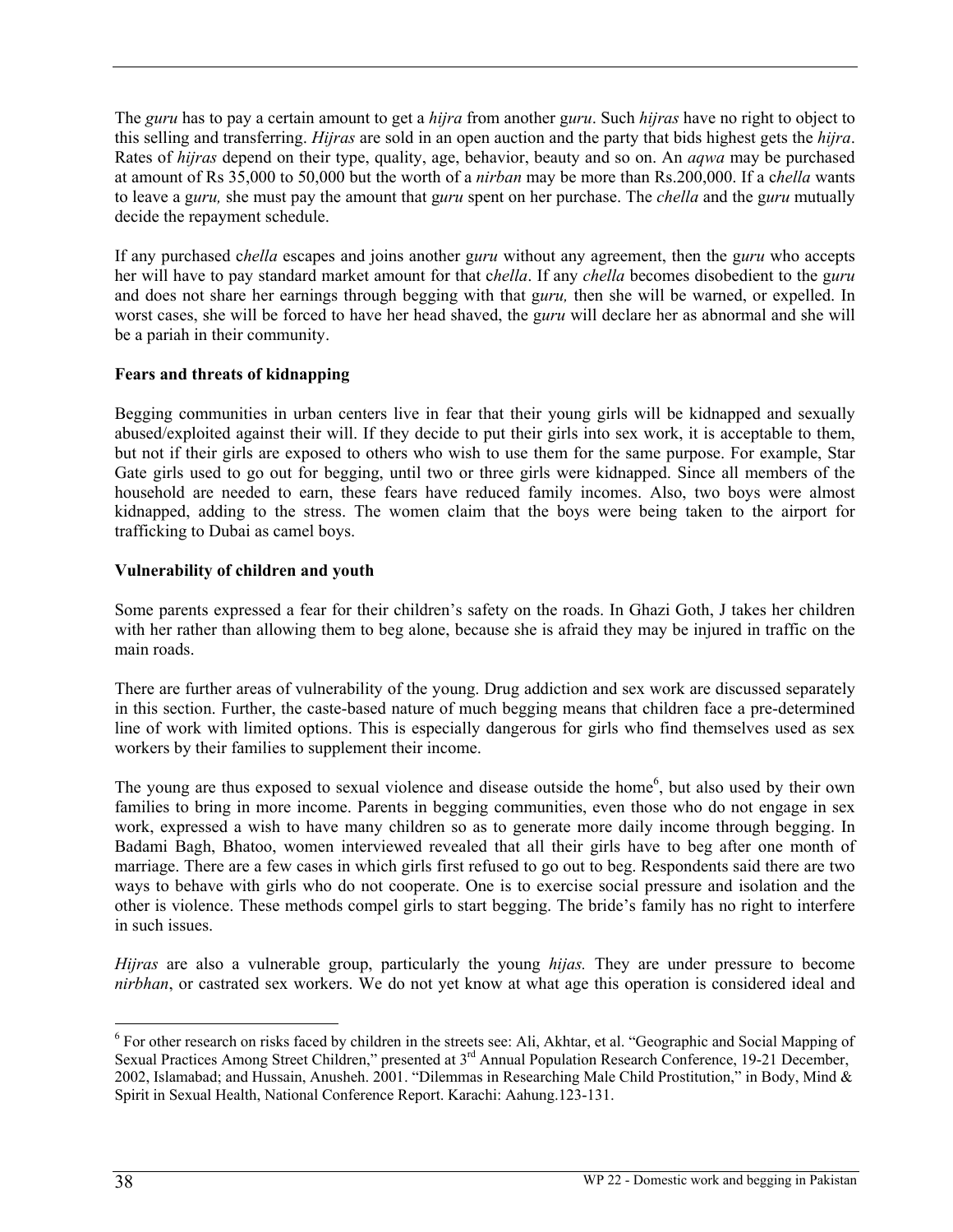under what conditions it is performed. Preliminary findings suggest that *hijras* secure their income and higher rank of their community after this operation, but the surgery is performed at considerable risk to the life of the individual.

Finally, the maimed and disabled children used by *patharidars* as beggars, who are possibly encouraged to become drug addicts as they grow up, are the most blatant examples of the exploitation of the young in organized begging. Preliminary reports suggest that some of these children may be born without any physical disability at all, and are subsequently kidnapped, maimed and used in the streets. This is no doubt the most serious violation of children's rights documented in the RA.

### **Harassment from the authorities**

Because beggars live in illegal settlements in urban centers, the security of their homes is dependent on patronage from people in authority. In some cases, *madrassa* owners encourage them to live under their protection in return for a cut of their earnings, but in other cases they find themselves without effective protection. In Singpura, Lahore, residents complain of police harassment. They also say that Railway authorities regularly come to destroy their shanties. They will take Rs. 20-30 for each *jhuggi* so as not to destroy it. In Shaukat Park, Sargodha, some members of a family were arrested during recent police action against beggars and they had to pay Rs.3,000 per person to the police for their release.

The same problem takes on a different form in rural areas. For example, in village A, a Musalli, said that his landlord often demands *wangar,* i.e., labour in return for settling on his land. "He sends us to his friends in other villages. We do the assigned work. The host arranges for our food only. We never get anything for *wangar* except fodder for our animals. The landlord thinks that it is his right to use us as he wants, because he has given us land to live on." They are compelled to obey the landlord, or face physical violence or social pressure.

#### **h) Conclusion**

This RA provides us with insight into the begging sector and its linkages with other occupations at the bottom of the economic ladder. Beggars weave their begging work into other income-generating activities, such as stitching, flower-selling, singing or sex work among the women, and physical labour, small-time shop-keeping, singing/drum-playing, or sex work (for *hijras*) among the men. Rural-to-urban migrants who come from agricultural backgrounds, in which they may well have been bonded to their landlords, resort to begging in the cities if their other skills – of which they have few – cannot support them.

There are several issues raised by this RA that merit closer investigation. First, the relationship between caste background and begging is only partially exposed in this preliminary assessment, and needs to be understood more clearly. Caste background may predispose an individual to begging, but we find that beggars of such backgrounds predominantly combine it with other types of income-generating activities, and rely on their begging income only if they have no other options. It would be useful to try to determine under what circumstances certain castes, such as the Mirasis, emphasize certain income activities rather than others, and to see under what conditions it would be possible for them to enter into a higher-status set of occupations.

Second, this RA establishes the link between the above cluster of income-generating activities and the phenomenon of rural-to-urban migration, but further research is required. It appears that in some circumstances a migrant to the city, particularly a single woman who has fled her home, is rendered more vulnerable to sexual exploitation, drug addiction and other forms of abuse, and, thus, turns to begging due to lack of other options. In other cases, the move to the city is an improvement from exploitative situations, particularly those suffered by *haris*, or dwindling economic options in small towns. Begging sometimes represents an increase in income for these migrants, and yet, for others, it is a last resort when other options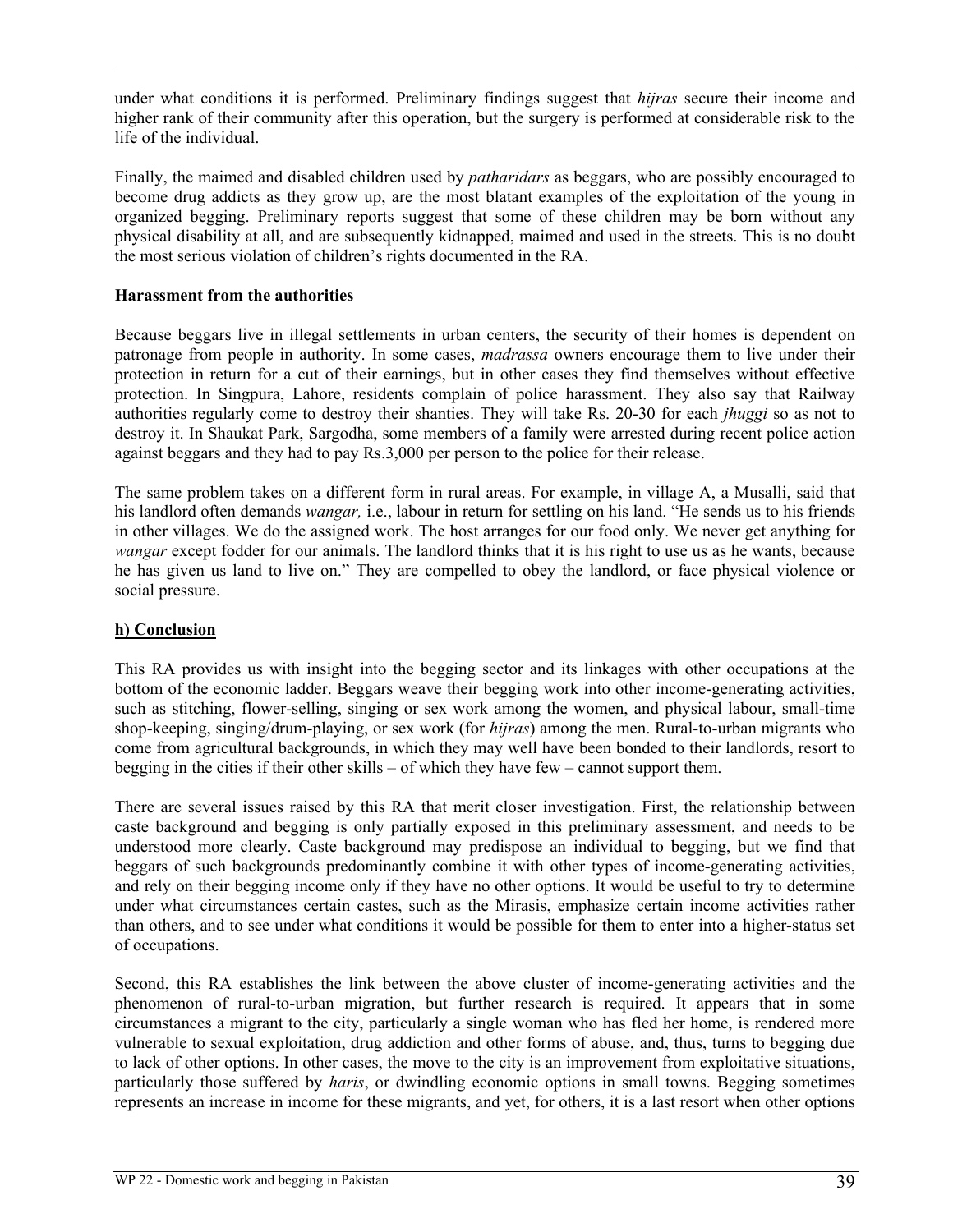prove insufficient. It would be valuable to study more closely the conditions under which rural-to-urban migration takes place for these beggars, who belong to the lowest rung of the socio-economic ladder even in the rural areas.

Third, the vulnerability of women and children beggars to sexual exploitation and sexually transmitted diseases has been established, not only through this RA but also through other recent studies on high-risk behaviour for transmission of STDs in Pakistan. This RA confirms that begging and sex work are closely interlinked. Interventions in the sex sector must consider expanding their frame of reference to begging as well, since new entrants – particularly young girls – seem to emerge from begging work and long before they settle in the red light areas.

Tthe begging sector cannot be viewed in isolation from the other labour sectors that engage the poorest of the poor in Pakistan. We should examine how opportunities can be created, not just to allow beggars to engage in other, less exploitative income-generating activities, but also to permit them to break out of this inter-linked nexus of occupations that perpetuate their poverty and constrain their options for generations.

# **Chapter Four: CONCLUSION**

The preceding chapters provided a comprehensive sector-wise account of the findings of the rapid assessment. It is useful to bring together some key findings from across the sectors in order to gain some comparative insights. This chapter provides a brief cross-sectoral discussion of three recurrent themes of the study: first, the *peshgi* system; second, caste and social networks; and third, vulnerability to violence and abuse. The chapter ends with a section that attempts to summarize the implications of our findings for future research and policy.

#### **The** *peshgi* **system**

The received view on bonded labour is that it is a system based on the interlocking of labour and credit arrangements. In addition to the transaction in the labour market, a worker also transacts with the employer on the credit market, repaying the debt by working for the creditor. The employer-creditor enjoys monopolistic power vis-à-vis the worker-borrower, and is able to impose exploitative terms and conditions in both transactions. The worker is considered a bonded labourer if the terms faced on either or both markets are extraordinarily exploitative, and allow no exit from either or both sets of contracts.

This abstract model of bonded labour finds an apparently straightforward empirical counterpart in the *peshgi* system that prevails in many informally organized sectors in Pakistan (and south Asia in general). In the *peshgi,* or advance payment, system, a worker-borrower contracts a cash or kind advance – in the case of agricultural tenants the advance is in the form of a production credit – from the employer-creditor. The worker-borrower then works on a piece-rate or wage-rate basis, and a part (in some cases all) of earnings goes to repay the advance. The worker-borrower cannot change employers or locations as long as the loan remains unpaid unless the new employer takes over the loan, thereby becoming the creditor. The role of the *peshgi* system is thought to be crucial in the understanding of bonded labour in Pakistan.

The sectors covered in our rapid assessment yield fresh insights into the workings of the *peshgi* system and its possible relationship with bonded labour and other coercive labour arrangements. The *peshgi* system was found to exist in domestic service but not in begging. Domestic work showed cases of coercive *peshgi* contracts between employers and employees in rural areas, and between urban employers and employees of a common rural background.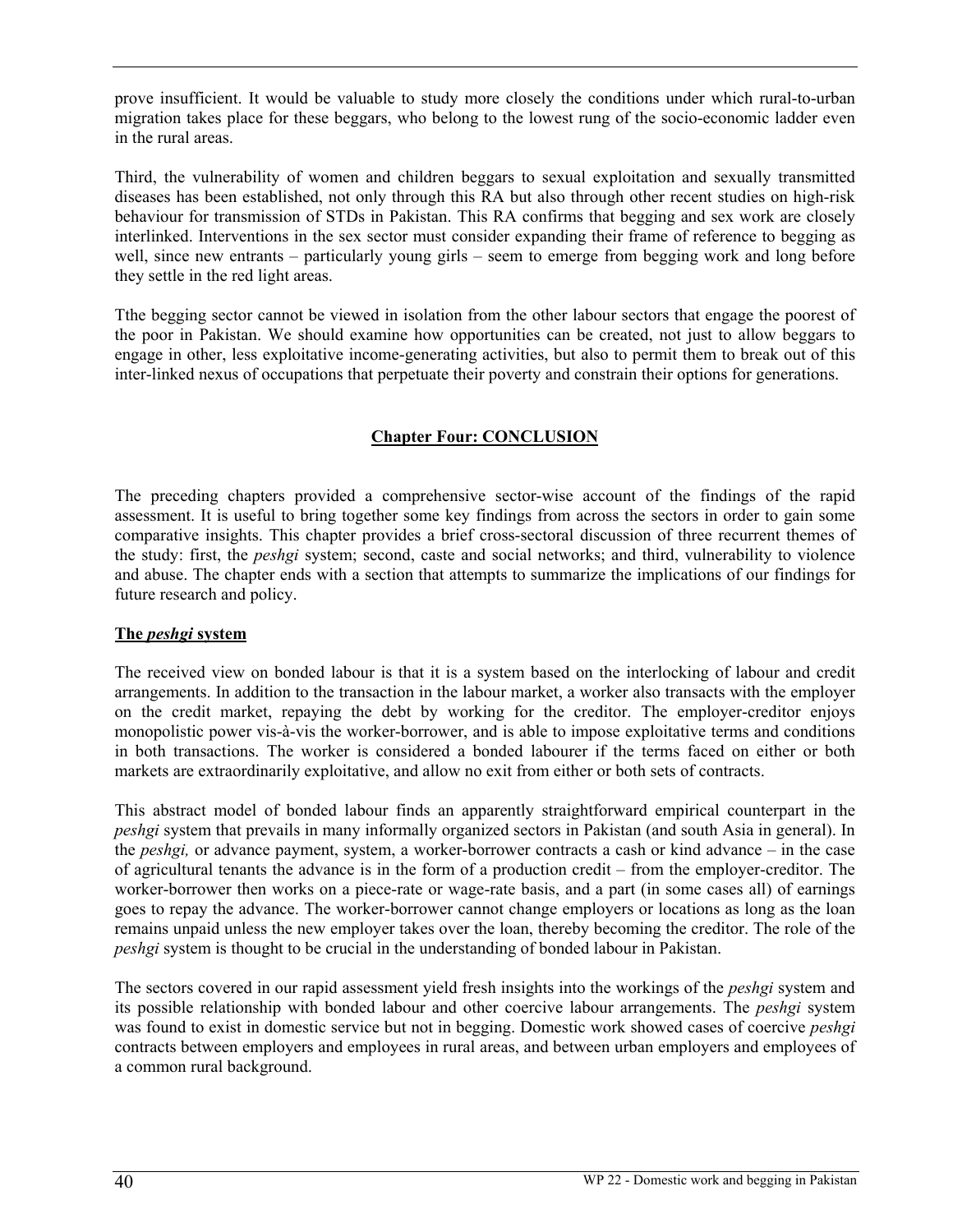Although labour bonding through *peshgi* is absent in the begging sector, we found some labour arrangements that come very close to outright slavery.

It is possible to sum up this discussion of the *peshgi* system with three observations:

First, the precise economic role of *peshgi* in an inter-locking labour-credit contract is not straightforward. The classic account of labour bonding under inter-locking labour and credit transactions is neither an exclusive nor a sufficient model for understanding the diverse forms of coercive labour arrangements in Pakistan. In some cases, it is not even clear whether the employer or the employee is the real creditor in economic terms. There are many contracts, for example, where a worker is remunerated towards the end of the contract period. Even if she now takes an advance from her employer, in strictly economic terms she might still be a net creditor.

Second, dispensing with the idea of inter-locking labour and credit contracts, it is possible to hypothesize that *peshgi* provides a lever or a legitimizing mechanism for employers to exert control over workers. This interpretation of *peshgi* also requires qualification. Workers who are socially much weaker than their employers – either because they belong to social groups (or caste-based communities) at the lower end of the social hierarchy (such as the Musalis in Punjab, or the Odhs in Sindh) or because the employers enjoy a local monopoly of socio-political power (such as the *sardar*-contractors of Balochistan) – are vulnerable to coercion and abuse under the *peshgi* system. But these workers are vulnerable to abuse even in those situations where the *peshgi* system is not prevalent. Other workers, who enjoy greater social parity with their employers (such as the glass bangle workers), are less vulnerable to abuse even when they take *peshgi*.

Third, in virtually all sectors, both workers and employers face uncertainty and insecurity in the enforcement of contracts. Workers in the "freest" segment of the labour market – say, daily wage-rate construction labourers – fear that their employers (in the shape of contractors) might renege on payment for services rendered. Many of the employers, on the other hand, fear a high probability of worker default, and cite this as a reason for not advancing loans to workers.

These observations give rise to an alternative, potentially powerful, interpretation of the *peshgi* system – that it represents one way in which workers can secure advance payment for their services, which they fear might go unremunerated if their accounts were settled only at the end of the contract period. In conditions where the general contractual environment is insecure, workers who are socially weak compared to their employers are likely to be fearful of employer default. Workers who enjoy similar levels of social power to their employers are likely to be more confident of recovering their arrears.

The *peshgi* system, according to this view, is not a credit arrangement designed to ensure labour supply. Rather, it is an assurance device that allows workers to enter a contract in an otherwise insecure contractual environment. Those workers who are vulnerable to employer default are the socially weak, and therefore also vulnerable to other forms of coercion and abuse. The key to ending bonded labour – according to this interpretation – lies not in improving poor people's access to credit, but in improving the overall contractual environment and reducing social hierarchy.

# **Social hierarchy and social networks**

The issue of social hierarchy – either in the generalized sense of "high" and "low" castes, or in the localized context of the political monopoly of an individual employer – is important in all instances of coercive and abusive labour arrangements. The social hierarchy in terms of caste/kinship community is important in the rural areas in both Punjab and Sindh in the extraction of unpaid labour, physical and verbal abuse, vulnerability to sexual exploitation, and the danger of bondedness. An inter-sectoral perspective allows some insights into the significance of caste and social grouping in this regard.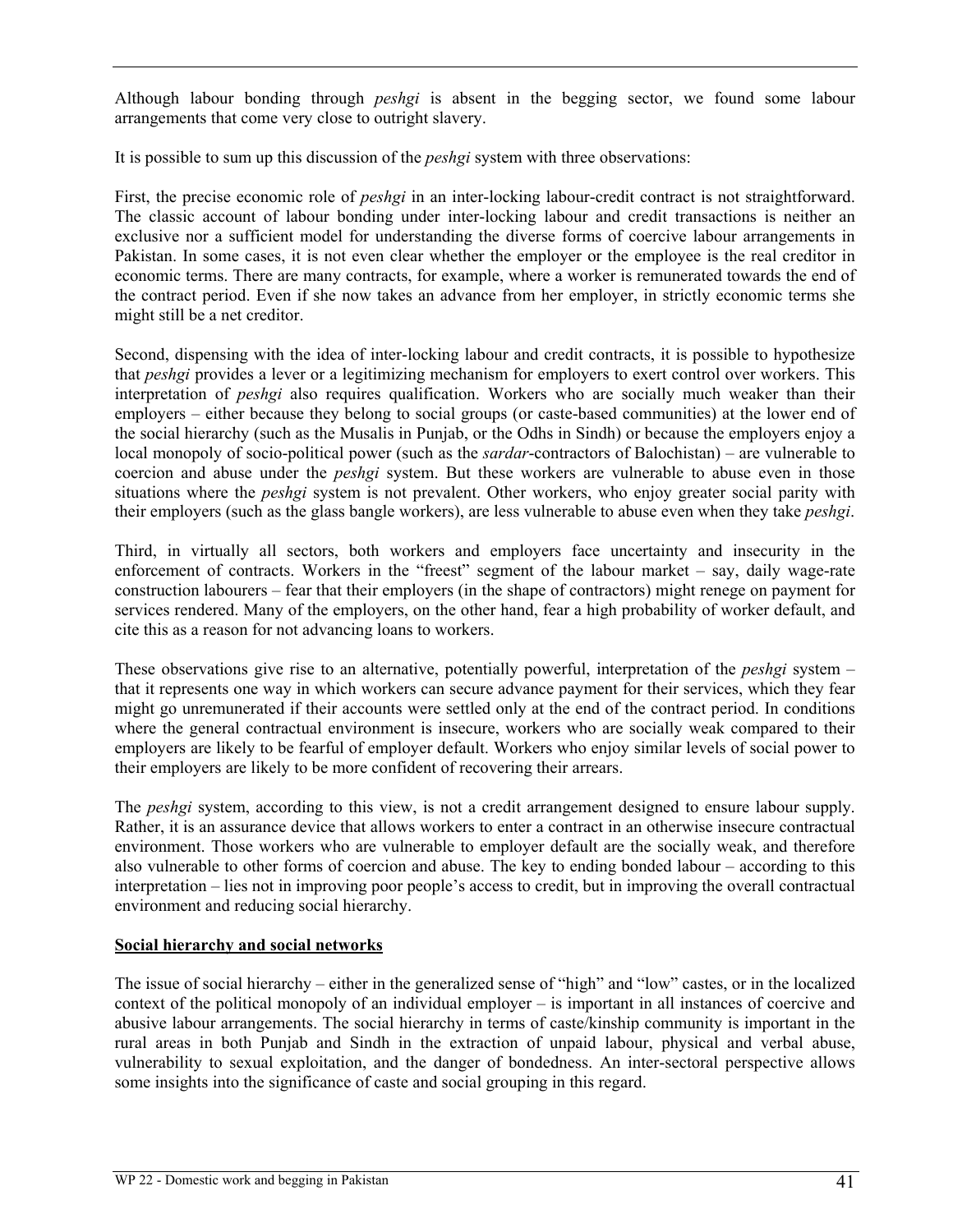Caste or social grouping, and networks are important features of the labour market in all sectors, regardless of the existence of hierarchy or abuse. For example, a large proportion of the people involved in marginal activities such as begging are identified by specific ethnic, caste and kinship identities. Groups such as the Bhatoos or Bagris, for example, have a significant presence in the begging sector across cities and provinces.

Caste and kinship-based social networks, therefore, were found to be crucial in the operation of labour arrangements in general. The manner in which these group identities operate in various sectors and for various people, however, differs. In some sectors and in some labour arrangements, there is no strong social hierarchy in the relations between employers and employees. Caste or kinship-based social networks either appear to be one more form of organization without any added significance in the employer-employee relationship, or these networks generate some level of solidarity between employers and employees.

Instances where the social distance between employers and employees is wide, however, are those where the danger of coercion and abuse is the highest. There are a number of groups -- such as the Musalis and Masihis and other *kammi* castes of Punjab, or Bheels, Odhs, and Bagris of Sindh, or the "nomadic" Riasatis (from south Punjab) in Karachi – at the margins of economy, society and polity. These groups are vulnerable to abuse across sectors, across contractual arrangements, and even across locations. In some cases, a group that is "socially weak" in one location appears to be relatively "strong" in another – for example, the Odh/Rangar of Punjab appear stronger than their Odh counterparts in Sindh. A clearer understanding of the systematic nature of coercion and abuse, therefore, requires a great deal of attention to social as well as economic relations.

A final observation is due on the issue of social networks. In-built cultural mechanisms may exist whereby individuals belonging to a particular social group remain associated with a particular type of economic activity. Social perceptions – even if not based upon empirical evidence – can lead to the reproduction of social hierarchy. If employers generally perceive people from a particular group to be suited for certain types of jobs, individuals from that group will be largely excluded from other jobs. The social perception might also become a self-fulfilling prophecy if the group in question acquires and maintains special knowledge and ability with respect to that particular job. Individual members of the group may themselves believe their economic options to be limited to the jobs assigned them in social perceptions.<sup>7</sup> This form of adhesion by a social group to an economic activity might well be regarded as a form of bondedness, characterized by a psychological dependence, particularly if the job in question is a low-paid, hazardous and unpleasant one. Examples of this dynamic abound in the sectors examined, suggesting that interventions in sectors characterized by traditional caste involvement would have to address these cultural and social issues.

# **Vulnerability to violence and abuse**

This study has identified certain areas of extreme vulnerability among workers in the different sectors. First among these is the linkage between the begging sector and sex work, and the risk this brings of sexual violence and sexually transmitted diseases. Young unmarried girls, in particular, are used by their families in a combination of begging and sex work. Second, children work in all the sectors we have examined, which is in obvious violation of their basic human and developmental rights. In begging and domestic work, children work on the streets or in homes away from their families, with no protection from violence or other risks. We have also seen families using their children to beg and work as servants in an effort to pay off their debts or increase the family's combined income. In domestic service, children start working for landed families very young, with the result that their opportunities for education and the chances of their protection from abuse are almost nonexistent from the start.

 $\overline{a}$ 

<sup>&</sup>lt;sup>7</sup> We are grateful to Dr Aliya Khan for suggesting this problem of "internalisation of roles" at the presentation of an earlier version of this report.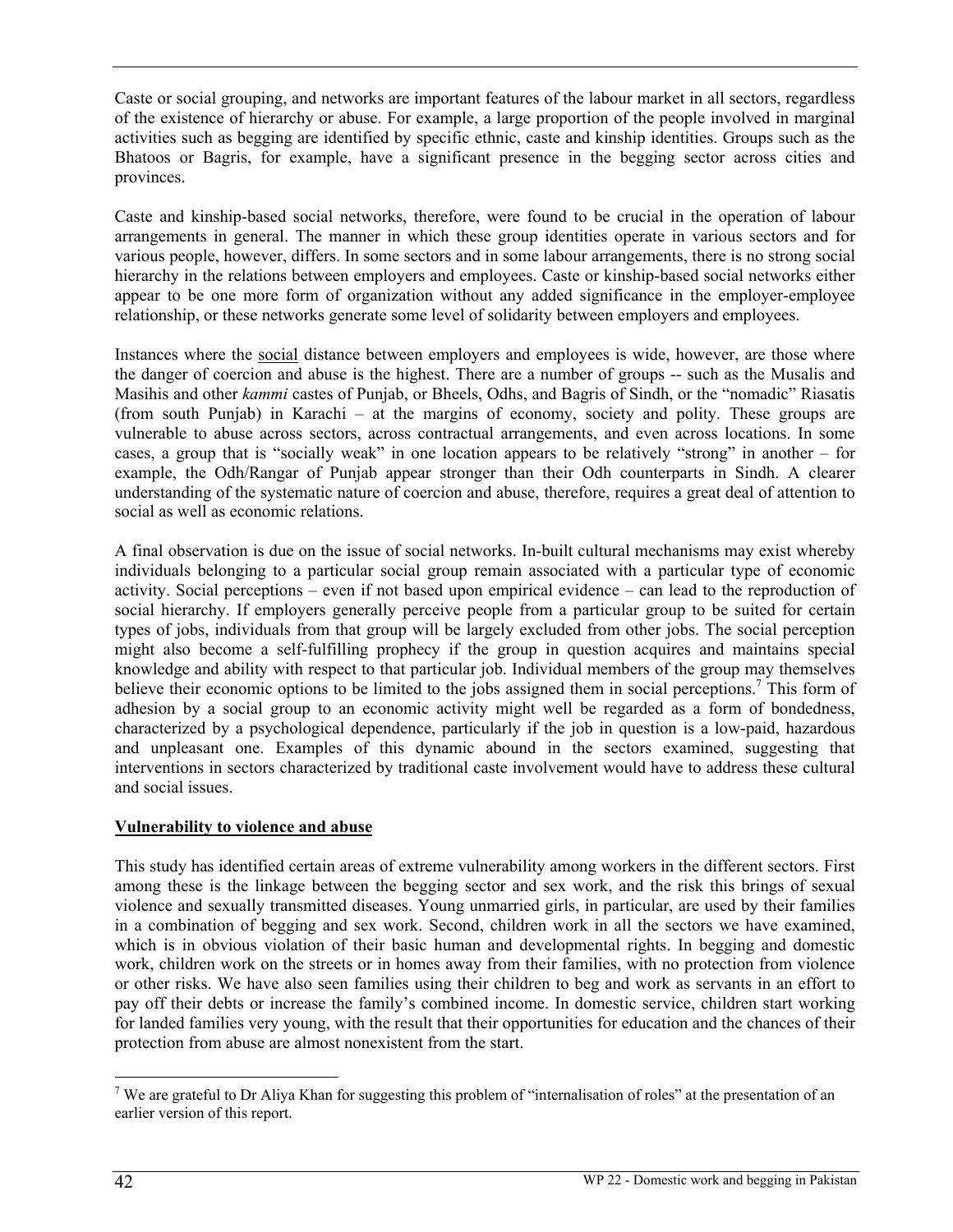Finally, domestic service takes place in private homes, increasing the vulnerability of domestic workers and making access to information more difficult. For children, who are often put to work by their families to pay off debts or increase family income, their work is undocumented by monitoring agencies and their opportunities for protection or compensation through the law are almost nil.

#### **Implications for future research and policy**

We have discussed the implications for future research and policy with respect to individual sectors covered by this report. We end by reiterating some of those points as well as making some new ones that are based on a cross-sectoral overview.

#### **Sector-wise picture**

The rapid assessment shows that some extreme forms of bonded labour and other coercive and abusive labour arrangements exist in some of the sectors but not others.

Such arrangements were found in domestic work and begging. In the case of domestic work, the rural hierarchy has transplanted itself into urban areas through the dependent migration of workers with their employers. The extent and severity of such arrangements requires further research. The rapid assessment of begging leads to many new questions about the different activities and communities involved in begging and related activities. More in-depth research is warranted on the connections between begging, sex work and other marginalized activities. The rapid assessment also enables us to ask some questions about particular communities – such as the Hijras – that otherwise appear under a veil of mystification. It indicates that it is both possible and necessary to conduct further research on these communities to avoid sensationalism and yield insights into conditions of life, work and bondedness.

#### **Cross-sectoral issues**

There are some general and cross-sectoral conclusions that might also be drawn.

First, both policy and future research needs to pay greater attention to the issue of social networks and social hierarchy. Bonded labour – if defined to include the most extreme forms of coercion and abuse -- is not only related to particular sectors, technologies or contractual arrangements. It is also closely related to social relations and social hierarchy. Some groups are systematically vulnerable and it would be a mistake to continue ignoring this finding in future research or policy. By way of a preliminary example, a social survey that is able to count the number of Musalis, Masihs and other socially marginalized groups might provide a fairly accurate indication of the population that is vulnerable to bonded, coercive and abusive labour relations.

Second, it is important to pay greater attention to the precise structure and functioning of labour markets in general, before formulating research or policy on bonded labour in particular. Bonded labour and coercive and abusive labour arrangements exist within the context of the general structure of labour markets. Closer attention to labour markets can also alert future research and policy making to emerging issues such as new forms of worker dependence under tightly-run contractor systems within certain sectors.

Third, there are sufficient grounds now at least to challenge the dominant economic view of bonded labour as the outcome of interlocking factor markets. This view is largely responsible for the wide popularity of micro-finance and other credit market interventions as ways of dealing with bonded labour. If, as we have suggested here, the *peshgi* system has something to do with the insecure contractual environment faced by socially weak workers, other types of policy interventions – such as those that address social hierarchies or the rule of law -- might also be relevant. This issue warrants further conceptual and empirical research.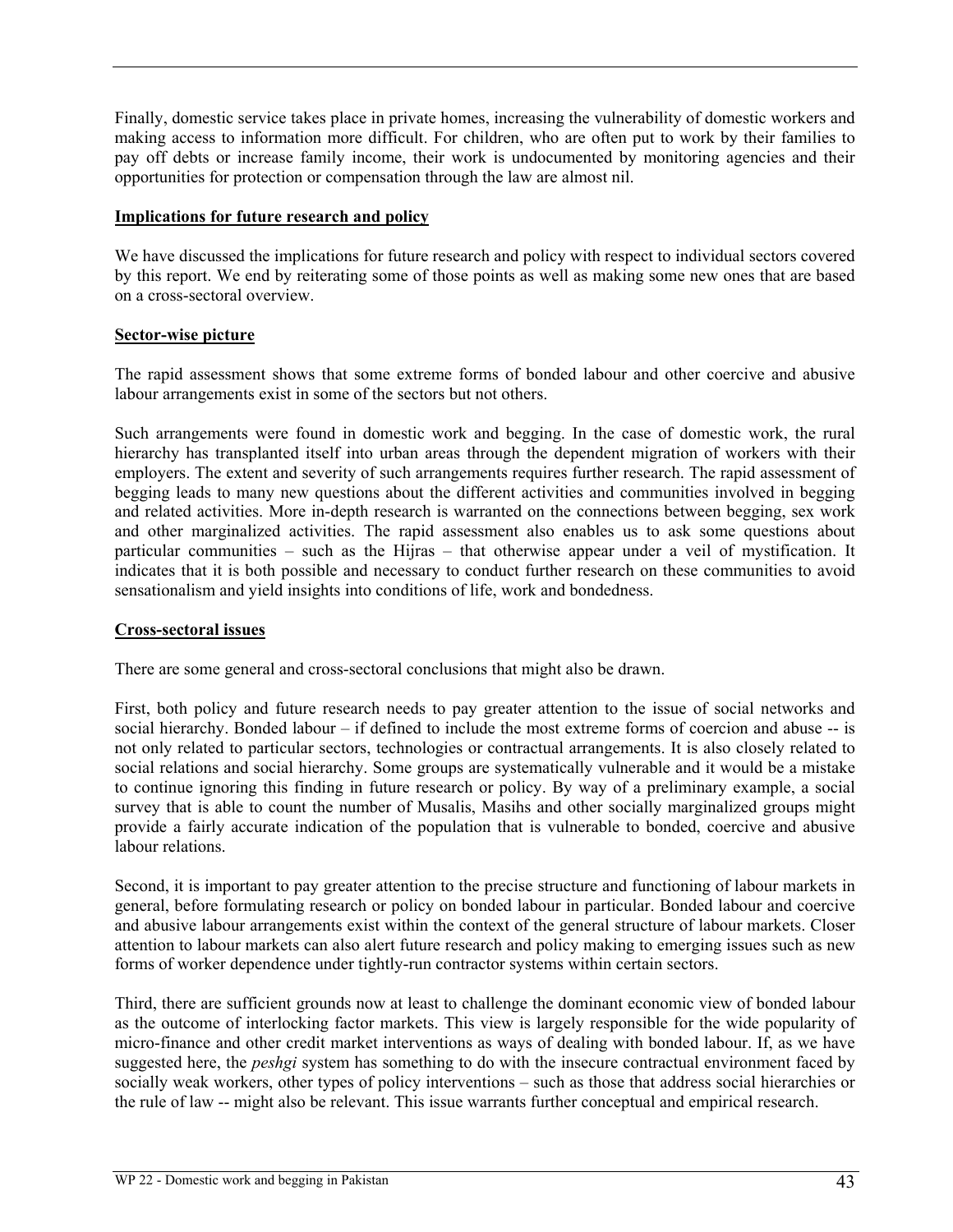Finally, we see an inter-linkage between the sectors covered in the different rapid assessment reports. The sectors are predominantly those that attract the poorest and most socially vulnerable workers in Pakistan mining, agriculture (as sharecroppers), carpet-weaving, brick-kilns and the two sectors covered in this report. Our rapid assessment suggests that socially distinct groups, such as Musalis and other low-caste groups, are born with a cultural and economic set of pressures to enter these areas of work. But beyond this, and possibly equally significantly, they move laterally between these sectors. For example, workers in agriculture or brick-kilns migrate to the cities, where domestic service presents a somewhat better option. Others, less lucky, turned to begging, with men doing casual labour. Workers may move between these sectors seasonally or whenever better options present themselves, such as women doing piece-rate work instead of begging. The next issue to explore is under what circumstances they can cease to move laterally between these low status sectors and move to higher-status and more secure work environments.

It appears that research and policy measures are, thus far, inadequate to address the complexity of labour arrangements and lack of opportunities in these sectors. Policy-makers run the risk of focusing too much on legislative measures and higher-profile sectors without looking at the wider social or ethnographic portrait of Pakistan's labour force. Voiceless workers, children, lost women migrants in the cities, and countless others are difficult to track through programmes and even research, yet their numbers are swelling as the pressures of poverty increase in this country. Future research and policy/programmes must start to demonstrate a flexible and nuanced understanding of the labour conditions in Pakistan, for which intensive field study and experimental programme interventions can provide valuable opportunities to explore the possibilities for change.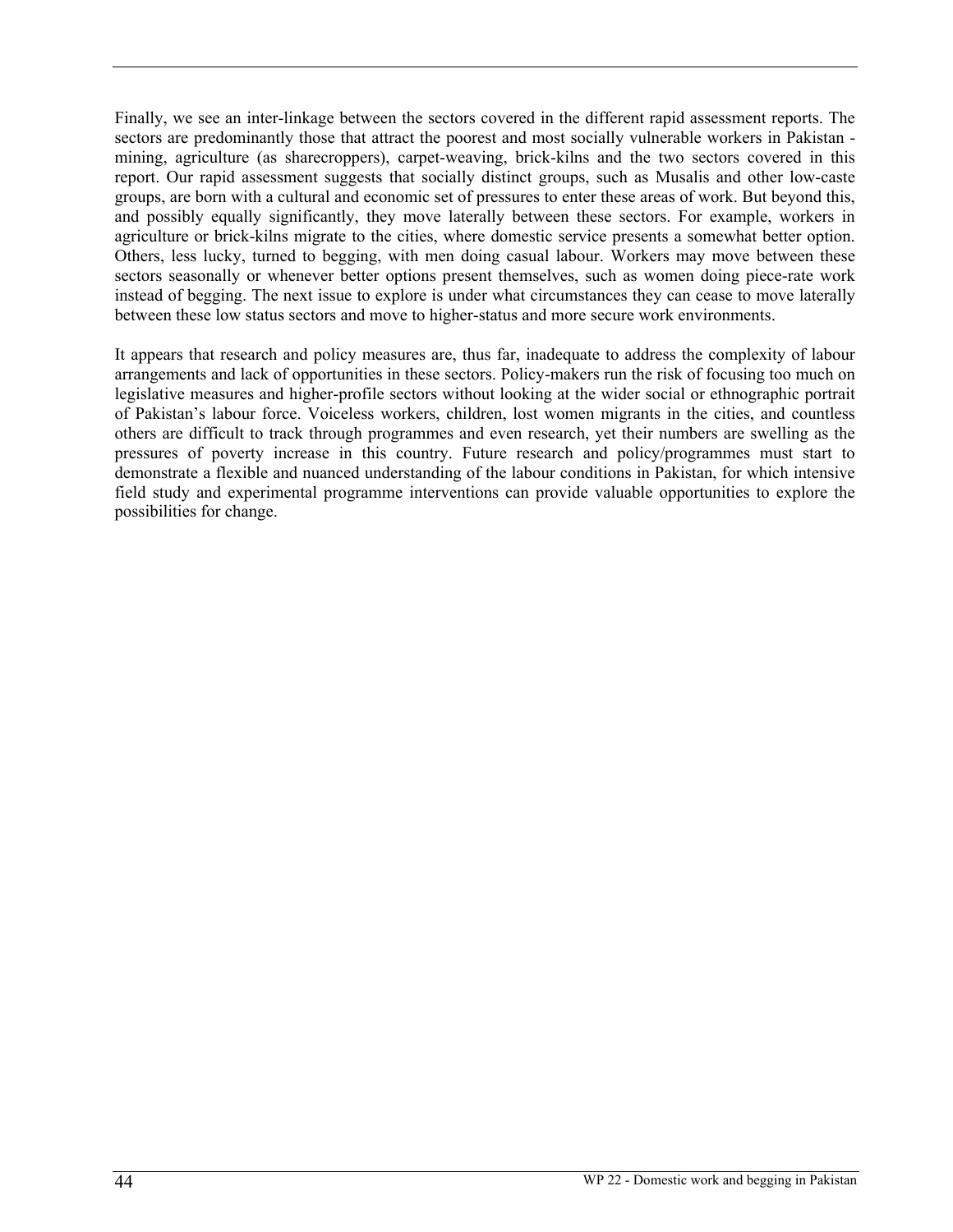# **Annex 1 – LITERATURE REVIEW**

This literature review is an attempt to review secondary data on bonded labour in begging and domestic work. While the geographical focus is Pakistan, a few relevant other publications were also reviewed. The coverage of this review includes academic and research publications, reports produced by NGOs and the print media. By and large, there is a lack of serious and academic work in the above mentioned sectors with reference to labour arrangements.

# **1. Domestic Work**

As such, debt-bondage has not been reported in any of the research studies, or in print media. However, the element of exploitation -- in a wider sense of the word -- has been mentioned in almost all studies. While some work has also been done on foreign domestic workers in Pakistan, there is little on the scene of domestic work in rural areas. As there are no statistics on the domestic workers in the labour surveys and census reports, it is not possible to estimate the size of this sector using secondary data. Similarly, there is little or no data on the wages of these workers.

Alam, S. (1995). Girl Child in Especially Difficult Circumstances. Islamabad, Unicef.

Heyzer, N, G. Lycklama a Nijehold and N. Weerakoon (1992). The Trade in Domestic Workers: Causes, Mechanisms and Consequences of International Migration. Kaula Lumpur, Asian and Pacific Development Centre.

Ilahi, H. (2001). The Plight of Child Domestic Workers in Pakistan. Dawn 4 October 2001. Karachi.

Javed, S and Z. Jillani (1997). Child Labour in Islamabad. Islamabad, Society for the Protection of the Rights of the Child (SPARC).

Kemal, A. R. (1994). Child Labour in Pakistan. Islamabad, Pakistan Institute of Development Economics (PIDE).

Mathew, T. (2002). "Liberation of the Child Domestic." Himal **15**(11): 30-35.

Narayan, D. (2000). Domestic Workers and Maids. Voices of the Poor: can anyone hear us? Washington, The World Bank.

Naz, S. I. (2002). No Protection for Domestic Servants. Dawn 24 September 2002. Lahore.

Pervez, S. and U. Athar (1994). Child Domestic Servants in Islamabad. Islamabad, Pakistan Psychological Foundation.

Pervez, S. and U. Athar (n/d). The Psycho-Social Environment of Children Working as Domestic Servants. Islamabad, National Institute of Psychology, Quaid-i Azam University.

Saleem, A. (n/d). Domestic Workers in Pakistan. Islamabad, SDPI. Mimeo.

SEBCON (n/d). Child Work and Family Life in Karachi. Islamabad, SEBCON.

Weiss, A. (1992). Women and their Work (Chapter 3). Walls Within Walls: Life Histories of Working Women in the Old City of Lahore. Boulder, Westview Press.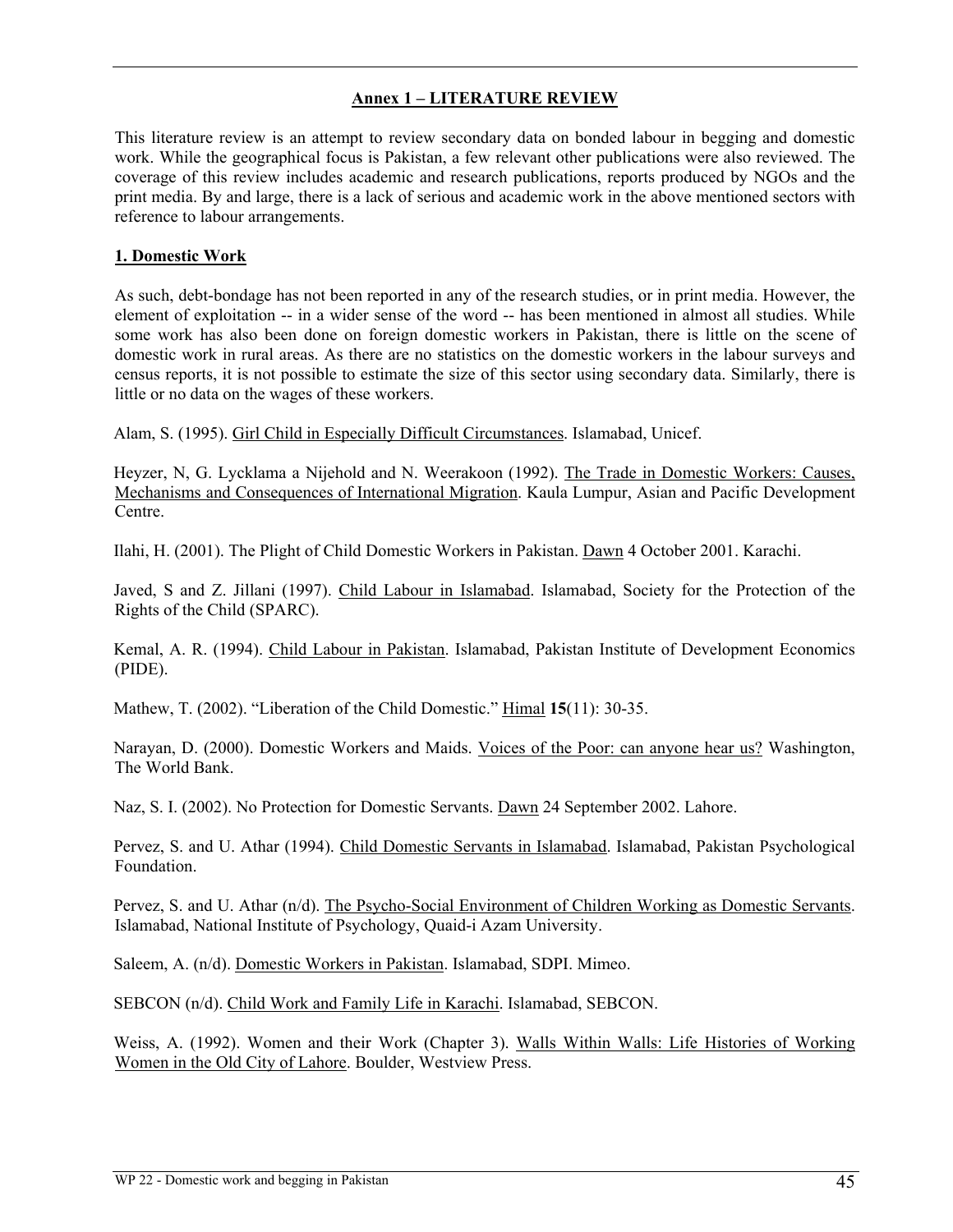# **2. Begging**

There are very few publications on this sector devoid of hype and exaggeration. However, it should be noted that a few cases have been objectively documented where debt-bondage and/or forced labour was found in begging. Through secondary data, it is difficult to assess the size and extent of begging in Pakistan. It is also extremely difficult -- probably impossible -- to determine the status of debt-bondage in this sector using available studies. Most of the print media publications have focused on the way beggars operate in a mafia-like style. This has not been mentioned on any of the research studies on street children, and on child labour.

Ahmed, M. S. (2000). Beggars of Today are Not Poor. Business Recorder 21 October 2000. Karachi.

Alam, S. (1995). Girl Child in Especially Difficult Circumstances. Islamabad, Unicef.

Ali, M. (2003). Begging in History. Dawn Magazine, Dawn 12 January 2003. Karachi.

Anwar, M. A. (2000). 'Bonded Beggary' Rampant. Dawn 16 November 2000. Karachi.

Dawn (1999). Beggary Growing into a Profession in Karachi. Dawn 6 October 1999. Karachi.

Dawn (2002). Rehabilitation of Beggars Planned. Dawn 7 October 2002. Karachi.

Frontier Post (2000). Airport Police Arrest 'Queen of Beggars'. Frontier Post 3 September 2000. Peshawar.

Hussain, Z. A. (1999). Beggars Can't be Loosers. The News 25 October 1999. Karachi.

Hussein, M. (2000). Beggary Thrives as Karachi Lacks Centres for Rehabilitation. Dawn 20 October 2000. Karachi.

Isani, A. H. (2000). Beggars Who Choose. The News 1 December 2000. Karachi.

ISRD (1990). Street Children in Karachi (Draft Report). Karachi, UNICEF.

Javed, S and Z. Jillani (1997). Child Labour in Islamabad. Islamabad, Society for the Protection of the Rights of the Child (SPARC).

Mehkri, I. A. (2000). It's a Beggar's Life. The Review, Dawn 7 December 2000.Karachi.

Nation (2002). 3,000 Beggars Arrested in City. Nation 6 December 2002. Karachi.

Naz, S. I. (2000). Menace of Professional Beggars. Dawn 7 October 2000. Karachi.

The News (2002). 40,000 Beggars in City: Survey. The News 24 December 2002. Karachi.

Shah, Z. (2000). Victims or Vandals. The News 29 October 2000. Karachi.

Shahzad, F. (2002). Beggars: Victims of Avarice. Dawn 1 September 2002. Lahore.

Zahra, A. A. (2001). The Ubiquitous Begging Bowl. The News 9 September 2001. Karachi.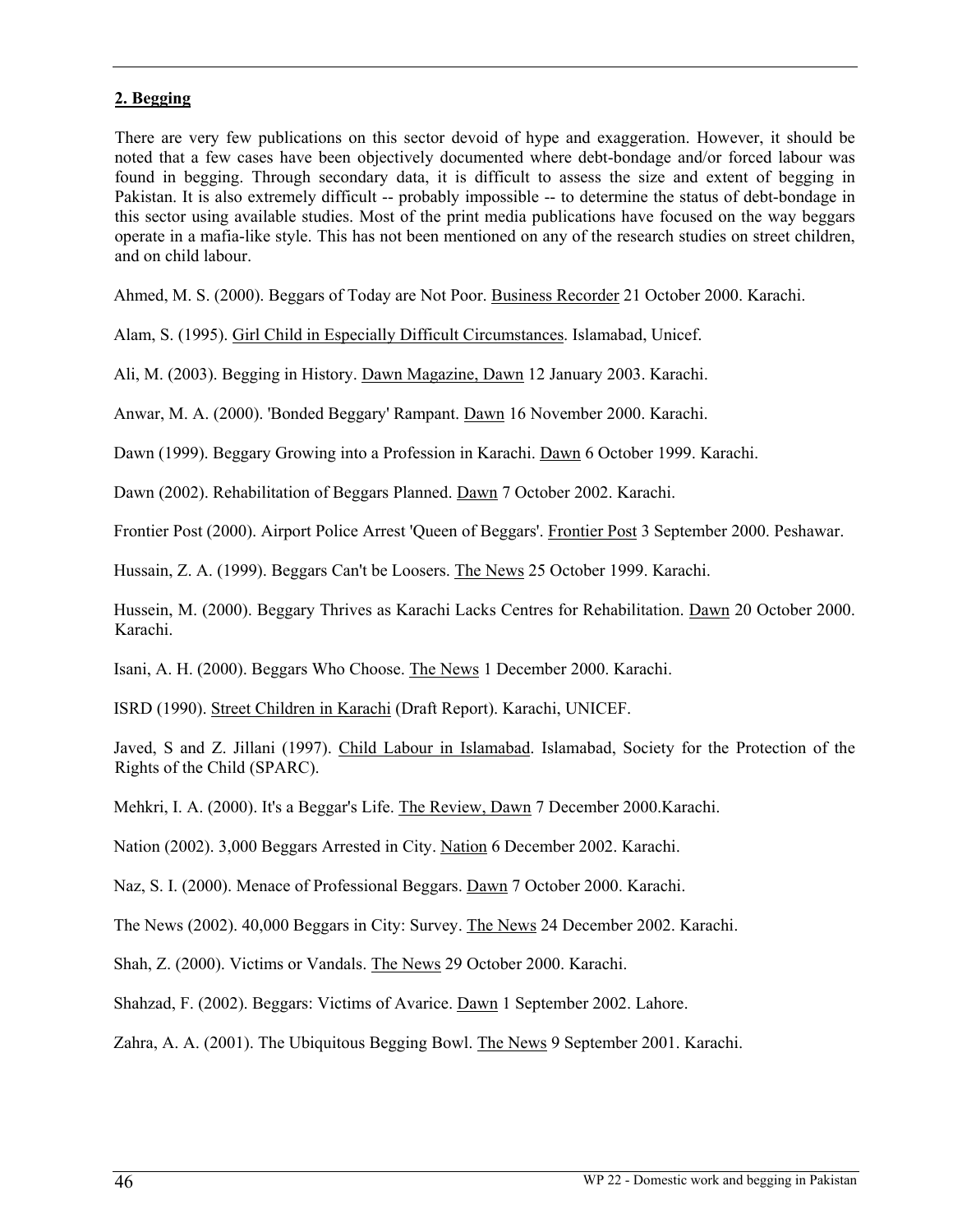#### **List of Working Papers of the InFocus Programme on Promoting the Declaration**

- No. 1 Bonded Labour in Pakistan, by Aly Ercelawn and Muhammad Nauman, June 2001.
- No. 2 A Perspective Plan to Eliminate Forced Labour in India, by L. Mishra, July 2001.
- No. 3 Défis et opportunités pour la Déclaration au Bénin, by Bertin C. Amoussou, August 2001.
- No. 4 Défis et opportunités pour la Déclaration au Niger : Identification des obstacles à la mise en œuvre des principes et droits fondamentaux au travail et propositions et solutions au Niger, by Moussa Oumanou, August 2001.
- No. 5 Égalité de rémunération au Mali, by Dominique Meurs, August 2001.
- No. 6 Défis et opportunités pour la Déclaration au Burkina Faso, by Seydou Konate, September 2001.
- No. 7 Child Labour in the Russian Federation, by Svetlana Stephenson, June 2002.
- No. 8 Intersecting risks: HIV/AIDS and Child Labour, by Bill Rau, June 2002.
- No. 9 Los principios y derechos fundamentales en el trabajo: su valor, su viabilidad, su incidencia y su importancia como elementos de progreso económico y de justicia social, de María Luz Vega Ruiz y Daniel Martínez, Julio 2002.
- No. 10 The Links between Collective Bargaining and Equality, by Adelle Blackett and Colleen Sheppard, September 2002.
- No. 11 Annotated bibliography on forced/bonded labour in India, by Mr. L. Mishra, December 2002.
- No 12 Minimum wages and pay equity in Latin America, by Damian Grimshaw and Marcela Miozzo, March 2003
- No. 13 Gaps in basic workers' rights: Measuring international adherence to and implementation of the Organization's values with public ILO data, by W. R. Böhning, May 2003.
- No. 14 Equal Opportunities Practices and Enterprises Performance: An investigation on Australian and British Data, by Prof. V. Pérotin, Dr. A. Robinson and Dr. J. Loundes, July 2003
- No. 15 Freedom of Association and Collective Bargaining, a study of Indonesian experience 1998- 2003, by Patrick Quinn, September 2003
- No. 16 Gender-based occupational segregation in the 1990s, by Richard Anker, Helinä Melkas and Ailsa Korten, September 2003.
- No. 17 Normalised and Disaggregated Gaps in Basic Workers' Rights, by W.R. Böhning, November 2003
- No. 18 Forced Labour: Definition, Indicators and Measurement, by Kanchana Ruwanpura & Pallavi Rai, March 2004.
- No. 19 Pay equity, minimum wage and equality at work: theoretical framework and empirical evidence, by Jill Rubery, November 2003